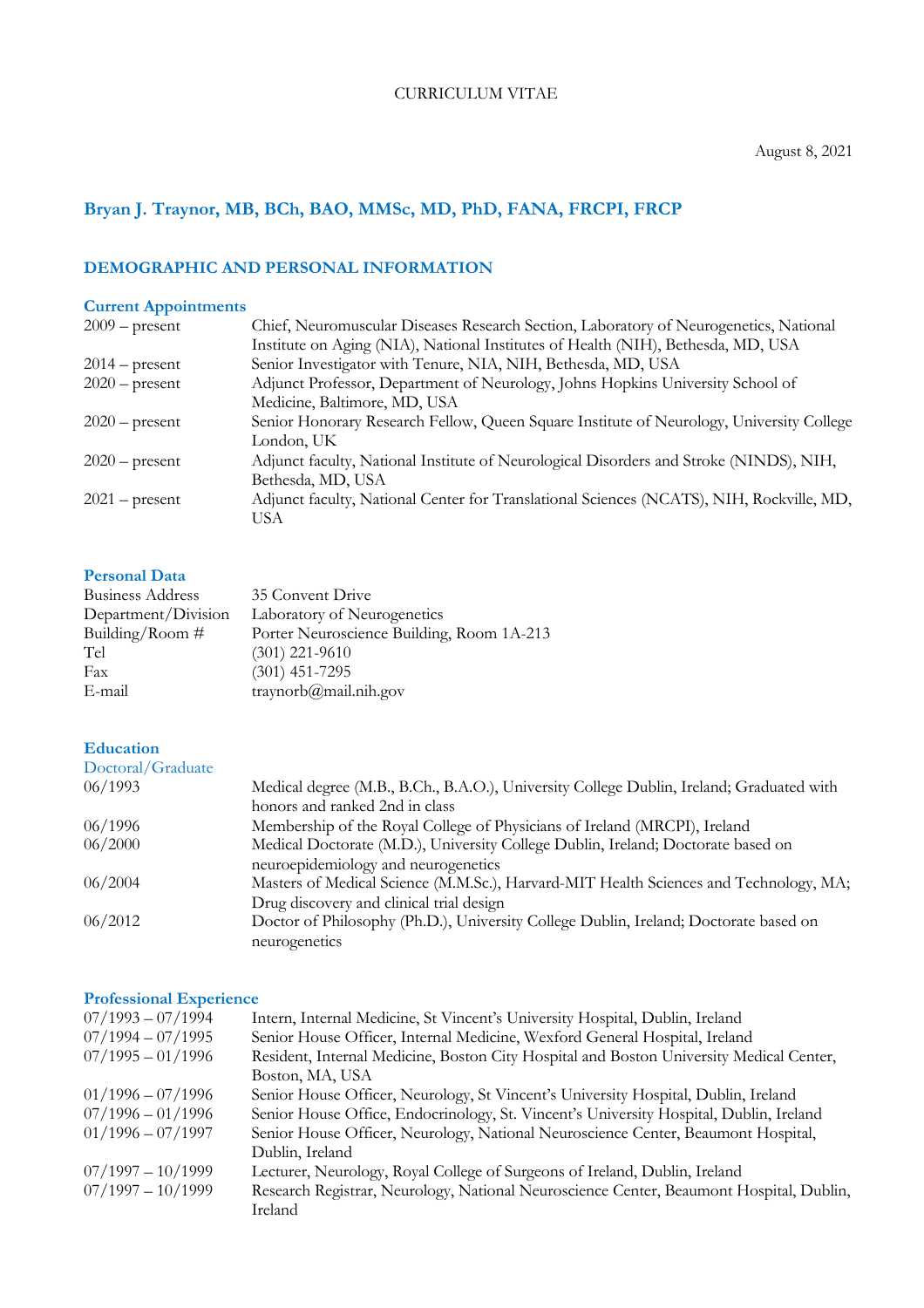| <b>Boston</b><br>$10/1999 - 10/2002$<br>Clinical Fellow, Neurology, Harvard Medical School, Boston, MA, USA<br>$10/2002 - 07/2004$<br>Research Fellow, Neuromuscular diseases, Massachusetts General Hospital, Boston, MA,<br>USA<br>$10/2002 - 07/2004$<br>Research Fellow, Neuromuscular diseases, Harvard Medical School, Boston, MA, USA<br>$07/2004 - 07/2005$<br>Staff Neurologist, Neurology Department, Massachusetts General Hospital, Boston, MA,<br><b>USA</b><br>$07/2004 - 07/2005$<br>Instructor, Neurology, Harvard Medical School, Boston, MA, USA<br>$07/2005 - 07/2007$<br>Clinical Associate, Neuroscience, National Institute of Mental Health, Bethesda, USA<br>$01/2006 - 01/2009$<br>Staff Neurologist, Neurology Department, Johns Hopkins Hospital, Baltimore, MD, USA<br>$07/2007 - 07/2009$<br>Clinical Associate, Neuroscience, National Institute of Neurological Disorders and Stroke,<br>Bethesda, MD, USA |
|-------------------------------------------------------------------------------------------------------------------------------------------------------------------------------------------------------------------------------------------------------------------------------------------------------------------------------------------------------------------------------------------------------------------------------------------------------------------------------------------------------------------------------------------------------------------------------------------------------------------------------------------------------------------------------------------------------------------------------------------------------------------------------------------------------------------------------------------------------------------------------------------------------------------------------------------|
|                                                                                                                                                                                                                                                                                                                                                                                                                                                                                                                                                                                                                                                                                                                                                                                                                                                                                                                                           |
|                                                                                                                                                                                                                                                                                                                                                                                                                                                                                                                                                                                                                                                                                                                                                                                                                                                                                                                                           |
|                                                                                                                                                                                                                                                                                                                                                                                                                                                                                                                                                                                                                                                                                                                                                                                                                                                                                                                                           |
|                                                                                                                                                                                                                                                                                                                                                                                                                                                                                                                                                                                                                                                                                                                                                                                                                                                                                                                                           |
|                                                                                                                                                                                                                                                                                                                                                                                                                                                                                                                                                                                                                                                                                                                                                                                                                                                                                                                                           |
|                                                                                                                                                                                                                                                                                                                                                                                                                                                                                                                                                                                                                                                                                                                                                                                                                                                                                                                                           |
|                                                                                                                                                                                                                                                                                                                                                                                                                                                                                                                                                                                                                                                                                                                                                                                                                                                                                                                                           |
|                                                                                                                                                                                                                                                                                                                                                                                                                                                                                                                                                                                                                                                                                                                                                                                                                                                                                                                                           |
|                                                                                                                                                                                                                                                                                                                                                                                                                                                                                                                                                                                                                                                                                                                                                                                                                                                                                                                                           |
|                                                                                                                                                                                                                                                                                                                                                                                                                                                                                                                                                                                                                                                                                                                                                                                                                                                                                                                                           |
| $07/2009 - 06/2011$<br>Assistant Clinical Investigator, National Institute on Aging, Bethesda, MD, USA                                                                                                                                                                                                                                                                                                                                                                                                                                                                                                                                                                                                                                                                                                                                                                                                                                    |
| $06/2011 - 02/2014$<br>Investigator, National Institute on Aging, Bethesda, MD, USA                                                                                                                                                                                                                                                                                                                                                                                                                                                                                                                                                                                                                                                                                                                                                                                                                                                       |
| $01/2010 - 07/2020$<br>Adjunct Assistant Professor, Department of Neurology, Johns Hopkins University, Baltimore,<br>MD, USA                                                                                                                                                                                                                                                                                                                                                                                                                                                                                                                                                                                                                                                                                                                                                                                                              |
| Adjunct Professor, Department of Neurology, Johns Hopkins University, Baltimore, MD,<br>$07/2020$ – present<br><b>USA</b>                                                                                                                                                                                                                                                                                                                                                                                                                                                                                                                                                                                                                                                                                                                                                                                                                 |
| Chief, Neuromuscular Diseases Research Section, National Institute on Aging, Bethesda, MD,<br>$07/2009$ – present<br><b>USA</b>                                                                                                                                                                                                                                                                                                                                                                                                                                                                                                                                                                                                                                                                                                                                                                                                           |
| $02/2014$ – present<br>Senior Investigator with Tenure, National Institute on Aging, Bethesda, MD, USA                                                                                                                                                                                                                                                                                                                                                                                                                                                                                                                                                                                                                                                                                                                                                                                                                                    |
| $09/2020$ – present<br>Senior Honorary Research Fellow, Queen Square Institute of Neurology, University College<br>London                                                                                                                                                                                                                                                                                                                                                                                                                                                                                                                                                                                                                                                                                                                                                                                                                 |
| Adjunct faculty, National Institute of Neurological Disorders and Stroke, Bethesda, MD<br>$11/2020$ – present                                                                                                                                                                                                                                                                                                                                                                                                                                                                                                                                                                                                                                                                                                                                                                                                                             |

# **PUBLICATIONS**

#### **Metrics**

|                     | AII    | Since $2016$ |                |
|---------------------|--------|--------------|----------------|
| Publications        | 217    | 52           |                |
| Citations           | 33,725 | 19,916       |                |
| h-index             | 82     | 63           |                |
| $i10$ -index        | 175    | 156          |                |
| $C = 1.1 / 1 1 1 1$ |        |              | $.75771$ A A A |

Source: https://scholar.google.com/citations?user=-t7Y3hAAAAAJ&hl=en

### Selected publications

- 1. Incidence and prevalence of ALS in Ireland, 1995-1997: a population-based study. **Traynor BJ**, Codd MB, Corr B, Forde C, Frost E, Hardiman O. Neurology. 1999;52:504-9. **Citations: 346**
- 2. Amyotrophic lateral sclerosis mimic syndromes: a population-based study. **Traynor BJ**, Codd MB, Corr B, Forde C, Frost E, Hardiman O. Arch Neurol. 2000;57:109-13. **Citations: 255**
- 3. Clinical features of amyotrophic lateral sclerosis according to the El Escorial and Airlie House diagnostic criteria: A population-based study. **Traynor BJ**, Codd MB, Corr B, Forde C, Frost E, Hardiman OM. Arch Neurol. 2000;57:1171-6. **Citations: 452**
- 4. Ethnic variation in the incidence of ALS: a systematic review. Cronin S, Hardiman O, **Traynor BJ**. Neurology. 2007;68:1002-7. **Citations: 318**
- 5. Genome-wide genotyping in amyotrophic lateral sclerosis and neurologically normal controls: first stage analysis and public release of data. Schymick JC, Scholz SW, Fung HC, Britton A, Arepalli S, Gibbs JR, Lombardo F, Matarin M, Kasperaviciute D, Hernandez DG, Crews C, Bruijn L, Rothstein J, Mora G, Restagno G, Chiò A, Singleton A, Hardy J, **Traynor BJ**. Lancet Neurol. 2007;6:322-8. **Citations: 249**
- 6. Exome sequencing reveals VCP mutations as a cause of familial ALS. Johnson JO, Mandrioli J, Benatar M, Abramzon Y, Van Deerlin VM, Trojanowski JQ, Gibbs JR, Brunetti M, Gronka S, Wuu J, Ding J, Mccluskey L, Martinez-Lage M, Falcone D, Hernandez DG, Arepalli S, Chong S, Schymick JC, Rothstein J, Landi F, Wang YD, Calvo A, Mora G, Sabatelli M, Monsurro MR, Battistini S, Salvi F, Spataro R, Sola P, Borghero G, Galassi G, Scholz SW, Taylor JP, Restagno G, Chiò A, **Traynor BJ**. Neuron. 2010;68:857-64. PMC3032425. **Citations: 1,200**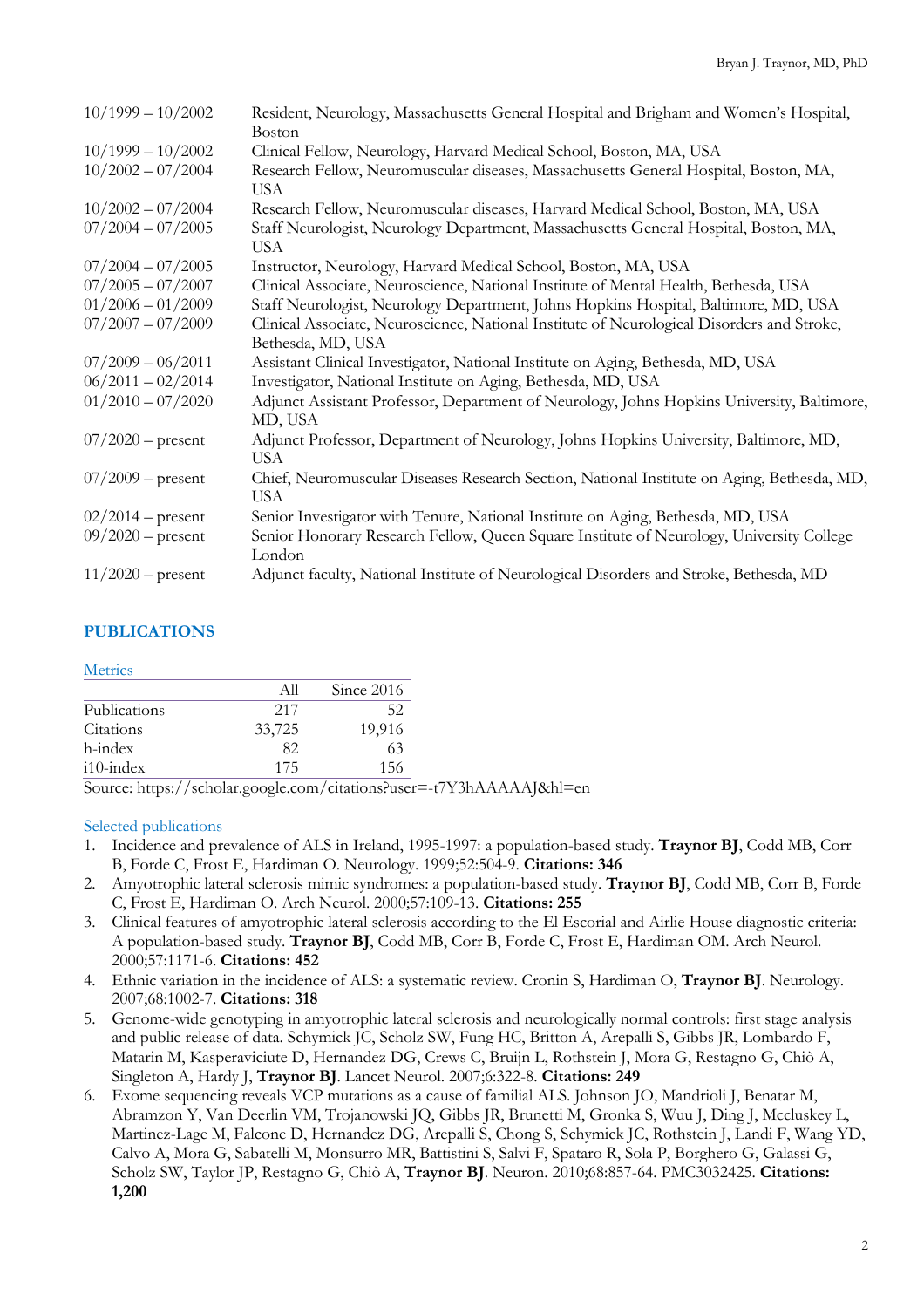- 7. Chromosome 9p21 in amyotrophic lateral sclerosis in Finland: a genome-wide association study. Laaksovirta H, Peuralinna T, Schymick JC, Scholz SW, Lai SL, Myllykangas L, Sulkava R, Jansson L, Hernandez DG, Gibbs JR, Nalls MA, Heckerman D, Tienari PJ, **Traynor BJ**. Lancet Neurol. 2010;9:978-85. PMC2965392. **Citations: 274**
- 8. A hexanucleotide repeat expansion in C9ORF72 is the cause of chromosome 9p21-linked ALS-FTD. Renton AE, Majounie E, Waite A, Simon-Sanchez J, Rollinson S, Gibbs JR, Schymick JC, Laaksovirta H, Van Swieten JC, Myllykangas L, Kalimo H, Paetau A, Abramzon Y, Remes AM, Kaganovich A, Scholz SW, Duckworth J, Ding J, Harmer DW, Hernandez DG, Johnson JO, Mok K, Ryten M, Trabzuni D, Guerreiro RJ, Orrell RW, Neal J, Murray A, Pearson J, Jansen IE, Sondervan D, Seelaar H, Blake D, Young K, Halliwell N, Callister JB, Toulson G, Richardson A, Gerhard A, Snowden J, Mann D, Neary D, Nalls MA, Peuralinna T, Jansson L, Isoviita VM, Kaivorinne AL, Holtta-Vuori M, Ikonen E, Sulkava R, Benatar M, Wuu J, Chiò A, Restagno G, Borghero G, Sabatelli M, Heckerman D, Rogaeva E, Zinman L, Rothstein JD, Sendtner M, Drepper C, Eichler EE, Alkan C, Abdullaev Z, Pack SD, Dutra A, Pak E, Hardy J, Singleton A, Williams NM, Heutink P, Pickering-Brown S, Morris HR, Tienari PJ, **Traynor BJ**. Neuron. 2011;72:257-68. PMC3200438. **Citations: 3,614**
- 9. Repeat expansion in C9ORF72 in Alzheimer's disease. Majounie E, Abramzon Y, Renton AE, Perry R, Bassett SS, Pletnikova O, Troncoso JC, Hardy J, Singleton AB, **Traynor BJ**. N Engl J Med. 2012;366:283-4. PMC3513272. **Citations: 178**
- 10. Frequency of the C9orf72 hexanucleotide repeat expansion in patients with amyotrophic lateral sclerosis and frontotemporal dementia: a cross-sectional study. Majounie E, Renton AE, Mok K, Dopper EG, Waite A, Rollinson S, Chiò A, Restagno G, Nicolaou N, Simon-Sanchez J, Van Swieten JC, Abramzon Y, Johnson JO, Sendtner M, Pamphlett R, Orrell RW, Mead S, Sidle KC, Houlden H, Rohrer JD, Morrison KE, Pall H, Talbot K, Ansorge O, Hernandez DG, Arepalli S, Sabatelli M, Mora G, Corbo M, Giannini F, Calvo A, Englund E, Borghero G, Floris GL, Remes AM, Laaksovirta H, Mccluskey L, Trojanowski JQ, Van Deerlin VM, Schellenberg GD, Nalls MA, Drory VE, Lu CS, Yeh TH, Ishiura H, Takahashi Y, Tsuji S, Le Ber I, Brice A, Drepper C, Williams N, Kirby J, Shaw P, Hardy J, Tienari PJ, Heutink P, Morris HR, Pickering-Brown S, **Traynor BJ**. Lancet Neurol. 2012;11:323-30. PMC3322422. **Citations: 1,009**
- 11. Mutations in the Matrin 3 gene cause familial amyotrophic lateral sclerosis. Johnson JO, Pioro EP, Boehringer A, Chia R, Feit H, Renton AE, Pliner HA, Abramzon Y, Marangi G, Winborn BJ, Gibbs JR, Nalls MA, Morgan S, Shoai M, Hardy J, Pittman A, Orrell RW, Malaspina A, Sidle KC, Fratta P, Harms MB, Baloh RH, Pestronk A, Weihl CC, Rogaeva E, Zinman L, Drory VE, Borghero G, Mora G, Calvo A, Rothstein JD, Drepper C, Sendtner M, Singleton AB, Taylor JP, Cookson MR, Restagno G, Sabatelli M, Bowser R, Chiò A, **Traynor BJ**. Nat Neurosci. 2014;17:664-6. PMC4000579. **Citations: 388**
- 12. A genome-wide association study of myasthenia gravis. Renton AE, Pliner HA, Provenzano C, Evoli A, Ricciardi R, Nalls MA, Marangi G, Abramzon Y, Arepalli S, Chong S, Hernandez DG, Johnson JO, Bartoccioni E, Scuderi F, Maestri M, Gibbs JR, Errichiello E, Chiò A, Restagno G, Sabatelli M, Macek M, Scholz SW, Corse A, Chaudhry V, Benatar M, Barohn RJ, Mcvey A, Pasnoor M, Dimachkie MM, Rowin J, Kissel J, Freimer M, Kaminski HJ, Sanders DB, Lipscomb B, Massey JM, Chopra M, Howard JF, Jr., Koopman WJ, Nicolle MW, Pascuzzi RM, Pestronk A, Wulf C, Florence J, Blackmore D, Soloway A, Siddiqi Z, Muppidi S, Wolfe G, Richman D, Mezei MM, Jiwa T, Oger J, Drachman DB, **Traynor BJ**. JAMA Neurol. 2015;72:396-404. PMC4856525. **Citations: 120**
- 13. Projected increase in amyotrophic lateral sclerosis from 2015 to 2040. Arthur KC, Calvo A, Price TR, Geiger JT, Chiò A, **Traynor BJ**. Nat Commun. 2016;7:12408. PMC4987527. **Citations: 226**
- 14. Genome-wide Analyses Identify KIF5A as a Novel ALS Gene. Nicolas A, Kenna KP, Renton AE, Ticozzi N, Faghri F, Chia R, Dominov JA, Kenna BJ, Nalls MA, Keagle P, Rivera AM, Rheenen WV, Murphy NA, Vugt JJFaV, Geiger JT, Spek RaVD, Pliner HA, Shankaracharya F, Smith BN, Marangi G, Topp SD, Abramzon Y, Gkazi AS, Eicher JD, Kenna A, Italsgen Consortium, Mora G, Calvo A, Mazzini L, Riva N, Mandrioli J, Caponnetto C, Battistini S, Volanti P, Bella VL, Conforti FL, Borghero G, Messina S, Simone IL, Trojsi F, Salvi F, Logullo FO, D'alfonso S, Corrado L, Capasso M, Ferrucci L, Genomic Translation for Als Care (Gtac) Consortium, Moreno CDaM, Kamalakaran S, Goldstein DB, The Als Sequencing Consortium, Gitler AD, Harris T, Myers RM, Nygc Als Consortium, Phatnani H, Musunuri RL, Evani US, Abhyankar A, Zody MC, Answer Als Foundation, Kaye J, Finkbeiner S, Wyman S, Lenail A, Lima L, Fraenkel E, Svendsen CN, Thompson LM, Eyk JEV, Berry JD, Miller TM, Kolb SJ, Cudkowicz M, Baxi E, Clinical Research in Als and Related Disorders for Therapeutic Development (Create) Consortium, Benatar M, Taylor JP, Rampersaud E, Wu G, Wuu J, Slagen Consortium, Lauria G, Verde F, Fogh I, Tiloca C, Comi GP, Sorarù G, Cereda C, French Als Consortium, Corcia P, Laaksovirta H, Myllykangas L, Jansson L, Valori M, Ealing J, Hamdallah H, Rollinson S, Pickering-Brown S, Orrell RW, Sidle KC, Malaspina A, Hardy J, Singleton AB, Johnson JO, Arepalli S, Sapp PC, Mckenna-Yasek D, Polak M, Asress S, Al-Sarraj S, King A, Troakes C, Vance C, Belleroche JD, Baas F, Asbroek ALT, Muñoz-Blanco JL, Hernandez DG, Ding J, Gibbs JR, Scholz SW, Floeter MK, Campbell RH, Landi F, Bowser R, Pulst SM,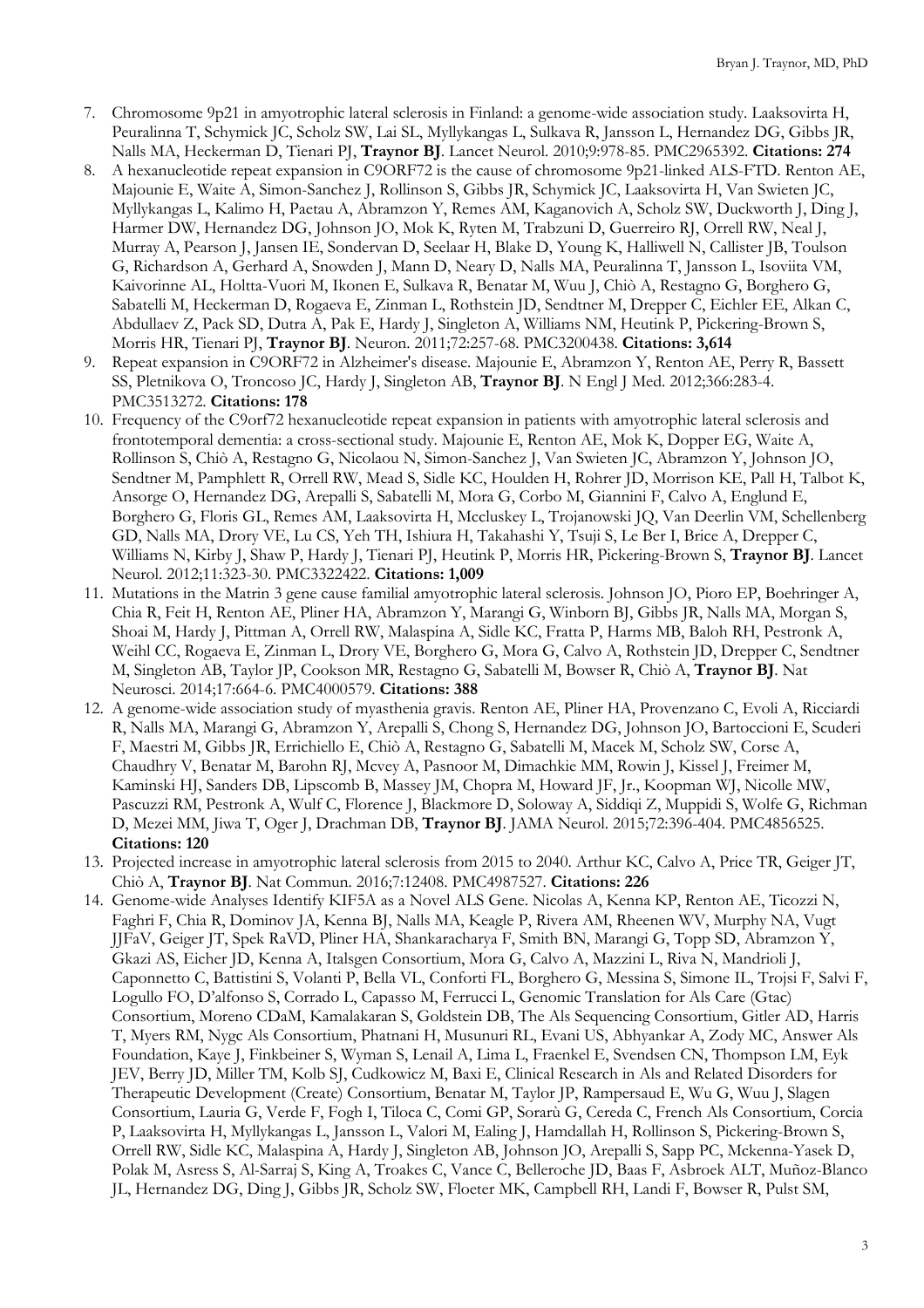Ravits JM, Macgowan DJL, Kirby J, Pioro E, Pamphlett R, Broach J, Gerhard G, Dunckley TL, Brady CB, Kowall NW, Troncoso JC, Ber IL, Mouzat K, Lumbroso S, Heiman-Patterson TD, Kamel F, Bosch LVD, Baloh RH, Strom TM, Meitinger T, Shatunov A, Eijk KRV, Carvalho MD, Kooyman M, Middelkoop B, Moisse M, Mclaughlin RL, Es MaV, Weber M, Boylan KB, Blitterswijk MV, Rademakers R, Morrison KE, Basak AN, Mora JS, Drory VE, Shaw PJ, Turner MR, Talbot K, Hardiman O, Williams KL, Fifita JA, Nicholson GA, Blair IP, Rouleau GA, Esteban-Pérez J, García-Redondo A, Al-Chalabi A, Project Mine Als Sequencing Consortium, Rogaeva E, Zinman L, Ostrow L, Maragakis NJ, Rothstein JD, Simmons Z, Cooper-Knock J, Brice A, Goutman SA, Feldman EL, Gibson SB, Taroni F, Ratti A, Gellera C, Damme PV, Robberecht W, Fratta P, Sabatelli M, Lunetta C, Ludolph AC, Andersen PM, Weishaupt JH, Camu W, Trojanowski JQ, Deerlin VMV, Robert H. Brown J, Berg LHVD, Veldink JH, Harms MB, Glass JD, Stone DJ (contributed equally), Tienari P (contributed equally), Silani V (contributed equally), Chiò A (contributed equally), Shaw CE (contributed equally), **Traynor BJ** (contributed equally), Landers JE (contributed equally). Neuron. 2018;97(6):1268-1283. **Citations: 281**

- 15. Pathogenic Huntingtin Repeat Expansions in Patients with Frontotemporal Dementia and Amyotrophic Lateral Sclerosis. Dewan R, Chia R, Ding J, Hickman RA, Stein TD, Abramzon Y, Ahmed S, Sabir MS, Portley MK, Tucci A, Ibáñez K, Shankaracharya, Keagle P, Rossi G, Caroppo P, Tagliavini F, Waldo ML, Johansson PM, Nilsson CF, The American Genome Center (TAGC), The FALS Sequencing Consortium, The Genomics England Research Consortium, The International ALS/FTD Genomics Consortium (iAFGC), The International FTD Genetics Consortium (IFGC), The International LBD Genomics Consortium (iLBDGC), The NYGC ALS Consortium, The PROSPECT Consortium, Rowe JB, Benussi L, Binetti G, Ghidoni R, Jabbari E, Viollet C, Glass JD, Singleton AB, Silani V, Ross OA, Ryten M, Torkamani A, Tanaka T, Ferrucci L, Resnick SM, Pickering-Brown S, Brady CB, Kowal N, Hardy JA, Van Deerlin V, Vonsattel JP, Harms MB (contributed equally), Morris HR (contributed equally), Ferrari R (contributed equally), Landers JE (contributed equally), Chiò A (contributed equally), Gibbs JR (contributed equally), Dalgard CL (contributed equally), Scholz SW (contributed equally), **Traynor BJ** (contributed equally). Neuron. 2021 Feb; 109(3):448-460.
- 16. Genetic analysis of amyotrophic lateral sclerosis identifies contributing pathways and cell types. Saez-Atienzar S, Bandres-Ciga S, Langston RG, Kim JJ, Choi SW, Reynolds RH, the International ALS Genomics Consortium; ITALSGEN; Abramzon Y, Dewan R, Ahmed S, Landers JE, Chia R, Ryten M, Cookson MR, Nalls MA, Chiò A, **Traynor BJ**. Science Advances. 2021 Jan; 7(3):eabd9036
- 17. Genome sequencing analysis identifies new loci associated with Lewy body dementia and provides insights into the complex genetic architecture. Chia R, Sabir MS, Bandres-Ciga S, Saez S, Reynolds RH, Gustavsson E, Walton RL, Ahmed S, Viollet C, Ding J, Makarious MB, Diez-Fairen M, Portley MK, Shah Z, Abramzon Y, Hernandez DG, Blauwendraat C, Stone DJ, Eicher J, Bras J, Grassano M, Calvo A, Mora G, Canosa A, Floris G, Bohannan RC, Brett F, Gan-Or Z, Geiger JT, Moore A, May P, Krüger R, Goldstein D, Lopez G, Tayebi N, Sidransky E; the Fox Investigation for New Discovery of Biomarkers; The American Genome Center; Norcliffe-Kaufmann L, Palma J-A, Kaufmann H, Shakkottai V, Perkins M, Newell KL, Gasser T, Schulte C, Landi F, Salvi E, Cusi D, Masliah E, Kim RC, Caraway CA, Monuki E, Brunetti M, Albert MS, Pletnikova O, Troncoso JC, Flanagan ME, Mao Q, Bigio EH, Rodríguez-Rodríguez E, Infante J, Lage C, González-Aramburu I, Sanchez-Juan P, Porcel-Molina L, Ghetti B, Keith J, Black SE, Masellis M, Rogaeva E, Duyckaerts C, Brice A, Lesage S, Xiromerisiou G, Barrett MJ, Tilley BS, Gentleman S, Logroscino G, Serrano GE, Beach TG, McKeith I, Thomas AJ, Attems J, Morris CM, Palmer L, Love S, Troakes C, Al-Sarraj S, Hodges AK, Aarsland D, Klein G, Kaiser SM, Woltjer R, Pastor P, Bekris LM, Leverenz J, Besser LM, Kuzma A, Renton AE, Goate A, Bennett DA, Scherzer CR, Morris HR, Ferrari R, Pickering-Brown S, Faber K, Kukull W, Lleó A, Fortea J, Alcolea D, Clarimon J, Nalls MA, Ferrucci L, Resnick SM, Tanaka T, Foroud TM, Graff-Radford NR, Wszolek ZK, Ferman T, Boeve BF, Hardy JA, Dickson D, Torkamani A, Singleton AB, Ryten M, Chiò A (contributed equally), Ross OA (contributed equally), Gibbs JR (contributed equally), Dalgard CL (contributed equally), **Traynor BJ** (contributed equally), Scholz SW (contributed equally). Nature Genetics. 2021 Mar; 53(3):294-303.
- 18. Mutations in the SPTLC1 gene are a cause of juvenile amyotrophic lateral sclerosis. Johnson JO, Chia R, Miller DE, Li R, Kumaran R, Abramzon Y, Alahmady N, Renton AE, Topp SD, Gibbs JR, Cookson MR, Sabir MS, Dalgard CL, Troakes C, Jones AR, Shatunov A, Iacoangeli A, Al Khleifat A, Ticozzi N, Silani V, Gellera C, Blair IP, Dobson-Stone C, Kwok JB, Bonkowski ES, Palvadeau R, Tienari PJ, MorrisonKE, Shaw PJ, Al-Chalabi A, Brown RH, Calvo A, Mora G, Al-Saif H, Gotkine M, Leigh F, Chang IJ, Perlman SJ, Glass I, Scott AI, Shaw CE, Basak AN (contributed equally), Landers JE (contributed equally), Chiò A (contributed equally), Crawford TO (contributed equally), Smith BN (contributed equally), and **Traynor BJ** (contributed equally) on behalf of The FALS Sequencing Consortium; The American Genome Center, The International ALS Genomics Consortium; and The ITALSGEN Consortium. JAMA Neurology. 2021. ePrint ahead of publication.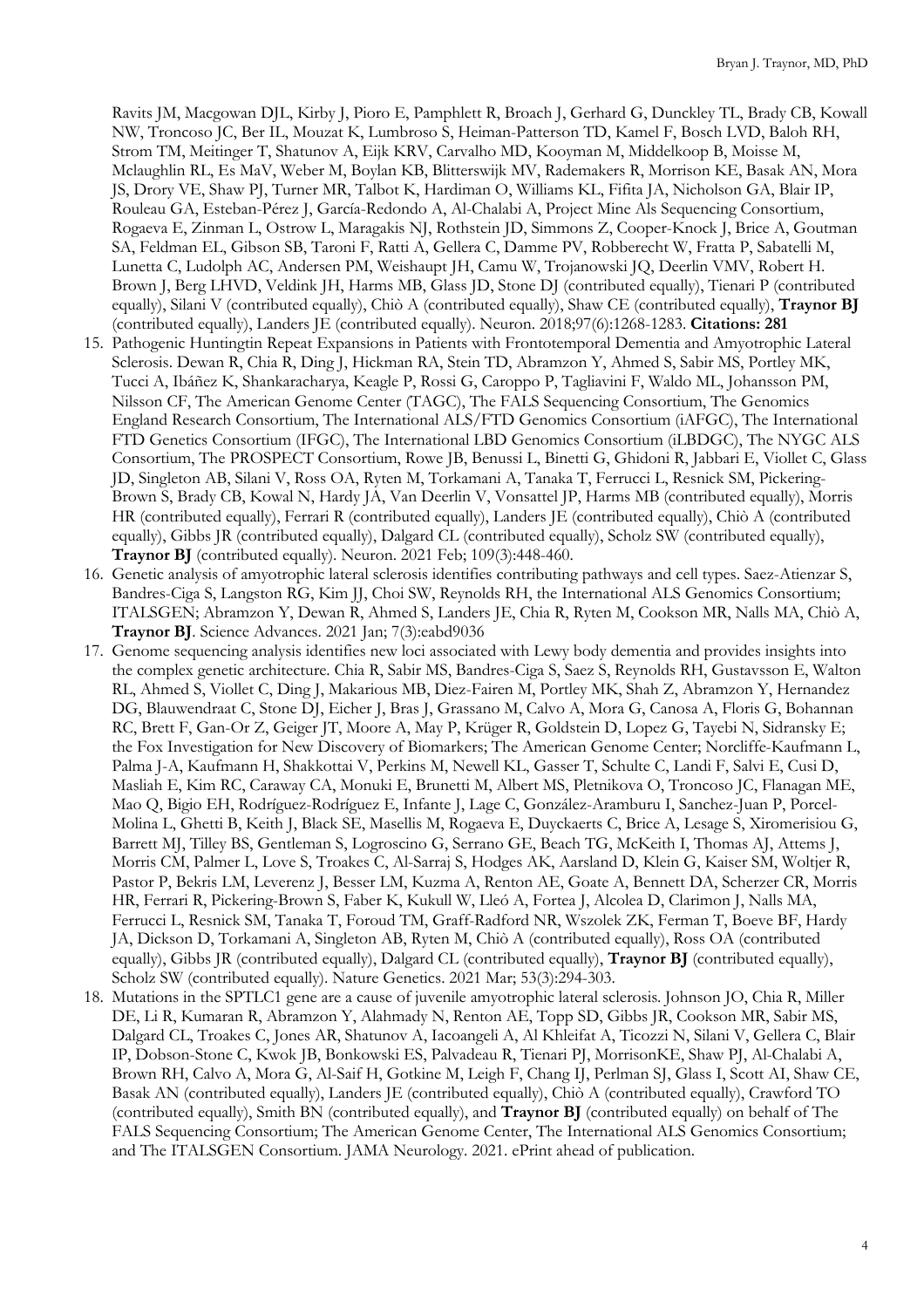### Original Research

- 1. Service provision for patients with ALS/MND: a cost-effective multidisciplinary approach. Corr B, Frost E, **Traynor BJ**, Hardiman O. J Neurol Sci. 1998;160 Suppl 1:S141-5.
- 2. "True" sporadic ALS associated with a novel SOD-1 mutation. Alexander MD, **Traynor BJ**, Miller N, Corr B, Frost E, Mcquaid S, Brett FM, Green A, Hardiman O. Ann Neurol. 2002;52:680-3.
- 3. Access to health services in Ireland for people with Multiple Sclerosis and Motor Neurone Disease. Hardiman O, Corr B, Frost E, Gibbons P, Mahon L, **Traynor BJ**. Ir Med J. 2003;96:200-3.
- 4. Effect of a multidisciplinary amyotrophic lateral sclerosis (ALS) clinic on ALS survival: a population-based study, 1996-2000. **Traynor BJ**, Alexander M, Corr B, Frost E, Hardiman O. J Neurol Neurosurg Psychiatry. 2003;74:1258-61. PMC1738639.
- 5. An outcome study of riluzole in amyotrophic lateral sclerosis--a population-based study in Ireland, 1996-2000. **Traynor BJ**, Alexander M, Corr B, Frost E, Hardiman O. J Neurol. 2003;250:473-9.
- 6. A novel candidate region for ALS on chromosome 14q11.2. Greenway MJ, Alexander MD, Ennis S, **Traynor BJ**, Corr B, Frost E, Green A, Hardiman O. Neurology. 2004;63:1936-8.
- 7. Functional outcome measures as clinical trial endpoints in ALS. **Traynor BJ**, Zhang H, Shefner JM, Schoenfeld D, Cudkowicz ME. Neurology. 2004;63:1933-5.
- 8. Tolerance of high-dose (3,000 mg/day) coenzyme Q10 in ALS. Ferrante KL, Shefner J, Zhang H, Betensky R, O'brien M, Yu H, Fantasia M, Taft J, Beal MF, **Traynor B**, Newhall K, Donofrio P, Caress J, Ashburn C, Freiberg B, O'Neill C, Paladenech C, Walker T, Pestronk A, Abrams B, Florence J, Renna R, Schierbecker J, Malkus B, Cudkowicz M. Neurology. 2005;65:1834-6.
- 9. Analysis of IFT74 as a candidate gene for chromosome 9p-linked ALS-FTD. Momeni P, Schymick J, Jain S, Cookson MR, Cairns NJ, Greggio E, Greenway MJ, Berger S, Pickering-Brown S, Chiò A, Fung HC, Holtzman DM, Huey ED, Wassermann EM, Adamson J, Hutton ML, Rogaeva E, St George-Hyslop P, Rothstein JD, Hardiman O, Grafman J, Singleton A, Hardy J, **Traynor BJ**. BMC Neurol. 2006;6:44. PMC1764752.
- 10. Neuroprotective agents for clinical trials in ALS: a systematic assessment. **Traynor BJ**, Bruijn L, Conwit R, Beal F, O'neill G, Fagan SC, Cudkowicz ME. Neurology. 2006;67:20-7.
- 11. Progranulin mutations and amyotrophic lateral sclerosis or amyotrophic lateral sclerosis-frontotemporal dementia phenotypes. Schymick JC, Yang Y, Andersen PM, Vonsattel JP, Greenway M, Momeni P, Elder J, Chiò A, Restagno G, Robberecht W, Dahlberg C, Mukherjee O, Goate A, Graff-Radford N, Caselli RJ, Hutton M, Gass J, Cannon A, Rademakers R, Singleton AB, Hardiman O, Rothstein J, Hardy J, **Traynor BJ**. J Neurol Neurosurg Psychiatry. 2007;78:754-6. PMC2117704.
- 12. Prevalence of SOD1 mutations in the Italian ALS population. Chiò A, **Traynor BJ**, Lombardo F, Fimognari M, Calvo A, Ghiglione P, Mutani R, Restagno G. Neurology. 2008;70:533-7.
- 13. Amyotrophic lateral sclerosis and soccer: a different epidemiological approach strengthen the previous findings. Chiò A, **Traynor BJ**, Swingler R, Mitchell D, Hardiman O, Mora G, Beghi E, Logroscino G. J Neurol Sci. 2008;269:187-8; author reply 8-9.
- 14. A genome-wide association study of sporadic ALS in a homogenous Irish population. Cronin S, Berger S, Ding J, Schymick JC, Washecka N, Hernandez DG, Greenway MJ, Bradley DG, **Traynor BJ**, Hardiman O. Hum Mol Genet. 2008;17:768-74.
- 15. TDP-43 is not a common cause of sporadic amyotrophic lateral sclerosis. Guerreiro RJ, Schymick JC, Crews C, Singleton A, Hardy J, **Traynor BJ**. PLoS One. 2008;3:e2450. PMC2408729.
- 16. Genotype, haplotype and copy-number variation in worldwide human populations. Jakobsson M, Scholz SW, Scheet P, Gibbs JR, Vanliere JM, Fung HC, Szpiech ZA, Degnan JH, Wang K, Guerreiro R, Bras JM, Schymick JC, Hernandez DG, **Traynor BJ**, Simon-Sanchez J, Matarin M, Britton A, Van De Leemput J, Rafferty I, Bucan M, Cann HM, Hardy JA, Rosenberg NA, Singleton AB. Nature. 2008;451:998-1003.
- 17. A common haplotype within the PON1 promoter region is associated with sporadic ALS. Landers JE, Shi L, Cho TJ, Glass JD, Shaw CE, Leigh PN, Diekstra F, Polak M, Rodriguez-Leyva I, Niemann S, **Traynor BJ**, Mckenna-Yasek D, Sapp PC, Al-Chalabi A, Wills AM, Brown RH, Jr. Amyotroph Lateral Scler. 2008;9:306-14. PMC2739087.
- 18. Epidemiology and clinical features of amyotrophic lateral sclerosis in Ireland between 1995 and 2004. O'toole O, **Traynor BJ**, Brennan P, Sheehan C, Frost E, Corr B, Hardiman O. J Neurol Neurosurg Psychiatry. 2008;79:30-2.
- 19. Genetic variation in DPP6 is associated with susceptibility to amyotrophic lateral sclerosis. Van Es MA, Van Vught PW, Blauw HM, Franke L, Saris CG, Van Den Bosch L, De Jong SW, De Jong V, Baas F, Van't Slot R, Lemmens R, Schelhaas HJ, Birve A, Sleegers K, Van Broeckhoven C, Schymick JC, **Traynor BJ**, Wokke JH, Wijmenga C, Robberecht W, Andersen PM, Veldink JH, Ophoff RA, Van Den Berg LH. Nat Genet. 2008;40:29- 31.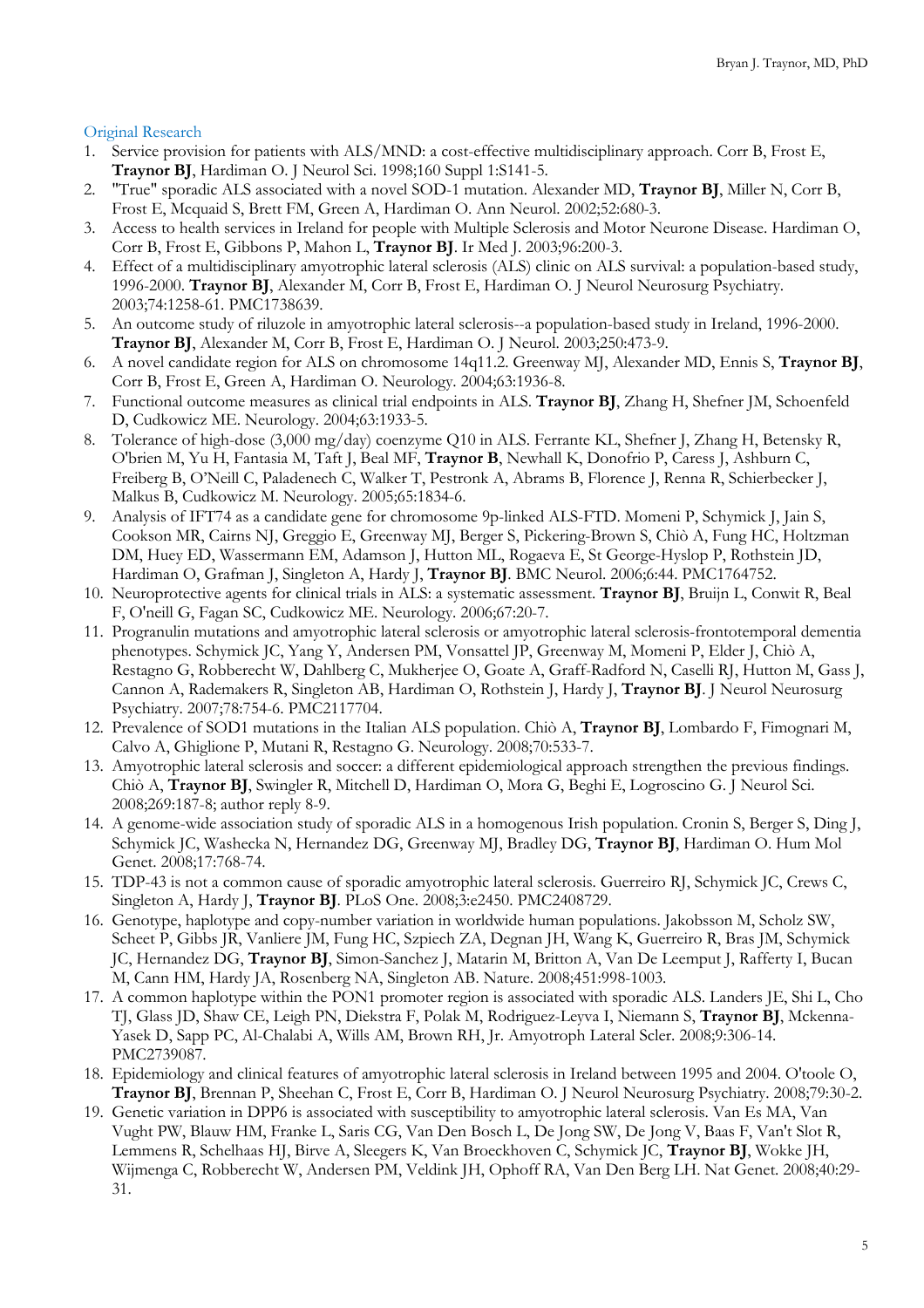- 20. Web-based data management for a phase II clinical trial in ALS. Buchsbaum R, Kaufmann P, Barsdorf AI, Arbing R, Montes J, Thompson JL; QALS Study Group\*. Amyotroph Lateral Scler. 2009;10:374-7. NIHMSID940286.
- 21. Two Italian kindreds with familial amyotrophic lateral sclerosis due to FUS mutation. Chiò A, Restagno G, Brunetti M, Ossola I, Calvo A, Mora G, Sabatelli M, Monsurro MR, Battistini S, Mandrioli J, Salvi F, Spataro R, Schymick J, **Traynor BJ**, La Bella V. Neurobiol Aging. 2009;30:1272-5. PMC2771748.
- 22. A two-stage genome-wide association study of sporadic amyotrophic lateral sclerosis. Chiò A, Schymick JC, Restagno G, Scholz SW, Lombardo F, Lai SL, Mora G, Fung HC, Britton A, Arepalli S, Gibbs JR, Nalls M, Berger S, Kwee LC, Oddone EZ, Ding J, Crews C, Rafferty I, Washecka N, Hernandez D, Ferrucci L, Bandinelli S, Guralnik J, Macciardi F, Torri F, Lupoli S, Chanock SJ, Thomas G, Hunter DJ, Gieger C, Wichmann HE, Calvo A, Mutani R, Battistini S, Giannini F, Caponnetto C, Mancardi GL, La Bella V, Valentino F, Monsurro MR, Tedeschi G, Marinou K, Sabatelli M, Conte A, Mandrioli J, Sola P, Salvi F, Bartolomei I, Siciliano G, Carlesi C, Orrell RW, Talbot K, Simmons Z, Connor J, Pioro EP, Dunkley T, Stephan DA, Kasperaviciute D, Fisher EM, Jabonka S, Sendtner M, Beck M, Bruijn L, Rothstein J, Schmidt S, Singleton A, Hardy J, **Traynor BJ**. Hum Mol Genet. 2009;18:1524-32. PMC2664150.
- 23. Phase II trial of CoQ10 for ALS finds insufficient evidence to justify phase III. Kaufmann P, Thompson JL, Levy G, Buchsbaum R, Shefner J, Krivickas LS, Katz J, Rollins Y, Barohn RJ, Jackson CE, Tiryaki E, Lomen-Hoerth C, Armon C, Tandan R, Rudnicki SA, Rezania K, Sufit R, Pestronk A, Novella SP, Heiman-Patterson T, Kasarskis EJ, Pioro EP, Montes J, Arbing R, Vecchio D, Barsdorf A, Mitsumoto H, Levin B. Ann Neurol. 2009;66:235-44. PMC2854625.
- 24. Extended tracts of homozygosity identify novel candidate genes associated with late-onset Alzheimer's disease. Nalls MA, Guerreiro RJ, Simon-Sanchez J, Bras JT, **Traynor BJ**, Gibbs JR, Launer L, Hardy J, Singleton AB. Neurogenetics. 2009;10:183-90. PMC2908484.
- 25. Ubiquitin associated protein 1 is a risk factor for frontotemporal lobar degeneration. Rollinson S, Rizzu P, Sikkink S, Baker M, Halliwell N, Snowden J, **Traynor BJ**, Ruano D, Cairns N, Rohrer JD, Mead S, Collinge J, Rossor M, Akay E, Guerreiro R, Rademakers R, Morrison KE, Pastor P, Alonso E, Martinez-Lage P, Graff-Radford N, Neary D, Heutink P, Mann DM, Van Swieten J, Pickering-Brown SM. Neurobiol Aging. 2009;30:656-65. PMC2753870.
- 26. SNCA variants are associated with increased risk for multiple system atrophy. Scholz SW, Houlden H, Schulte C, Sharma M, Li A, Berg D, Melchers A, Paudel R, Gibbs JR, Simon-Sanchez J, Paisan-Ruiz C, Bras J, Ding J, Chen H, **Traynor BJ**, Arepalli S, Zonozi RR, Revesz T, Holton J, Wood N, Lees A, Oertel W, Wullner U, Goldwurm S, Pellecchia MT, Illig T, Riess O, Fernandez HH, Rodriguez RL, Okun MS, Poewe W, Wenning GK, Hardy JA, Singleton AB, Del Sorbo F, Schneider S, Bhatia KP, Gasser T. Ann Neurol. 2009;65:610-4. PMC3520128.
- 27. Genome-wide association reveals three SNPs associated with sporadic amyotrophic lateral sclerosis through a two-locus analysis. Sha Q, Zhang Z, Schymick JC, **Traynor BJ**, Zhang S. BMC Med Genet. 2009;10:86. PMC2752455.
- 28. Genome-wide association study reveals genetic risk underlying Parkinson's disease. Simon-Sanchez J, Schulte C, Bras JM, Sharma M, Gibbs JR, Berg D, Paisan-Ruiz C, Lichtner P, Scholz SW, Hernandez DG, Kruger R, Federoff M, Klein C, Goate A, Perlmutter J, Bonin M, Nalls MA, Illig T, Gieger C, Houlden H, Steffens M, Okun MS, Racette BA, Cookson MR, Foote KD, Fernandez HH, **Traynor BJ**, Schreiber S, Arepalli S, Zonozi R, Gwinn K, Van Der Brug M, Lopez G, Chanock SJ, Schatzkin A, Park Y, Hollenbeck A, Gao J, Huang X, Wood NW, Lorenz D, Deuschl G, Chen H, Riess O, Hardy JA, Singleton AB, Gasser T. Nat Genet. 2009;41:1308-12. PMC2787725.
- 29. Amyotrophic lateral sclerosis, physical exercise, trauma and sports: results of a population-based pilot case-control study. Beghi E, Logroscino G, Chiò A, Hardiman O, Millul A, Mitchell D, Swingler R, **Traynor BJ**. Amyotroph Lateral Scler. 2010;11:289-92. PMC3513269.
- 30. Amyotrophic lateral sclerosis-frontotemporal lobar dementia in 3 families with p.Ala382Thr TARDBP mutations. Chiò A, Calvo A, Moglia C, Restagno G, Ossola I, Brunetti M, Montuschi A, Cistaro A, Ticca A, **Traynor BJ**, Schymick JC, Mutani R, Marrosu MG, Murru MR, Borghero G. Arch Neurol. 2010;67:1002-9. PMC3535689.
- 31. Abundant quantitative trait loci exist for DNA methylation and gene expression in human brain. Gibbs JR, Van Der Brug MP, Hernandez DG, **Traynor BJ**, Nalls MA, Lai SL, Arepalli S, Dillman A, Rafferty IP, Troncoso J, Johnson R, Zielke HR, Ferrucci L, Longo DL, Cookson MR, Singleton AB. PLoS Genet. 2010;6:e1000952. PMC2869317.
- 32. Incidence of amyotrophic lateral sclerosis in Europe. Logroscino G, **Traynor BJ**, Hardiman O, Chiò A, Mitchell D, Swingler RJ, Millul A, Benn E, Beghi E. J Neurol Neurosurg Psychiatry. 2010;81:385-90. PMC2850819.
- 33. Chromosome 9p21 in sporadic amyotrophic lateral sclerosis in the UK and seven other countries: a genome-wide association study. Shatunov A, Mok K, Newhouse S, Weale ME, Smith B, Vance C, Johnson L, Veldink JH, Van Es MA, Van Den Berg LH, Robberecht W, Van Damme P, Hardiman O, Farmer AE, Lewis CM, Butler AW,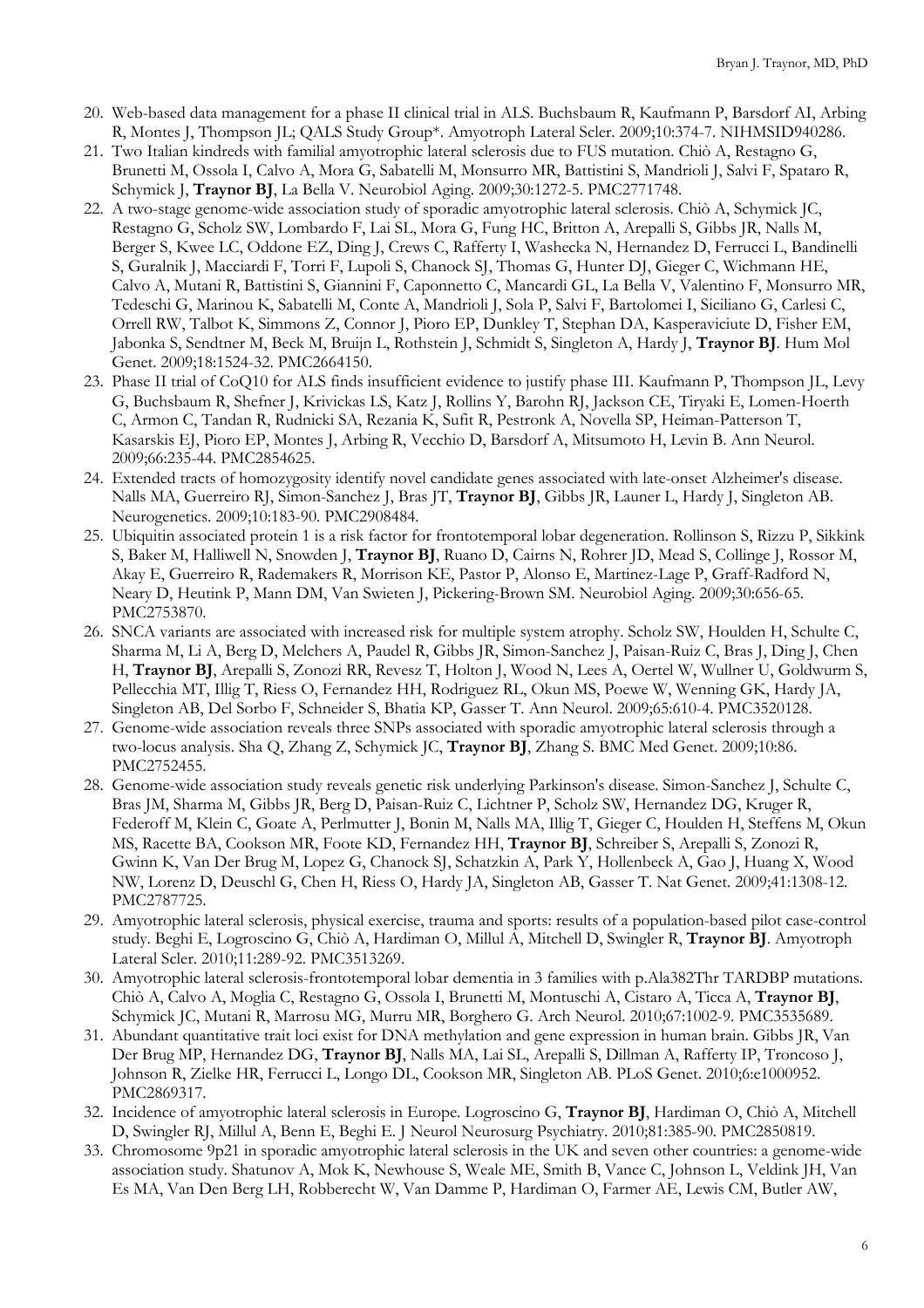Abel O, Andersen PM, Fogh I, Silani V, Chiò A, **Traynor BJ**, Melki J, Meininger V, Landers JE, Mcguffin P, Glass JD, Pall H, Leigh PN, Hardy J, Brown RH, Jr., Powell JF, Orrell RW, Morrison KE, Shaw PJ, Shaw CE, Al-Chalabi A. Lancet Neurol. 2010;9:986-94. PMC3257853.

- 34. Kinesin-associated protein 3 (KIFAP3) has no effect on survival in a population-based cohort of ALS patients. **Traynor BJ**, Nalls M, Lai SL, Gibbs RJ, Schymick JC, Arepalli S, Hernandez D, Van Der Brug MP, Johnson JO, Dillman A, Cookson M, Moglia C, Calvo A, Restagno G, Mora G, Chiò A. Proc Natl Acad Sci U S A. 2010;107:12335-8. PMC2901467. **Citations: 43**
- 35. Tau levels do not influence human ALS or motor neuron degeneration in the SOD1G93A mouse. Taes I, Goris A, Lemmens R, Van Es MA, Van Den Berg LH, Chiò A, **Traynor BJ**, Birve A, Andersen P, Slowik A, Tomik B, Brown RH, Jr., Shaw CE, Al-Chalabi A, Boonen S, Van Den Bosch L, Dubois B, Van Damme P, Robberecht W. Neurology. 2010;74:1687-93. PMC2882212.
- 36. A two-stage meta-analysis identifies several new loci for Parkinson's disease. **International Parkinson Disease Genomics Consortium\***, WTCCC. PLoS Genet. 2011;7:e1002142. PMC3128098.
- 37. A patient carrying a homozygous p.A382T TARDBP missense mutation shows a syndrome including ALS, extrapyramidal symptoms, and FTD. Borghero G, Floris G, Cannas A, Marrosu MG, Murru MR, Costantino E, Parish LD, Pugliatti M, Ticca A, **Traynor BJ**, Calvo A, Cammarosano S, Moglia C, Cistaro A, Brunetti M, Restagno G, Chiò A. Neurobiol Aging. 2011;32:2327.e1-5. PMC3192246.
- 38. Large proportion of amyotrophic lateral sclerosis cases in Sardinia due to a single founder mutation of the TARDBP gene. Chiò A, Borghero G, Pugliatti M, Ticca A, Calvo A, Moglia C, Mutani R, Brunetti M, Ossola I, Marrosu MG, Murru MR, Floris G, Cannas A, Parish LD, Cossu P, Abramzon Y, Johnson JO, Nalls MA, Arepalli S, Chong S, Hernandez DG, **Traynor BJ**, Restagno G. Arch Neurol. 2011;68:594-8. PMC3513278.
- 39. A de novo missense mutation of the FUS gene in a "true" sporadic ALS case. Chiò A, Calvo A, Moglia C, Ossola I, Brunetti M, Sbaiz L, Lai SL, Abramzon Y, **Traynor BJ**, Restagno G. Neurobiol Aging. 2011;32:553.e23-6. PMC2972379.
- 40. No major progranulin genetic variability contribution to disease etiopathogenesis in an ALS Italian cohort. Del Bo R, Corti S, Santoro D, Ghione I, Fenoglio C, Ghezzi S, Ranieri M, Galimberti D, Mancuso M, Siciliano G, Briani C, Murri L, Scarpini E, Schymick JC, **Traynor BJ**, Bresolin N, Comi GP. Neurobiol Aging. 2011;32:1157-8. PMC3511779.
- 41. Distinct DNA methylation changes highly correlated with chronological age in the human brain. Hernandez DG, Nalls MA, Gibbs JR, Arepalli S, Van Der Brug M, Chong S, Moore M, Longo DL, Cookson MR, **Traynor BJ**, Singleton AB. Hum Mol Genet. 2011;20:1164-72. PMC3043665.
- 42. FUS mutations in sporadic amyotrophic lateral sclerosis. Lai SL, Abramzon Y, Schymick JC, Stephan DA, Dunckley T, Dillman A, Cookson M, Calvo A, Battistini S, Giannini F, Caponnetto C, Mancardi GL, Spataro R, Monsurro MR, Tedeschi G, Marinou K, Sabatelli M, Conte A, Mandrioli J, Sola P, Salvi F, Bartolomei I, Lombardo F, Mora G, Restagno G, Chiò A, **Traynor BJ**. Neurobiol Aging. 2011;32:550.e1-4. PMC2891336.
- 43. Imputation of sequence variants for identification of genetic risks for Parkinson's disease: a meta-analysis of genome-wide association studies. **International Parkinson Disease Genomics Consortium\***; Nalls MA, Plagnol V, Hernandez DG, Sharma M, Sheerin UM, Saad M, Simon-Sanchez J, Schulte C, Lesage S, Sveinbjornsdottir S, Stefansson K, Martinez M, Hardy J, Heutink P, Brice A, Gasser T, Singleton AB, Wood NW. Lancet. 2011;377:641-9. PMC3696507.
- 44. APOE and AbetaPP gene variation in cortical and cerebrovascular amyloid-beta pathology and Alzheimer's disease: a population-based analysis. Peuralinna T, Tanskanen M, Makela M, Polvikoski T, Paetau A, Kalimo H, Sulkava R, Hardy J, Lai SL, Arepalli S, Hernandez D, **Traynor BJ**, Singleton A, Tienari PJ, Myllykangas L. J Alzheimers Dis. 2011;26:377-85. PMC3516850.
- 45. Valosin-containing protein (VCP) mutations in sporadic amyotrophic lateral sclerosis. Abramzon Y, Johnson JO, Scholz SW, Taylor JP, Brunetti M, Calvo A, Mandrioli J, Benatar M, Mora G, Restagno G, Chiò A, **Traynor BJ**. Neurobiol Aging. 2012;33:2231.e1-.e6. PMC3391327.
- 46. Polymorphisms in the GluR2 gene are not associated with amyotrophic lateral sclerosis. Bogaert E, Goris A, Van Damme P, Geelen V, Lemmens R, Van Es MA, Van Den Berg LH, Sleegers K, Verpoorten N, Timmerman V, De Jonghe P, Van Broeckhoven C, **Traynor BJ**, Landers JE, Brown RH, Jr., Glass JD, Al-Chalabi A, Shaw CE, Birve A, Andersen PM, Slowik A, Tomik B, Melki J, Robberecht W, Van Den Bosch L. Neurobiol Aging. 2012;33:418-20. PMC2949683.
- 47. Clinical characteristics of patients with familial amyotrophic lateral sclerosis carrying the pathogenic GGGGCC hexanucleotide repeat expansion of C9ORF72. Chiò A, Borghero G, Restagno G, Mora G, Drepper C, **Traynor BJ**, Sendtner M, Brunetti M, Ossola I, Calvo A, Pugliatti M, Sotgiu MA, Murru MR, Marrosu MG, Marrosu F, Marinou K, Mandrioli J, Sola P, Caponnetto C, Mancardi G, Mandich P, La Bella V, Spataro R, Conte A, Monsurro MR, Tedeschi G, Pisano F, Bartolomei I, Salvi F, Lauria Pinter G, Simone I, Logroscino G,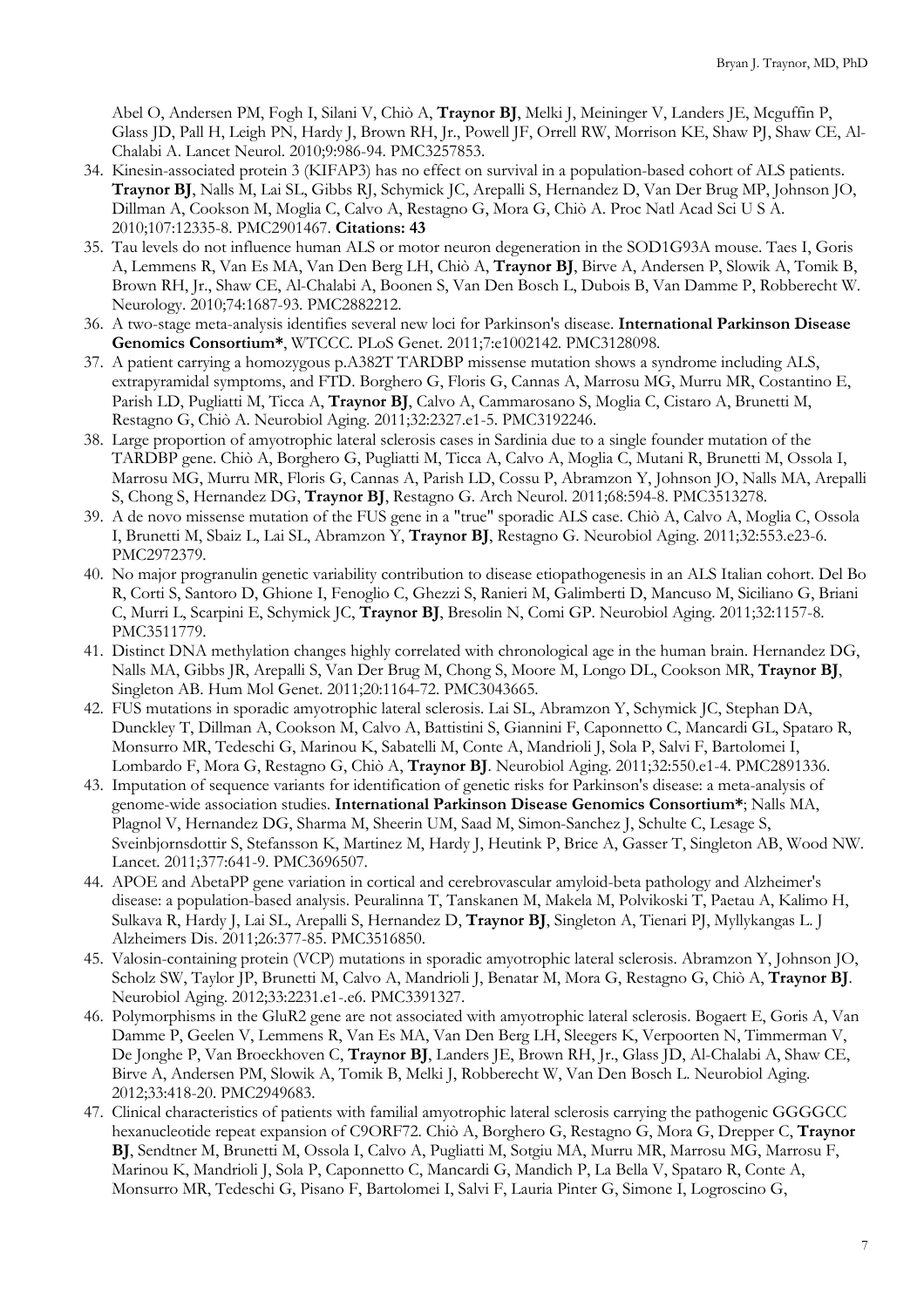Gambardella A, Quattrone A, Lunetta C, Volanti P, Zollino M, Penco S, Battistini S, Renton AE, Majounie E, Abramzon Y, Conforti FL, Giannini F, Corbo M, Sabatelli M. Brain. 2012;135:784-93. PMC3286333.

- 48. Extensive genetics of ALS: a population-based study in Italy. Chiò A, Calvo A, Mazzini L, Cantello R, Mora G, Moglia C, Corrado L, D'alfonso S, Majounie E, Renton A, Pisano F, Ossola I, Brunetti M, **Traynor BJ**, Restagno G. Neurology. 2012;79:1983-9. PMC3484987.
- 49. ALS/FTD phenotype in two Sardinian families carrying both C9ORF72 and TARDBP mutations. Chiò A, Restagno G, Brunetti M, Ossola I, Calvo A, Canosa A, Moglia C, Floris G, Tacconi P, Marrosu F, Marrosu MG, Murru MR, Majounie E, Renton AE, Abramzon Y, Pugliatti M, Sotgiu MA, **Traynor BJ**, Borghero G. J Neurol Neurosurg Psychiatry. 2012;83:730-3. PMC4568835.
- 50. The RNA-binding motif 45 (RBM45) protein accumulates in inclusion bodies in amyotrophic lateral sclerosis (ALS) and frontotemporal lobar degeneration with TDP-43 inclusions (FTLD-TDP) patients. Collins M, Riascos D, Kovalik T, An J, Krupa K, Krupa K, Hood BL, Conrads TP, Renton AE, **Traynor BJ**, Bowser R. Acta Neuropathol. 2012;124:717-32. PMC3472056.
- 51. Clinico-pathological features in amyotrophic lateral sclerosis with expansions in C9ORF72. Cooper-Knock J, Hewitt C, Highley JR, Brockington A, Milano A, Man S, Martindale J, Hartley J, Walsh T, Gelsthorpe C, Baxter L, Forster G, Fox M, Bury J, Mok K, Mcdermott CJ, **Traynor BJ**, Kirby J, Wharton SB, Ince PG, Hardy J, Shaw PJ. Brain. 2012;135:751-64. PMC3286332.
- 52. Familial Lund frontotemporal dementia caused by C9ORF72 hexanucleotide expansion. Englund E, Gustafson L, Passant U, Majounie E, Renton AE, **Traynor BJ**, Rohrer JD, Mok K, Hardy J. Neurobiol Aging. 2012;33:1850.e13-6. PMC4562220.
- 53. Frontotemporal dementia with psychosis, parkinsonism, visuo-spatial dysfunction, upper motor neuron involvement associated to expansion of C9ORF72: a peculiar phenotype? Floris G, Borghero G, Cannas A, Di Stefano F, Costantino E, Murru MR, Brunetti M, Restagno G, **Traynor BJ**, Marrosu MG, Chiò A, Marrosu F. J Neurol. 2012;259:1749-51. PMC4164047.
- 54. Integration of GWAS SNPs and tissue specific expression profiling reveal discrete eQTLs for human traits in blood and brain. Hernandez DG, Nalls MA, Moore M, Chong S, Dillman A, Trabzuni D, Gibbs JR, Ryten M, Arepalli S, Weale ME, Zonderman AB, Troncoso J, O'brien R, Walker R, Smith C, Bandinelli S, **Traynor BJ**, Hardy J, Singleton AB, Cookson MR. Neurobiol Dis. 2012;47:20-8. PMC3358430.
- 55. Using genome-wide complex trait analysis to quantify 'missing heritability' in Parkinson's disease. Keller MF, Saad M, Bras J, Bettella F, Nicolaou N, Simon-Sanchez J, Mittag F, Buchel F, Sharma M, Gibbs JR, Schulte C, Moskvina V, Durr A, Holmans P, Kilarski LL, Guerreiro R, Hernandez DG, Brice A, Ylikotila P, Stefansson H, Majamaa K, Morris HR, Williams N, Gasser T, Heutink P, Wood NW, Hardy J, Martinez M, Singleton AB, Nalls MA; **International Parkinson Disease Genomics Consortium\***. Hum Mol Genet. 2012;21:4996-5009. PMC3576713.
- 56. A candidate gene for autoimmune myasthenia gravis. Landoure G, Knight MA, Stanescu H, Taye AA, Shi Y, Diallo O, Johnson JO, Hernandez D, **Traynor BJ**, Biesecker LG, Elkahloun A, Rinaldi C, Vincent A, Willcox N, Kleta R, Fischbeck KH, Burnett BG. Neurology. 2012;79:342-7. PMC3400092.
- 57. Exome sequencing identifies a novel TRPV4 mutation in a CMT2C family. Landoure G, Sullivan JM, Johnson JO, Munns CH, Shi Y, Diallo O, Gibbs JR, Gaudet R, Ludlow CL, Fischbeck KH, **Traynor BJ**, Burnett BG, Sumner CJ. Neurology. 2012;79:192-4. PMC3390542.
- 58. Large C9orf72 repeat expansions are not a common cause of Parkinson's disease. Majounie E, Abramzon Y, Renton AE, Keller MF, **Traynor BJ**, Singleton AB. Neurobiol Aging. 2012;33:2527.e1-2. PMC4545506.
- 59. Mutational analysis of the VCP gene in Parkinson's disease. Majounie E, **Traynor BJ**, Chiò A, Restagno G, Mandrioli J, Benatar M, Taylor JP, Singleton AB. Neurobiol Aging. 2012;33:209.e1-2. PMC3221929.
- 60. Use of support vector machines for disease risk prediction in genome-wide association studies: concerns and opportunities. Mittag F, Buchel F, Saad M, Jahn A, Schulte C, Bochdanovits Z, Simon-Sanchez J, Nalls MA, Keller M, Hernandez DG, Gibbs JR, Lesage S, Brice A, Heutink P, Martinez M, Wood NW, Hardy J, Singleton AB, Zell A, Gasser T, Sharma M; **International Parkinson Disease Genomics Consortium\***. Hum Mutat. 2012;33:1708-18. NIHMSID572533.
- 61. Chromosome 9 ALS and FTD locus is probably derived from a single founder. Mok K, **Traynor BJ**, Schymick J, Tienari PJ, Laaksovirta H, Peuralinna T, Myllykangas L, Chiò A, Shatunov A, Boeve BF, Boxer AL, Dejesus-Hernandez M, Mackenzie IR, Waite A, Williams N, Morris HR, Simon-Sanchez J, Van Swieten JC, Heutink P, Restagno G, Mora G, Morrison KE, Shaw PJ, Rollinson PS, Al-Chalabi A, Rademakers R, Pickering-Brown S, Orrell RW, Nalls MA, Hardy J. Neurobiol Aging. 2012;33:209.e3-8. PMC3312749.
- 62. C9ORF72 expansion in amyotrophic lateral sclerosis/frontotemporal dementia also causes parkinsonism. O'dowd S, Curtin D, Waite AJ, Roberts K, Pender N, Reid V, O'connell M, Williams NM, Morris HR, **Traynor BJ**, Lynch T. Mov Disord. 2012;27:1072-4. PMC3516857.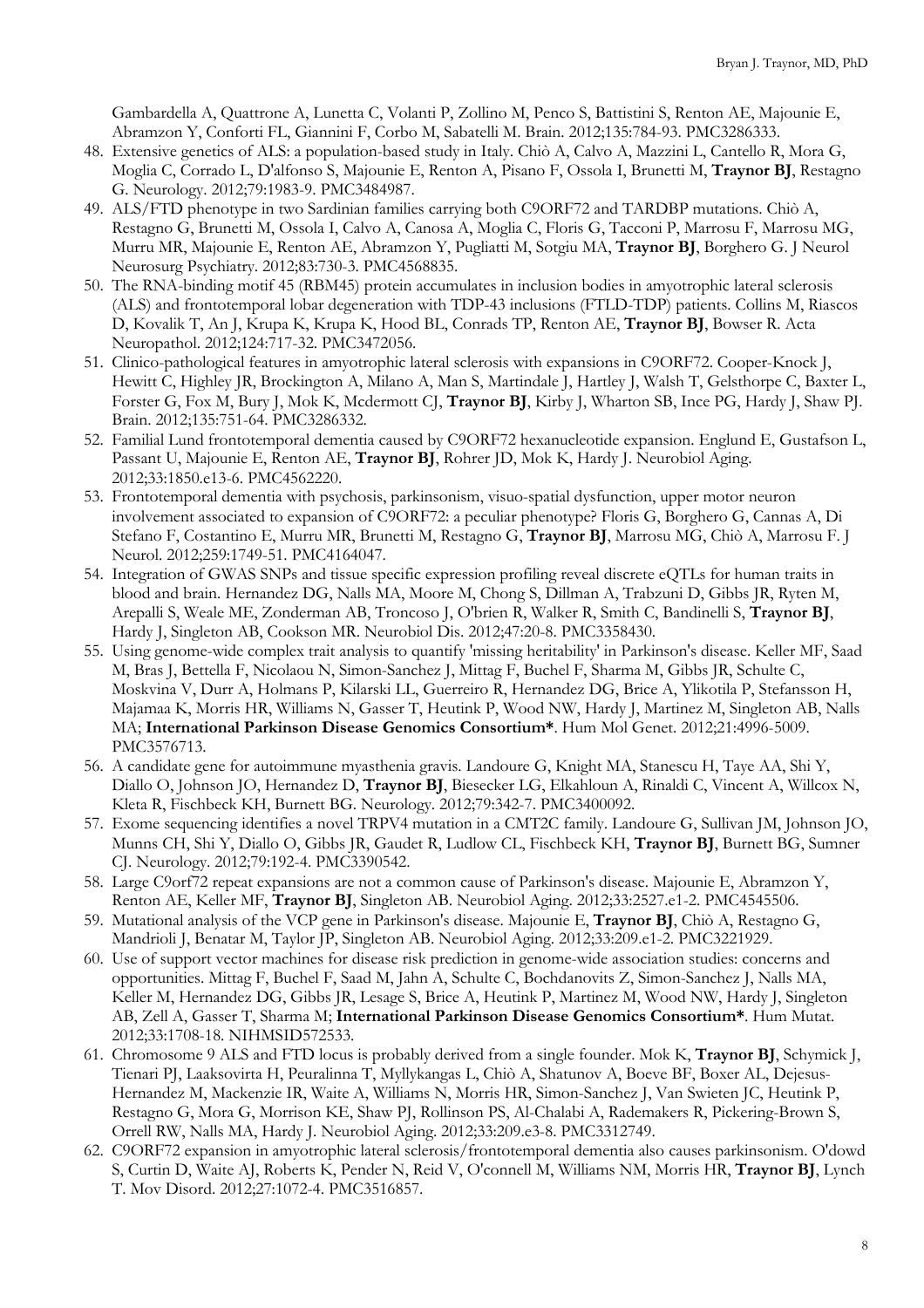- 63. C9ORF72 hexanucleotide repeat expansions in the Italian sporadic ALS population. Sabatelli M, Conforti FL, Zollino M, Mora G, Monsurro MR, Volanti P, Marinou K, Salvi F, Corbo M, Giannini F, Battistini S, Penco S, Lunetta C, Quattrone A, Gambardella A, Logroscino G, Simone I, Bartolomei I, Pisano F, Tedeschi G, Conte A, Spataro R, La Bella V, Caponnetto C, Mancardi G, Mandich P, Sola P, Mandrioli J, Renton AE, Majounie E, Abramzon Y, Marrosu F, Marrosu MG, Murru MR, Sotgiu MA, Pugliatti M, Rodolico C, Moglia C, Calvo A, Ossola I, Brunetti M, **Traynor BJ**, Borghero G, Restagno G, Chiò A. Neurobiol Aging. 2012;33:1848.e15-20. PMC3372681.
- 64. Exome sequencing in an SCA14 family demonstrates its utility in diagnosing heterogeneous diseases. Sailer A, Scholz SW, Gibbs JR, Tucci A, Johnson JO, Wood NW, Plagnol V, Hummerich H, Ding J, Hernandez D, Hardy J, Federoff HJ, **Traynor BJ**, Singleton AB, Houlden H. Neurology. 2012;79:127-31. PMC3390538.
- 65. Age of onset of amyotrophic lateral sclerosis is modulated by a locus on 1p34.1. Ahmeti KB, Ajroud-Driss S, Al-Chalabi A, Andersen PM, Armstrong J, Birve A, Blauw HM, Brown RH, Bruijn L, Chen W, Chiò A, Comeau MC, Cronin S, Diekstra FP, Soraya Gkazi A, Glass JD, Grab JD, Groen EJ, Haines JL, Hardiman O, Heller S, Huang J, Hung WY, Jaworski JM, Jones A, Khan H, Landers JE, Langefeld CD, Leigh PN, Marion MC, Mclaughlin RL, Meininger V, Melki J, Miller JW, Mora G, Pericak-Vance MA, Rampersaud E, Robberecht W, Russell LP, Salachas F, Saris CG, Shatunov A, Shaw CE, Siddique N, Siddique T, Smith BN, Sufit R, Topp S, **Traynor BJ**, Vance C, Van Damme P, Van Den Berg LH, Van Es MA, Van Vught PW, Veldink JH, Yang Y, Zheng JG. Neurobiol Aging. 2013;34:357.e7-19. PMC3839234.
- 66. Genome-wide meta-analysis identifies new susceptibility loci for migraine. Anttila V, Winsvold BS, Gormley P, Kurth T, Bettella F, Mcmahon G, Kallela M, Malik R, De Vries B, Terwindt G, Medland SE, Todt U, Mcardle WL, Quaye L, Koiranen M, Ikram MA, Lehtimaki T, Stam AH, Ligthart L, Wedenoja J, Dunham I, Neale BM, Palta P, Hamalainen E, Schurks M, Rose LM, Buring JE, Ridker PM, Steinberg S, Stefansson H, Jakobsson F, Lawlor DA, Evans DM, Ring SM, Farkkila M, Artto V, Kaunisto MA, Freilinger T, Schoenen J, Frants RR, Pelzer N, Weller CM, Zielman R, Heath AC, Madden PaF, Montgomery GW, Martin NG, Borck G, Gobel H, Heinze A, Heinze-Kuhn K, Williams FMK, Hartikainen AL, Pouta A, Van Den Ende J, Uitterlinden AG, Hofman A, Amin N, Hottenga JJ, Vink JM, Heikkila K, Alexander M, Muller-Myhsok B, Schreiber S, Meitinger T, Wichmann HE, Aromaa A, Eriksson JG, **Traynor B**, Trabzuni D, Rossin E, Lage K, Jacobs SBR, Gibbs JR, Birney E, Kaprio J, Penninx BW, Boomsma DI, Van Duijn C, Raitakari O, Jarvelin MR, Zwart JA, Cherkas L, Strachan DP, Kubisch C, Ferrari MD, Van Den Maagdenberg A, Dichgans M, Wessman M, Smith GD, Stefansson K, Daly MJ, Nyholt DR, Chasman D, Palotie A. Nat Genet. 2013;45:912-7. PMC4041123.
- 67. The p.A382T TARDBP gene mutation in Sardinian patients affected by Parkinson's disease and other degenerative parkinsonisms. Cannas A, Borghero G, Floris GL, Solla P, Chiò A, **Traynor BJ**, Calvo A, Restagno G, Majounie E, Costantino E, Piras V, Lavra L, Pani C, Orofino G, Di Stefano F, Tacconi P, Mascia MM, Muroni A, Murru MR, Tranquilli S, Corongiu D, Rolesu M, Cuccu S, Marrosu F, Marrosu MG. Neurogenetics. 2013;14:161-6. PMC3661017.
- 68. Global epidemiology of amyotrophic lateral sclerosis: a systematic review of the published literature. Chiò A, Logroscino G, **Traynor BJ**, Collins J, Simeone JC, Goldstein LA, White LA. Neuroepidemiology. 2013;41:118-30. PMC4049265.
- 69. UNC13A influences survival in Italian amyotrophic lateral sclerosis patients: a population-based study. Chiò A, Mora G, Restagno G, Brunetti M, Ossola I, Barberis M, Ferrucci L, Canosa A, Manera U, Moglia C, Fuda G, **Traynor BJ**, Calvo A. Neurobiol Aging. 2013;34:357.e1-5. PMC3483408.
- 70. RNA toxicity from the ALS/FTD C9ORF72 expansion is mitigated by antisense intervention. Donnelly CJ, Zhang PW, Pham JT, Haeusler AR, Mistry NA, Vidensky S, Daley EL, Poth EM, Hoover B, Fines DM, Maragakis N, Tienari PJ, Petrucelli L, **Traynor BJ**, Wang J, Rigo F, Bennett CF, Blackshaw S, Sattler R, Rothstein JD. Neuron. 2013;80:415-28. PMC4098943.
- 71. A pathway-based analysis provides additional support for an immune-related genetic susceptibility to Parkinson's disease. Holmans P, Moskvina V, Jones L, Sharma M; **International Parkinson Disease Genomics Consortium\***, Vedernikov A, Buchel F, Saad M, Bras JM, Bettella F, Nicolaou N, Simon-Sanchez J, Mittag F, Gibbs JR, Schulte C, Durr A, Guerreiro R, Hernandez D, Brice A, Stefansson H, Majamaa K, Gasser T, Heutink P, Wood NW, Martinez M, Singleton AB, Nalls MA, Hardy J, Morris HR, Williams NM. Hum Mol Genet. 2013;22:1039-49. PMC3561909.
- 72. Clinical Characteristics of C9ORF72-Linked Frontotemporal Lobar Degeneration. Kaivorinne AL, Bode MK, Paavola L, Tuominen H, Kallio M, Renton AE, **Traynor BJ**, Moilanen V, Remes AM. Dement Geriatr Cogn Dis Extra. 2013;3:251-62. PMC3776392.
- 73. Mutations in prion-like domains in hnRNPA2B1 and hnRNPA1 cause multisystem proteinopathy and ALS. Kim HJ, Kim NC, Wang YD, Scarborough EA, Moore J, Diaz Z, Maclea KS, Freibaum B, Li S, Molliex A, Kanagaraj AP, Carter R, Boylan KB, Wojtas AM, Rademakers R, Pinkus JL, Greenberg SA, Trojanowski JQ, **Traynor BJ**,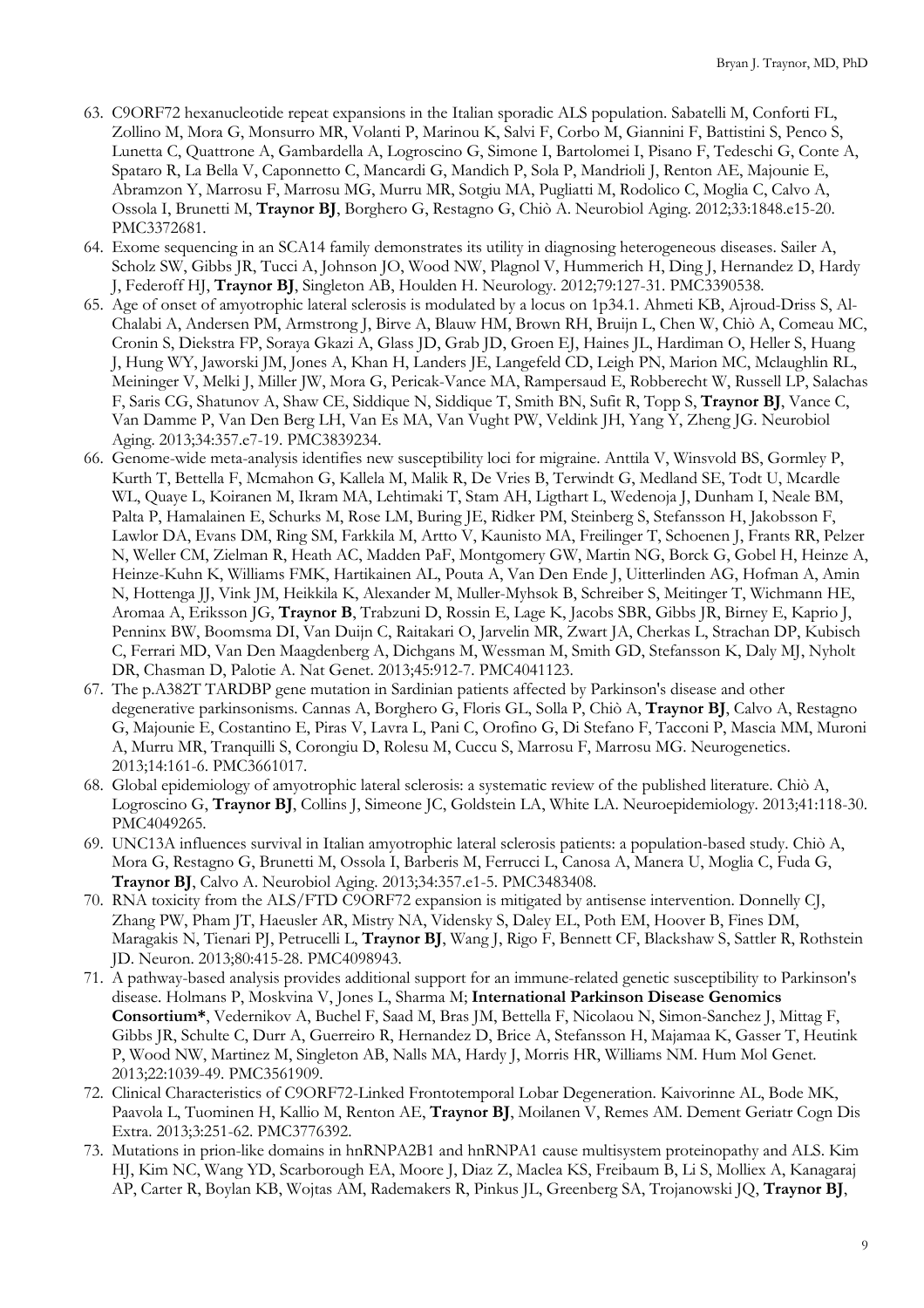Smith BN, Topp S, Gkazi AS, Miller J, Shaw CE, Kottlors M, Kirschner J, Pestronk A, Li YR, Ford AF, Gitler AD, Benatar M, King OD, Kimonis VE, Ross ED, Weihl CC, Shorter J, Taylor JP. Nature. 2013;495:467-73. PMC3756911.

- 74. The Val158Met COMT polymorphism is a modifier of the age at onset in Parkinson's disease with a sexual dimorphism. Klebe S, Golmard JL, Nalls MA, Saad M, Singleton AB, Bras JM, Hardy J, Simon-Sanchez J, Heutink P, Kuhlenbaumer G, Charfi R, Klein C, Hagenah J, Gasser T, Wurster I, Lesage S, Lorenz D, Deuschl G, Durif F, Pollak P, Damier P, Tison F, Durr A, Amouyel P, Lambert JC, Tzourio C, Maubaret C, Charbonnier-Beaupel F, Tahiri K, Vidailhet M, Martinez M, Brice A, Corvol JC; French Parkinson's Disease Genetics Study Group; **International Parkinson's Disease Genomics Consortium\***. J Neurol Neurosurg Psychiatry. 2013;84:666-73. PMC3646288.
- 75. Age-associated changes in gene expression in human brain and isolated neurons. Kumar A, Gibbs JR, Beilina A, Dillman A, Kumaran R, Trabzuni D, Ryten M, Walker R, Smith C, **Traynor BJ**, Hardy J, Singleton AB, Cookson MR. Neurobiol Aging. 2013;34:1199-209. PMC3545059.
- 76. Hereditary spastic paraplegia type 43 (SPG43) is caused by mutation in C19orf12. Landoure G, Zhu PP, Lourenco CM, Johnson JO, Toro C, Bricceno KV, Rinaldi C, Meilleur KG, Sangare M, Diallo O, Pierson TM, Ishiura H, Tsuji S, Hein N, Fink JK, Stoll M, Nicholson G, Gonzalez MA, Speziani F, Durr A, Stevanin G, Biesecker LG, Accardi J, Landis DM, Gahl WA, **Traynor BJ**, Marques W, Jr., Zuchner S, Blackstone C, Fischbeck KH, Burnett BG. Hum Mutat. 2013;34:1357-60. PMC3819934.
- 77. Frontotemporal dementia with a C9ORF72 expansion in a Swedish family: clinical and neuropathological characteristics. Landqvist Waldo M, Gustafson L, Nilsson K, **Traynor BJ**, Renton AE, Englund E, Passant U. Am J Neurodegener Dis. 2013;2:276-86. PMC3852567.
- 78. Homozygosity analysis in amyotrophic lateral sclerosis. Mok K, Laaksovirta H, Tienari PJ, Peuralinna T, Myllykangas L, Chiò A, **Traynor BJ**, Nalls MA, Gurunlian N, Shatunov A, Restagno G, Mora G, Nigel Leigh P, Shaw CE, Morrison KE, Shaw PJ, Al-Chalabi A, Hardy J, Orrell RW. Eur J Hum Genet. 2013;21:1429-35. PMC3829775.
- 79. Analysis of genome-wide association studies of Alzheimer disease and of Parkinson disease to determine if these 2 diseases share a common genetic risk. Moskvina V, Harold D, Russo G, Vedernikov A, Sharma M, Saad M, Holmans P, Bras JM, Bettella F, Keller MF, Nicolaou N, Simon-Sanchez J, Gibbs JR, Schulte C, Durr A, Guerreiro R, Hernandez D, Brice A, Stefansson H, Majamaa K, Gasser T, Heutink P, Wood N, Martinez M, Singleton AB, Nalls MA, Hardy J, Owen MJ, O'donovan MC, Williams J, Morris HR, Williams NM; **International Parkinson Disease Genomics Consortium\***; GERAD. JAMA Neurol. 2013;70:1268-76. NIHMSID573448.
- 80. Serum iron levels and the risk of Parkinson disease: a Mendelian randomization study. Pichler I, Del Greco MF, Gogele M, Lill CM, Bertram L, Do CB, Eriksson N, Foroud T, Myers RH, Nalls M, Keller MF, **International Parkinson's Disease Genomics Consortium\***; Wellcome Trust Case Control Consortium 2; Benyamin B, Whitfield JB, Pramstaller PP, Hicks AA, Thompson JR, Minelli C. PLoS Med. 2013;10:e1001462. PMC3672214.
- 81. Resolving the polymorphism-in-probe problem is critical for correct interpretation of expression QTL studies. Ramasamy A, Trabzuni D, Gibbs JR, Dillman A, Hernandez DG, Arepalli S, Walker R, Smith C, Ilori GP, Shabalin AA, Li Y, Singleton AB, Cookson MR, **North American Brain Expression Consortium\***; Hardy J, Ryten M, Weale ME. Nucleic Acids Res. 2013;41:e88. PMC3627570.
- 82. GroupICA dual regression analysis of resting state networks in a behavioral variant of frontotemporal dementia. Rytty R, Nikkinen J, Paavola L, Abou Elseoud A, Moilanen V, Visuri A, Tervonen O, Renton AE, **Traynor BJ**, Kiviniemi V, Remes AM. Front Hum Neurosci. 2013;7:461. PMC3752460.
- 83. Genome-wide association study of Tourette's syndrome. Scharf JM, Yu D, Mathews CA, Neale BM, Stewart SE, Fagerness JA, Evans P, Gamazon E, Edlund CK, Service SK, Tikhomirov A, Osiecki L, Illmann C, Pluzhnikov A, Konkashbaev A, Davis LK, Han B, Crane J, Moorjani P, Crenshaw AT, Parkin MA, Reus VI, Lowe TL, Rangel-Lugo M, Chouinard S, Dion Y, Girard S, Cath DC, Smit JH, King RA, Fernandez TV, Leckman JF, Kidd KK, Kidd JR, Pakstis AJ, State MW, Herrera LD, Romero R, Fournier E, Sandor P, Barr CL, Phan N, Gross-Tsur V, Benarroch F, Pollak Y, Budman CL, Bruun RD, Erenberg G, Naarden AL, Lee PC, Weiss N, Kremeyer B, Berrio GB, Campbell DD, Cardona Silgado JC, Ochoa WC, Mesa Restrepo SC, Muller H, Valencia Duarte AV, Lyon GJ, Leppert M, Morgan J, Weiss R, Grados MA, Anderson K, Davarya S, Singer H, Walkup J, Jankovic J, Tischfield JA, Heiman GA, Gilbert DL, Hoekstra PJ, Robertson MM, Kurlan R, Liu C, Gibbs JR, Singleton A, **North American Brain Expression Consortium\***; Hardy J, Strengman E, Ophoff RA, Wagner M, Moessner R, Mirel DB, Posthuma D, Sabatti C, Eskin E, Conti DV, Knowles JA, Ruiz-Linares A, Rouleau GA, Purcell S, Heutink P, Oostra BA, Mcmahon WM, Freimer NB, Cox NJ, Pauls DL. Mol Psychiatry. 2013;18:721-8. PMC3605224.
- 84. Genome-wide association study of obsessive-compulsive disorder. Stewart SE, Yu D, Scharf JM, Neale BM, Fagerness JA, Mathews CA, Arnold PD, Evans PD, Gamazon ER, Davis LK, Osiecki L, Mcgrath L, Haddad S,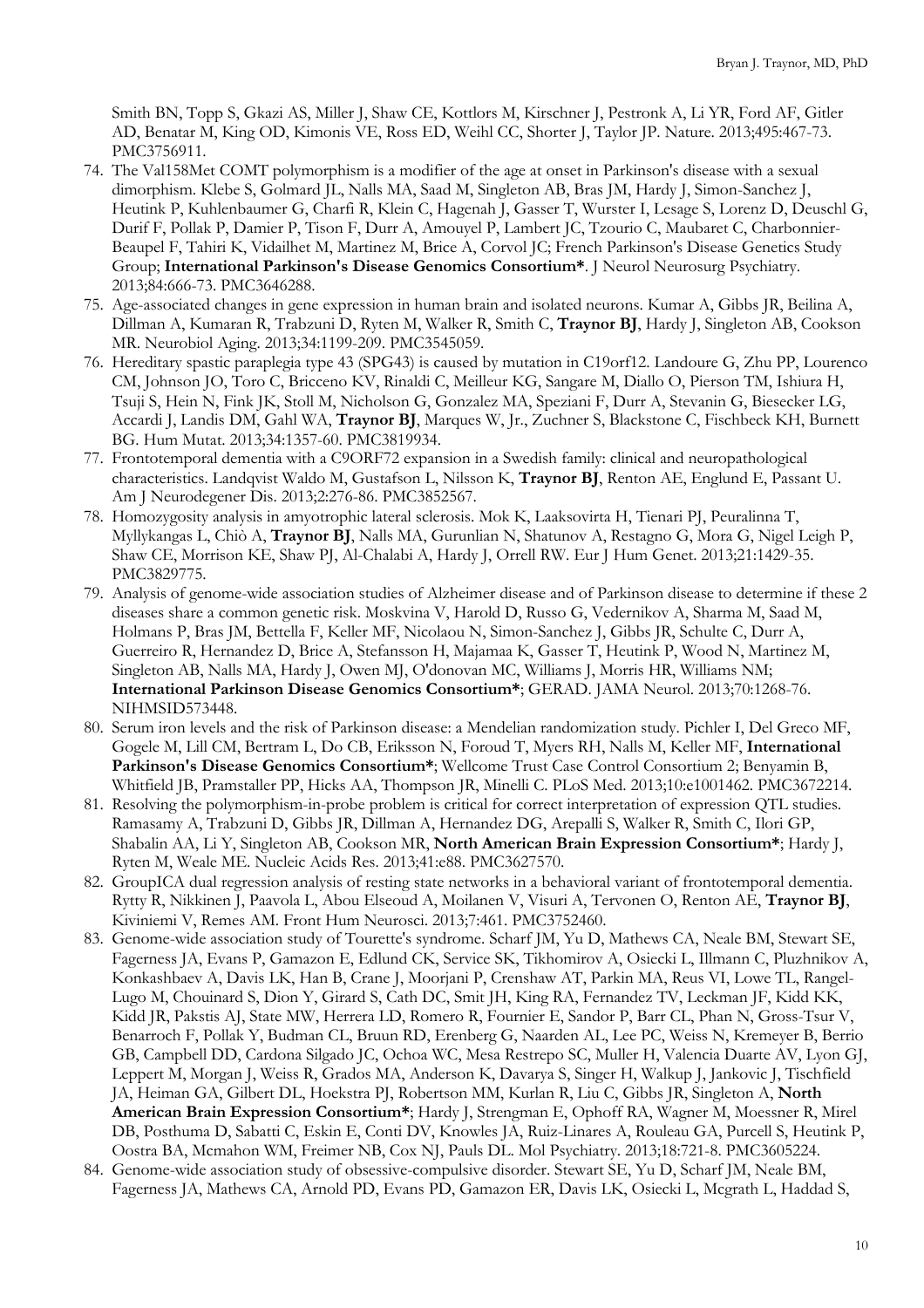Crane J, Hezel D, Illman C, Mayerfeld C, Konkashbaev A, Liu C, Pluzhnikov A, Tikhomirov A, Edlund CK, Rauch SL, Moessner R, Falkai P, Maier W, Ruhrmann S, Grabe HJ, Lennertz L, Wagner M, Bellodi L, Cavallini MC, Richter MA, Cook EH, Jr., Kennedy JL, Rosenberg D, Stein DJ, Hemmings SM, Lochner C, Azzam A, Chavira DA, Fournier E, Garrido H, Sheppard B, Umana P, Murphy DL, Wendland JR, Veenstra-Vanderweele J, Denys D, Blom R, Deforce D, Van Nieuwerburgh F, Westenberg HG, Walitza S, Egberts K, Renner T, Miguel EC, Cappi C, Hounie AG, Conceicao Do Rosario M, Sampaio AS, Vallada H, Nicolini H, Lanzagorta N, Camarena B, Delorme R, Leboyer M, Pato CN, Pato MT, Voyiaziakis E, Heutink P, Cath DC, Posthuma D, Smit JH, Samuels J, Bienvenu OJ, Cullen B, Fyer AJ, Grados MA, Greenberg BD, Mccracken JT, Riddle MA, Wang Y, Coric V, Leckman JF, Bloch M, Pittenger C, Eapen V, Black DW, Ophoff RA, Strengman E, Cusi D, Turiel M, Frau F, Macciardi F, Gibbs JR, Cookson MR, Singleton A, **North American Brain Expression Consortium\***; Hardy J, Crenshaw AT, Parkin MA, Mirel DB, Conti DV, Purcell S, Nestadt G, Hanna GL, Jenike MA, Knowles JA, Cox N, Pauls DL. Mol Psychiatry. 2013;18:788-98. PMC4218751.

- 85. Widespread sex differences in gene expression and splicing in the adult human brain. Trabzuni D, Ramasamy A, Imran S, Walker R, Smith C, Weale ME, Hardy J, Ryten M; **North American Brain Expression Consortium\***. Nat Commun. 2013;4:2771. PMC3868224.
- 86. Cis-regulatory variants affect CHRNA5 mRNA expression in populations of African and European ancestry. Wang JC, Spiegel N, Bertelsen S, Le N, Mckenna N, Budde JP, Harari O, Kapoor M, Brooks A, Hancock D, Tischfield J, Foroud T, Bierut LJ, Steinbach JH, Edenberg HJ, **Traynor BJ**, Goate AM. PLoS One. 2013;8:e80204. PMC3841173.
- 87. Screening for C9orf72 repeat expansions in parkinsonian syndromes. Yeh TH, Lai SC, Weng YH, Kuo HC, Wu-Chou YH, Huang CL, Chen RS, Chang HC, **Traynor B**, Lu CS. Neurobiol Aging. 2013;34:1311.e3-4. PMC4022748.
- 88. Unbiased screen for interactors of leucine-rich repeat kinase 2 supports a common pathway for sporadic and familial Parkinson disease. Beilina A, Rudenko IN, Kaganovich A, Civiero L, Chau H, Kalia SK, Kalia LV, Lobbestael E, Chia R, Ndukwe K, Ding J, Nalls MA, International Parkinson's Disease Genomics Consortium; **North American Brain Expression Consortium\***; Olszewski M, Hauser DN, Kumaran R, Lozano AM, Baekelandt V, Greene LE, Taymans JM, Greggio E, Cookson MR. Proc Natl Acad Sci U S A. 2014;111:2626-31. PMC3932908.
- 89. Mutations in the CHCHD10 gene are a common cause of familial amyotrophic lateral sclerosis. Johnson JO, Glynn SM, Gibbs JR, Nalls MA, Sabatelli M, Restagno G, Drory VE, Chiò A, Rogaeva E, **Traynor BJ**. Brain. 2014;137:e311. PMC4240285.
- 90. Genetic architecture of ALS in Sardinia. Borghero G, Pugliatti M, Marrosu F, Marrosu MG, Murru MR, Floris G, Cannas A, Parish LD, Occhineri P, Cau TB, Loi D, Ticca A, Traccis S, Manera U, Canosa A, Moglia C, Calvo A, Barberis M, Brunetti M, Pliner HA, Renton AE, Nalls MA, **Traynor BJ**, Restagno G, Chiò A. Neurobiol Aging. 2014;35:2882.e7-.e12. PMC4252367.
- 91. De novo nonsense mutation of the FUS gene in an apparently familial amyotrophic lateral sclerosis case. Calvo A, Moglia C, Canosa A, Brunetti M, Barberis M, **Traynor BJ**, Carrara G, Valentini C, Restagno G, Chiò A. Neurobiol Aging. 2014;35:1513.e7-11. PMC3961545.
- 92. The metabolic signature of C9ORF72-related ALS: FDG PET comparison with nonmutated patients. Cistaro A, Pagani M, Montuschi A, Calvo A, Moglia C, Canosa A, Restagno G, Brunetti M, **Traynor BJ**, Nobili F, Carrara G, Fania P, Lopiano L, Valentini MC, Chiò A. Eur J Nucl Med Mol Imaging. 2014;41:844-52. NIHMSID940289.
- 93. C9orf72 and UNC13A are shared risk loci for amyotrophic lateral sclerosis and frontotemporal dementia: a genome-wide meta-analysis. Diekstra FP, Van Deerlin VM, Van Swieten JC, Al-Chalabi A, Ludolph AC, Weishaupt JH, Hardiman O, Landers JE, Brown RH, Jr., Van Es MA, Pasterkamp RJ, Koppers M, Andersen PM, Estrada K, Rivadeneira F, Hofman A, Uitterlinden AG, Van Damme P, Melki J, Meininger V, Shatunov A, Shaw CE, Leigh PN, Shaw PJ, Morrison KE, Fogh I, Chiò A, **Traynor BJ**, Czell D, Weber M, Heutink P, De Bakker PI, Silani V, Robberecht W, Van Den Berg LH, Veldink JH. Ann Neurol. 2014;76:120-33. PMC4137231.
- 94. Susceptibility loci for pigmentation and melanoma in relation to Parkinson's disease. Dong J, Gao J, Nalls M, Gao X, Huang X, Han J, Singleton AB, Chen H; **International Parkinson's Disease Genomics Consortium\*.** Neurobiol Aging. 2014;35:1512.e5-e10. PMC3961492.
- 95. A genome-wide association meta-analysis identifies a novel locus at 17q11.2 associated with sporadic amyotrophic lateral sclerosis. Fogh I, Ratti A, Gellera C, Lin K, Tiloca C, Moskvina V, Corrado L, Soraru G, Cereda C, Corti S, Gentilini D, Calini D, Castellotti B, Mazzini L, Querin G, Gagliardi S, Del Bo R, Conforti FL, Siciliano G, Inghilleri M, Sacca F, Bongioanni P, Penco S, Corbo M, Sorbi S, Filosto M, Ferlini A, Di Blasio AM, Signorini S, Shatunov A, Jones A, Shaw PJ, Morrison KE, Farmer AE, Van Damme P, Robberecht W, Chiò A, **Traynor BJ**, Sendtner M, Melki J, Meininger V, Hardiman O, Andersen PM, Leigh NP, Glass JD, Overste D, Diekstra FP, Veldink JH, Van Es MA, Shaw CE, Weale ME, Lewis CM, Williams J, Brown RH, Landers JE, Ticozzi N, Ceroni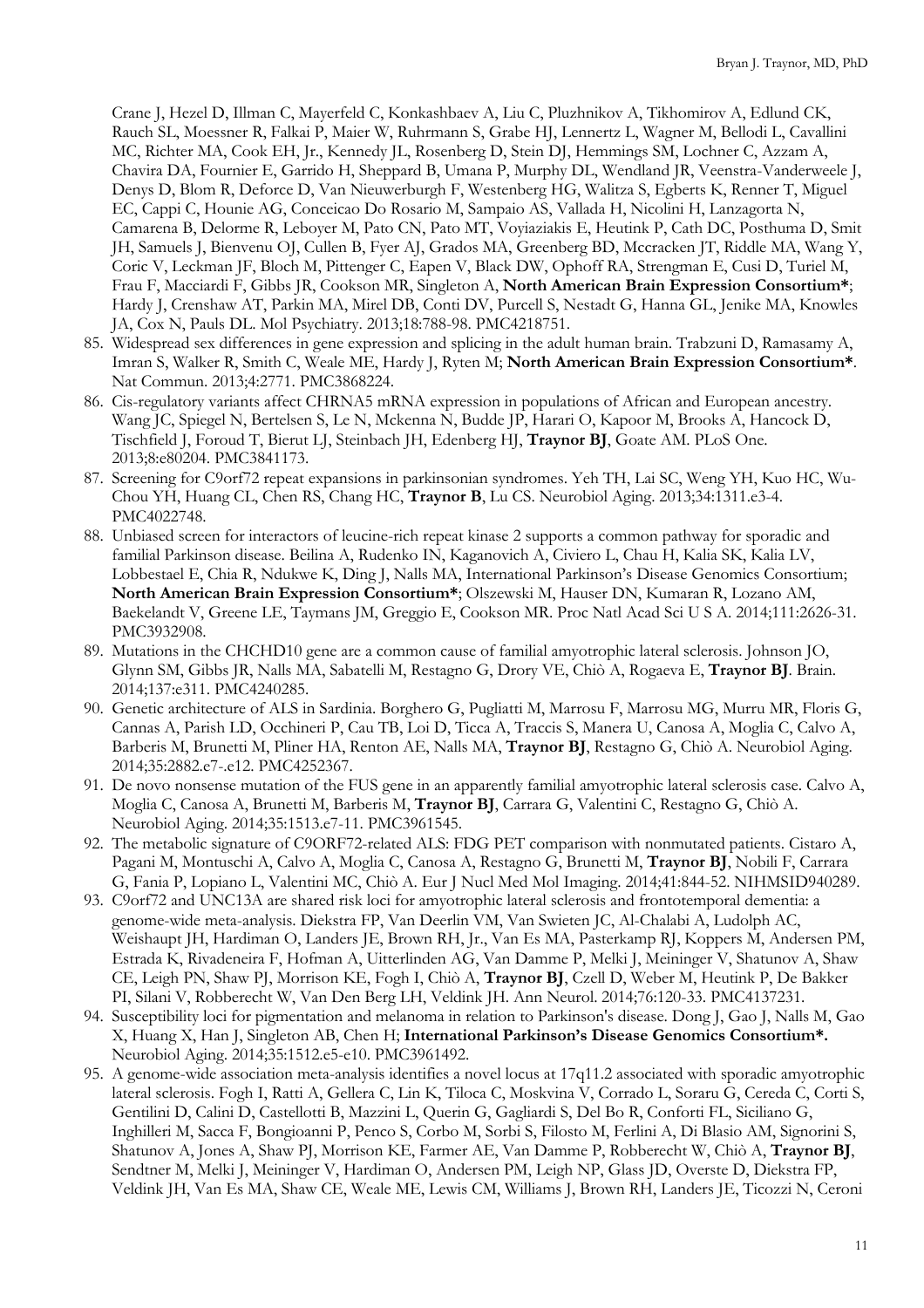M, Pegoraro E, Comi GP, D'alfonso S, Van Den Berg LH, Taroni F, Al-Chalabi A, Powell J, Silani V. Hum Mol Genet. 2014;23:2220-31. PMC3959809.

- 96. No evidence for shared genetic basis of common variants in multiple sclerosis and amyotrophic lateral sclerosis. Goris A, Van Setten J, Diekstra F, Ripke S, Patsopoulos NA, Sawcer SJ, Van Es M, Andersen PM, Melki J, Meininger V, Hardiman O, Landers JE, Brown RH, Jr., Shatunov A, Leigh N, Al-Chalabi A, Shaw CE, **Traynor BJ**, Chiò A, Restagno G, Mora G, Ophoff RA, Oksenberg JR, Van Damme P, Compston A, Robberecht W, Dubois B, Van Den Berg LH, De Jager PL, Veldink JH, De Bakker PI. Hum Mol Genet. 2014;23:1916-22. PMC3943520.
- 97. Novel TARDBP sequence variant and C9ORF72 repeat expansion in a family with frontotemporal dementia. Kaivorinne AL, Moilanen V, Kervinen M, Renton AE, **Traynor BJ**, Majamaa K, Remes AM. Alzheimer Dis Assoc Disord. 2014;28:190-3. PMC3511614.
- 98. Genome-wide analysis of the heritability of amyotrophic lateral sclerosis. Keller MF, Ferrucci L, Singleton AB, Tienari PJ, Laaksovirta H, Restagno G, Chiò A, **Traynor BJ**, Nalls MA. JAMA Neurol. 2014;71:1123-34. PMC4566960.
- 99. Large-scale meta-analysis of genome-wide association data identifies six new risk loci for Parkinson's disease. Nalls MA, Pankratz N, Lill CM, Do CB, Hernandez DG, Saad M, Destefano AL, Kara E, Bras J, Sharma M, Schulte C, Keller MF, Arepalli S, Letson C, Edsall C, Stefansson H, Liu X, Pliner H, Lee JH, Cheng R, **International Parkinson's Disease Genomics Consortium\***; Ikram MA, Ioannidis JP, Hadjigeorgiou GM, Bis JC, Martinez M, Perlmutter JS, Goate A, Marder K, Fiske B, Sutherland M, Xiromerisiou G, Myers RH, Clark LN, Stefansson K, Hardy JA, Heutink P, Chen H, Wood NW, Houlden H, Payami H, Brice A, Scott WK, Gasser T, Bertram L, Eriksson N, Foroud T, Singleton AB. Nat Genet. 2014;46:989-93. PMC4146673.
- 100.Genetic comorbidities in Parkinson's disease. Nalls MA, Saad M, Noyce AJ, Keller MF, Schrag A, Bestwick JP, **Traynor BJ**, Gibbs JR, Hernandez DG, Cookson MR, Morris HR, Williams N, Gasser T, Heutink P, Wood N, Hardy J, Martinez M, Singleton AB. Hum Mol Genet. 2014;23:831-41. PMC3888265.
- 101.Hippocampal sclerosis dementia with the C9ORF72 hexanucleotide repeat expansion. Pletnikova O, Sloane KL, Renton AE, **Traynor BJ**, Crain BJ, Reid T, Zu T, Ranum LP, Troncoso JC, Rabins PV, Onyike CU. Neurobiol Aging. 2014;35:2419.e17-21. PMC4087047.
- 102.Genetic variability in the regulation of gene expression in ten regions of the human brain. Ramasamy A, Trabzuni D, Guelfi S, Varghese V, Smith C, Walker R, De T, **North American Brain Expression Consortium\*;** Coin L, De Silva R, Cookson MR, Singleton AB, Hardy J, Ryten M, Weale ME. Nat Neurosci. 2014;17:1418-28. PMC4208299.
- 103.Discovery of a Biomarker and Lead Small Molecules to Target r(GGGGCC)-Associated Defects in c9FTD/ALS. Su Z, Zhang Y, Gendron TF, Bauer PO, Chew J, Yang WY, Fostvedt E, Jansen-West K, Belzil VV, Desaro P, Johnston A, Overstreet K, Oh SY, Todd PK, Berry JD, Cudkowicz ME, Boeve BF, Dickson D, Floeter MK, **Traynor BJ**, Morelli C, Ratti A, Silani V, Rademakers R, Brown RH, Rothstein JD, Boylan KB, Petrucelli L, Disney MD. Neuron. 2014;84:239. NIHMSID619164.
- 104.Analysis of the KIFAP3 gene in amyotrophic lateral sclerosis: a multicenter survival study. Van Doormaal PT, Ticozzi N, Gellera C, Ratti A, Taroni F, Chiò A, Calvo A, Mora G, Restagno G, **Traynor BJ**, Birve A, Lemmens R, Van Es MA, Saris CG, Blauw HM, Van Vught PW, Groen EJ, Corrado L, Mazzini L, Del Bo R, Corti S, Waibel S, Meyer T, Ludolph AC, Goris A, Van Damme P, Robberecht W, Shatunov A, Fogh I, Andersen PM, D'alfonso S, Hardiman O, Cronin S, Rujescu D, Al-Chalabi A, Landers JE, Silani V, Van Den Berg LH, Veldink JH. Neurobiol Aging. 2014;35:2420.e13-4. PMC5496711.
- 105.ATXN2 is a modifier of phenotype in ALS patients of Sardinian ancestry. Borghero G, Pugliatti M, Marrosu F, Marrosu MG, Murru MR, Floris G, Cannas A, Parish LD, Cau TB, Loi D, Ticca A, Traccis S, Manera U, Canosa A, Moglia C, Calvo A, Barberis M, Brunetti M, Renton AE, Nalls MA, **Traynor BJ**, Restagno G, Chiò A. Neurobiol Aging. 2015;36:2906.e1-5. PMC5193218.
- 106.HFE p.H63D polymorphism does not influence ALS phenotype and survival. Chiò A, Mora G, Sabatelli M, Caponnetto C, Lunetta C, **Traynor BJ**, Johnson JO, Nalls MA, Calvo A, Moglia C, Borghero G, Monsurro MR, La Bella V, Volanti P, Simone I, Salvi F, Logullo FO, Nilo R, Giannini F, Mandrioli J, Tanel R, Murru MR, Mandich P, Zollino M, Conforti FL, Penco S, Brunetti M, Barberis M, Restagno G. Neurobiol Aging. 2015;36:2906.e7-11. PMC5183653.
- 107.CHCH10 mutations in an Italian cohort of familial and sporadic amyotrophic lateral sclerosis patients. Chiò A, Mora G, Sabatelli M, Caponnetto C, **Traynor BJ**, Johnson JO, Nalls MA, Calvo A, Moglia C, Borghero G, Monsurro MR, La Bella V, Volanti P, Simone I, Salvi F, Logullo FO, Nilo R, Battistini S, Mandrioli J, Tanel R, Murru MR, Mandich P, Zollino M, Conforti FL, Brunetti M, Barberis M, Restagno G, Penco S, Lunetta C. Neurobiol Aging. 2015;36:1767.e3-.e6. PMC4380794.
- 108.Genome-wide meta-analysis identifies six novel loci associated with habitual coffee consumption. Cornelis MC,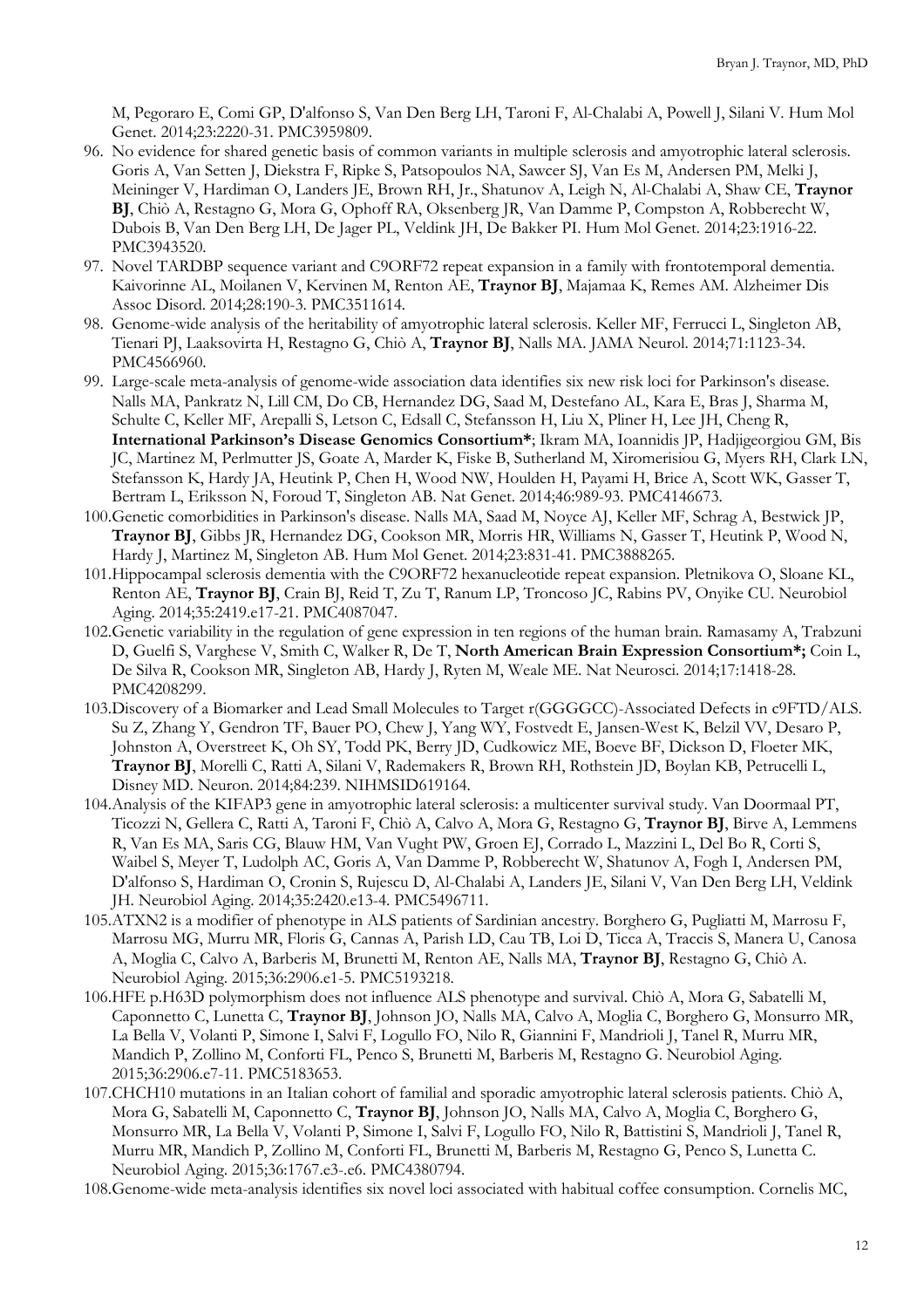Byrne EM, Esko T, Nalls MA, Ganna A, Paynter N, Monda KL, Amin N, Fischer K, Renstrom F, Ngwa JS, Huikari V, Cavadino A, Nolte IM, Teumer A, Yu K, Marques-Vidal P, Rawal R, Manichaikul A, Wojczynski MK, Vink JM, Zhao JH, Burlutsky G, Lahti J, Mikkila V, Lemaitre RN, Eriksson J, Musani SK, Tanaka T, Geller F, Luan J, Hui J, Magi R, Dimitriou M, Garcia ME, Ho WK, Wright MJ, Rose LM, Magnusson PK, Pedersen NL, Couper D, Oostra BA, Hofman A, Ikram MA, Tiemeier HW, Uitterlinden AG, Van Rooij FJ, Barroso I, Johansson I, Xue L, Kaakinen M, Milani L, Power C, Snieder H, Stolk RP, Baumeister SE, Biffar R, Gu F, Bastardot F, Kutalik Z, Jacobs DR, Jr., Forouhi NG, Mihailov E, Lind L, Lindgren C, Michaelsson K, Morris A, Jensen M, Khaw KT, Luben RN, Wang JJ, Mannisto S, Perala MM, Kahonen M, Lehtimaki T, Viikari J, Mozaffarian D, Mukamal K, Psaty BM, Doring A, Heath AC, Montgomery GW, Dahmen N, Carithers T, Tucker KL, Ferrucci L, Boyd HA, Melbye M, Treur JL, Mellstrom D, Hottenga JJ, Prokopenko I, Tonjes A, Deloukas P, Kanoni S, Lorentzon M, Houston DK, Liu Y, Danesh J, Rasheed A, Mason MA, Zonderman AB, Franke L, Kristal BS, **International Parkinson's Disease Genomics Consortium (IPDGC)\*; North American Brain Expression Consortium (NABEC)\*;** Karjalainen J, Reed DR, Westra HJ, Evans MK, Saleheen D, Harris TB, Dedoussis G, Curhan G, Stumvoll M, Beilby J, Pasquale LR, Feenstra B, Bandinelli S, Ordovas JM, Chan AT, Peters U, Ohlsson C, Gieger C, Martin NG, Waldenberger M, Siscovick DS, Raitakari O, Eriksson JG, Mitchell P, Hunter DJ, Kraft P, Rimm EB, Boomsma DI, Borecki IB, Loos RJ, Wareham NJ, Vollenweider P, Caporaso N, Grabe HJ, Neuhouser ML, Wolffenbuttel BH, Hu FB, Hypponen E, Jarvelin MR, Cupples LA, Franks PW, Ridker PM, Van Duijn CM, Heiss G, Metspalu A, North KE, Ingelsson E, Nettleton JA, Van Dam RM, Chasman DI. Mol Psychiatry. 2015;20:647-56. PMC4388784.

- 109.Screening a UK amyotrophic lateral sclerosis cohort provides evidence of multiple origins of the C9orf72 expansion. Fratta P, Polke JM, Newcombe J, Mizielinska S, Lashley T, Poulter M, Beck J, Preza E, Devoy A, Sidle K, Howard R, Malaspina A, Orrell RW, Clarke J, Lu CH, Mok K, Collins T, Shoaii M, Nanji T, Wray S, Adamson G, Pittman A, Renton AE, **Traynor BJ**, Sweeney MG, Revesz T, Houlden H, Mead S, Isaacs AM, Fisher EM. Neurobiol Aging. 2015;36:546.e1-7. PMC4270445.
- 110.Common genetic variants influence human subcortical brain structures. Hibar DP, Stein JL, Renteria ME, Arias-Vasquez A, Desrivieres S, Jahanshad N, Toro R, Wittfeld K, Abramovic L, Andersson M, Aribisala BS, Armstrong NJ, Bernard M, Bohlken MM, Boks MP, Bralten J, Brown AA, Chakravarty MM, Chen Q, Ching CR, Cuellar-Partida G, Den Braber A, Giddaluru S, Goldman AL, Grimm O, Guadalupe T, Hass J, Woldehawariat G, Holmes AJ, Hoogman M, Janowitz D, Jia T, Kim S, Klein M, Kraemer B, Lee PH, Olde Loohuis LM, Luciano M, Macare C, Mather KA, Mattheisen M, Milaneschi Y, Nho K, Papmeyer M, Ramasamy A, Risacher SL, Roiz-Santianez R, Rose EJ, Salami A, Samann PG, Schmaal L, Schork AJ, Shin J, Strike LT, Teumer A, Van Donkelaar MM, Van Eijk KR, Walters RK, Westlye LT, Whelan CD, Winkler AM, Zwiers MP, Alhusaini S, Athanasiu L, Ehrlich S, Hakobjan MM, Hartberg CB, Haukvik UK, Heister AJ, Hoehn D, Kasperaviciute D, Liewald DC, Lopez LM, Makkinje RR, Matarin M, Naber MA, Mckay DR, Needham M, Nugent AC, Putz B, Royle NA, Shen L, Sprooten E, Trabzuni D, Van Der Marel SS, Van Hulzen KJ, Walton E, Wolf C, Almasy L, Ames D, Arepalli S, Assareh AA, Bastin ME, Brodaty H, Bulayeva KB, Carless MA, Cichon S, Corvin A, Curran JE, Czisch M, De Zubicaray GI, Dillman A, Duggirala R, Dyer TD, Erk S, Fedko IO, Ferrucci L, Foroud TM, Fox PT, Fukunaga M, Gibbs JR, Goring HH, Green RC, Guelfi S, Hansell NK, Hartman CA, Hegenscheid K, Heinz A, Hernandez DG, Heslenfeld DJ, Hoekstra PJ, Holsboer F, Homuth G, Hottenga JJ, Ikeda M, Jack CR, Jr., Jenkinson M, Johnson R, Kanai R, Keil M, Kent JW, Jr., Kochunov P, Kwok JB, Lawrie SM, Liu X, Longo DL, Mcmahon KL, Meisenzahl E, Melle I, Mohnke S, Montgomery GW, Mostert JC, Muhleisen TW, Nalls MA, Nichols TE, Nilsson LG, Nothen MM, Ohi K, Olvera RL, Perez-Iglesias R, Pike GB, Potkin SG, Reinvang I, Reppermund S, Rietschel M, Romanczuk-Seiferth N, Rosen GD, Rujescu D, Schnell K, Schofield PR, Smith C, Steen VM, Sussmann JE, Thalamuthu A, Toga AW, **Traynor BJ**, Troncoso J, Turner JA, Valdes Hernandez MC, Van 'T Ent D, Van Der Brug M, Van Der Wee NJ, Van Tol MJ, Veltman DJ, Wassink TH, Westman E, Zielke RH, Zonderman AB, Ashbrook DG, Hager R, Lu L, Mcmahon FJ, Morris DW, Williams RW, Brunner HG, Buckner RL, Buitelaar JK, Cahn W, Calhoun VD, Cavalleri GL, Crespo-Facorro B, Dale AM, Davies GE, Delanty N, Depondt C, Djurovic S, Drevets WC, Espeseth T, Gollub RL, Ho BC, Hoffmann W, Hosten N, Kahn RS, Le Hellard S, Meyer-Lindenberg A, Muller-Myhsok B, Nauck M, Nyberg L, Pandolfo M, Penninx BW, Roffman JL, Sisodiya SM, Smoller JW, Van Bokhoven H, Van Haren NE, Volzke H, Walter H, Weiner MW, Wen W, White T, Agartz I, Andreassen OA, Blangero J, Boomsma DI, Brouwer RM, Cannon DM, Cookson MR, De Geus EJ, Deary IJ, Donohoe G, Fernandez G, Fisher SE, Francks C, Glahn DC, Grabe HJ, Gruber O, Hardy J, Hashimoto R, Hulshoff Pol HE, Jonsson EG, Kloszewska I, Lovestone S, Mattay VS, Mecocci P, Mcdonald C, Mcintosh AM, Ophoff RA, Paus T, Pausova Z, Ryten M, Sachdev PS, Saykin AJ, Simmons A, Singleton A, Soininen H, Wardlaw JM, Weale ME, Weinberger DR, Adams HH, Launer LJ, Seiler S, Schmidt R, Chauhan G, Satizabal CL, Becker JT, Yanek L, Van Der Lee SJ, Ebling M, Fischl B, Longstreth WT, Jr., Greve D, Schmidt H, Nyquist P, Vinke LN, Van Duijn CM, Xue L, Mazoyer B, Bis JC, Gudnason V, Seshadri S, Ikram MA, Martin NG, Wright MJ,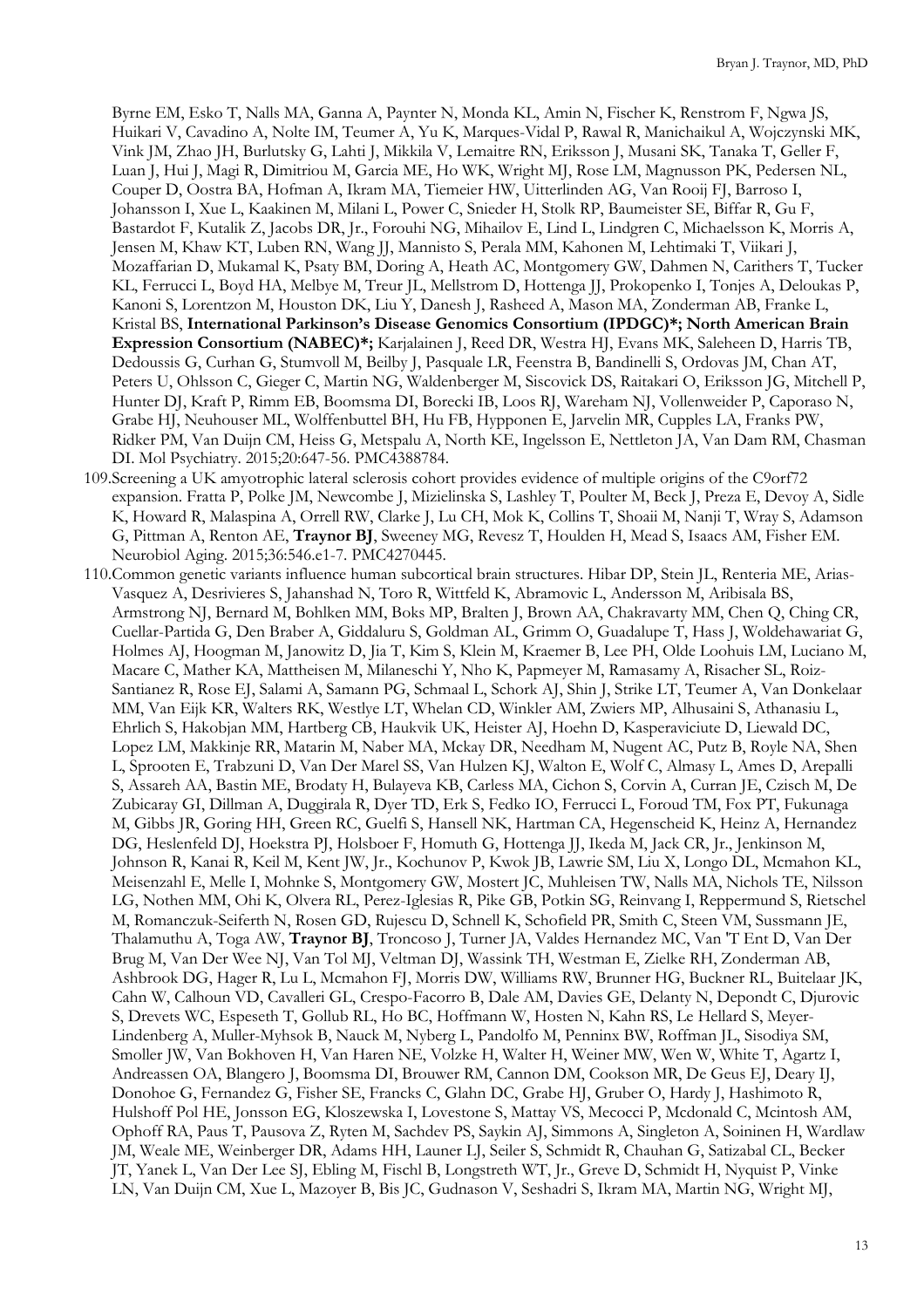Schumann G, Franke B, Thompson PM, Medland SE. Nature. 2015;520:224-9. PMC4393366.

- 111.NeuroX, a fast and efficient genotyping platform for investigation of neurodegenerative diseases. Nalls MA, Bras J, Hernandez DG, Keller MF, Majounie E, Renton AE, Saad M, Jansen I, Guerreiro R, Lubbe S, Plagnol V, Gibbs JR, Schulte C, Pankratz N, Sutherland M, Bertram L, Lill CM, Destefano AL, Faroud T, Eriksson N, Tung JY, Edsall C, Nichols N, Brooks J, Arepalli S, Pliner H, Letson C, Heutink P, Martinez M, Gasser T, **Traynor BJ**, Wood N, Hardy J, Singleton AB. Neurobiol Aging. 2015;36:1605.e7-12. PMC4317375.
- 112.The transcriptional landscape of age in human peripheral blood. Peters MJ, Joehanes R, Pilling LC, Schurmann C, Conneely KN, Powell J, Reinmaa E, Sutphin GL, Zhernakova A, Schramm K, Wilson YA, Kobes S, Tukiainen T, **North American Brain Expression Consortium\*;** Ramos YF, Goring HH, Fornage M, Liu Y, Gharib SA, Stranger BE, De Jager PL, Aviv A, Levy D, Murabito JM, Munson PJ, Huan T, Hofman A, Uitterlinden AG, Rivadeneira F, Van Rooij J, Stolk L, Broer L, Verbiest MM, Jhamai M, Arp P, Metspalu A, Tserel L, Milani L, Samani NJ, Peterson P, Kasela S, Codd V, Peters A, Ward-Caviness CK, Herder C, Waldenberger M, Roden M, Singmann P, Zeilinger S, Illig T, Homuth G, Grabe HJ, Volzke H, Steil L, Kocher T, Murray A, Melzer D, Yaghootkar H, Bandinelli S, Moses EK, Kent JW, Curran JE, Johnson MP, Williams-Blangero S, Westra HJ, Mcrae AF, Smith JA, Kardia SL, Hovatta I, Perola M, Ripatti S, Salomaa V, Henders AK, Martin NG, Smith AK, Mehta D, Binder EB, Nylocks KM, Kennedy EM, Klengel T, Ding J, Suchy-Dicey AM, Enquobahrie DA, Brody J, Rotter JI, Chen YD, Houwing-Duistermaat J, Kloppenburg M, Slagboom PE, Helmer Q, Den Hollander W, Bean S, Raj T, Bakhshi N, Wang QP, Oyston LJ, Psaty BM, Tracy RP, Montgomery GW, Turner ST, Blangero J, Meulenbelt I, Ressler KJ, Yang J, Franke L, Kettunen J, Visscher PM, Neely GG, Korstanje R, Hanson RL, Prokisch H, Ferrucci L, Esko T, Teumer A, Van Meurs JB, Johnson AD. Nat Commun. 2015;6:8570. PMC4639797.
- 113.Genome-wide association study of neocortical Lewy-related pathology. Peuralinna T, Myllykangas L, Oinas M, Nalls MA, Keage HA, Isoviita VM, Valori M, Polvikoski T, Paetau A, Sulkava R, Ince PG, Zaccai J, Brayne C, **Traynor BJ**, Hardy J, Singleton AB, Tienari PJ. Ann Clin Transl Neurol. 2015;2:920-31. PMC4574809.
- 114.Mutation in CPT1C Associated With Pure Autosomal Dominant Spastic Paraplegia. Rinaldi C, Schmidt T, Situ AJ, Johnson JO, Lee PR, Chen KL, Bott LC, Fado R, Harmison GH, Parodi S, Grunseich C, Renvoise B, Biesecker LG, De Michele G, Santorelli FM, Filla A, Stevanin G, Durr A, Brice A, Casals N, **Traynor BJ**, Blackstone C, Ulmer TS, Fischbeck KH. JAMA Neurol. 2015;72:561-70. PMC5612424.
- 115.Small deletion in C9orf72 hides a proportion of expansion carriers in FTLD. Rollinson S, Bennion Callister J, Young K, Ryan SJ, Druyeh R, Rohrer JD, Snowden J, Richardson A, Jones M, Harris J, Davidson Y, Robinson A, Ealing J, Johnson JO, **Traynor B**, Mead S, Mann D, Pickering-Brown SM. Neurobiol Aging. 2015;36:1601.e1-5. PMC4353501.
- 116.The Phenotype of the C9ORF72 Expansion Carriers According to Revised Criteria for bvFTD. Solje E, Aaltokallio H, Koivumaa-Honkanen H, Suhonen NM, Moilanen V, Kiviharju A, **Traynor B**, Tienari PJ, Hartikainen P, Remes AM. PLoS One. 2015;10:e0131817. PMC4493025.
- 117.Mutation analysis of CHCHD10 in different neurodegenerative diseases. Zhang M, Xi Z, Zinman L, Bruni AC, Maletta RG, Curcio SA, Rainero I, Rubino E, Pinessi L, Nacmias B, Sorbi S, Galimberti D, Lang AE, Fox S, Surace EI, Ghani M, Guo J, Sato C, Moreno D, Liang Y, Keith J, **Traynor BJ**, St George-Hyslop P, Rogaeva E. Brain. 2015;138:e380. PMC4547051.
- 118.Association of a Novel ACTA1 Mutation With a Dominant Progressive Scapuloperoneal Myopathy in an Extended Family. Zukosky K, Meilleur K, **Traynor BJ**, Dastgir J, Medne L, Devoto M, Collins J, Rooney J, Zou Y, Yang ML, Gibbs JR, Meier M, Stetefeld J, Finkel RS, Schessl J, Elman L, Felice K, Ferguson TA, Ceyhan-Birsoy O, Beggs AH, Tennekoon G, Johnson JO, Bonnemann CG. JAMA Neurol. 2015;72:689-98. PMC4461456.
- 119.Novel genetic loci underlying human intracranial volume identified through genome-wide association. Adams HH, Hibar DP, Chouraki V, Stein JL, Nyquist PA, Renteria ME, Trompet S, Arias-Vasquez A, Seshadri S, Desrivieres S, Beecham AH, Jahanshad N, Wittfeld K, Van Der Lee SJ, Abramovic L, Alhusaini S, Amin N, Andersson M, Arfanakis K, Aribisala BS, Armstrong NJ, Athanasiu L, Axelsson T, Beiser A, Bernard M, Bis JC, Blanken LM, Blanton SH, Bohlken MM, Boks MP, Bralten J, Brickman AM, Carmichael O, Chakravarty MM, Chauhan G, Chen Q, Ching CR, Cuellar-Partida G, Braber AD, Doan NT, Ehrlich S, Filippi I, Ge T, Giddaluru S, Goldman AL, Gottesman RF, Greven CU, Grimm O, Griswold ME, Guadalupe T, Hass J, Haukvik UK, Hilal S, Hofer E, Hoehn D, Holmes AJ, Hoogman M, Janowitz D, Jia T, Kasperaviciute D, Kim S, Klein M, Kraemer B, Lee PH, Liao J, Liewald DC, Lopez LM, Luciano M, Macare C, Marquand A, Matarin M, Mather KA, Mattheisen M, Mazoyer B, Mckay DR, Mcwhirter R, Milaneschi Y, Mirza-Schreiber N, Muetzel RL, Maniega SM, Nho K, Nugent AC, Loohuis LM, Oosterlaan J, Papmeyer M, Pappa I, Pirpamer L, Pudas S, Putz B, Rajan KB, Ramasamy A, Richards JS, Risacher SL, Roiz-Santianez R, Rommelse N, Rose EJ, Royle NA, Rundek T, Samann PG, Satizabal CL, Schmaal L, Schork AJ, Shen L, Shin J, Shumskaya E, Smith AV, Sprooten E, Strike LT, Teumer A, Thomson R, Tordesillas-Gutierrez D, Toro R, Trabzuni D, Vaidya D, Van Der Grond J, Van Der Meer D,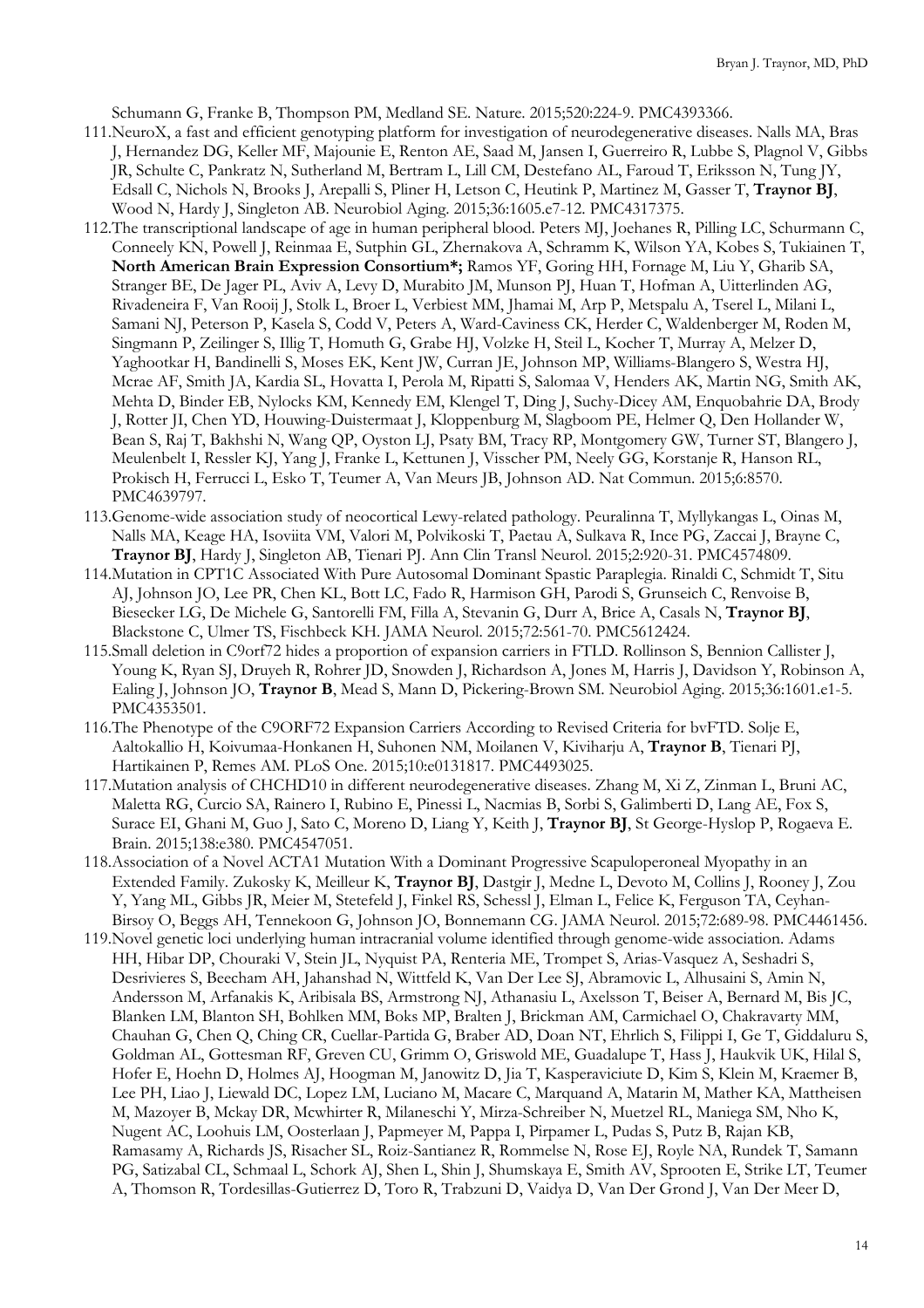Van Donkelaar MM, Van Eijk KR, Van Erp TG, Van Rooij D, Walton E, Westlye LT, Whelan CD, Windham BG, Winkler AM, Woldehawariat G, Wolf C, Wolfers T, Xu B, Yanek LR, Yang J, Zijdenbos A, Zwiers MP, Agartz I, Aggarwal NT, Almasy L, Ames D, Amouyel P, Andreassen OA, Arepalli S, Assareh AA, Barral S, Bastin ME, Becker DM, Becker JT, Bennett DA, Blangero J, Van Bokhoven H, Boomsma DI, Brodaty H, Brouwer RM, Brunner HG, Buckner RL, Buitelaar JK, Bulayeva KB, Cahn W, Calhoun VD, Cannon DM, Cavalleri GL, Chen C, Cheng CY, Cichon S, Cookson MR, Corvin A, Crespo-Facorro B, Curran JE, Czisch M, Dale AM, Davies GE, De Geus EJ, De Jager PL, De Zubicaray GI, Delanty N, Depondt C, Destefano AL, Dillman A, Djurovic S, Donohoe G, Drevets WC, Duggirala R, Dyer TD, Erk S, Espeseth T, Evans DA, Fedko IO, Fernandez G, Ferrucci L, Fisher SE, Fleischman DA, Ford I, Foroud TM, Fox PT, Francks C, Fukunaga M, Gibbs JR, Glahn DC, Gollub RL, Goring HH, Grabe HJ, Green RC, Gruber O, Gudnason V, Guelfi S, Hansell NK, Hardy J, Hartman CA, Hashimoto R, Hegenscheid K, Heinz A, Le Hellard S, Hernandez DG, Heslenfeld DJ, Ho BC, Hoekstra PJ, Hoffmann W, Hofman A, Holsboer F, Homuth G, Hosten N, Hottenga JJ, Hulshoff Pol HE, Ikeda M, Ikram MK, Jack CR, Jr., Jenkinson M, Johnson R, Jonsson EG, Jukema JW, Kahn RS, Kanai R, Kloszewska I, Knopman DS, Kochunov P, Kwok JB, Lawrie SM, Lemaitre H, Liu X, Longo DL, Longstreth WT, Jr., Lopez OL, Lovestone S, Martinez O, Martinot JL, Mattay VS, Mcdonald C, Mcintosh AM, Mcmahon KL, Mcmahon FJ, Mecocci P, Melle I, Meyer-Lindenberg A, Mohnke S, Montgomery GW, Morris DW, Mosley TH, Muhleisen TW, Muller-Myhsok B, Nalls MA, Nauck M, Nichols TE, Niessen WJ, Nothen MM, Nyberg L, Ohi K, Olvera RL, Ophoff RA, Pandolfo M, Paus T, Pausova Z, Penninx BW, Pike GB, Potkin SG, Psaty BM, Reppermund S, Rietschel M, Roffman JL, Romanczuk-Seiferth N, Rotter JI, Ryten M, Sacco RL, Sachdev PS, Saykin AJ, Schmidt R, Schofield PR, Sigurdsson S, Simmons A, Singleton A, Sisodiya SM, Smith C, Smoller JW, Soininen H, Srikanth V, Steen VM, Stott DJ, Sussmann JE, Thalamuthu A, Tiemeier H, Toga AW, **Traynor BJ**, Troncoso J, Turner JA, Tzourio C, Uitterlinden AG, Hernandez MC, Van Der Brug M, Van Der Lugt A, Van Der Wee NJ, Van Duijn CM, Van Haren NE, Van TED, Van Tol MJ, Vardarajan BN, Veltman DJ, Vernooij MW, Volzke H, Walter H, Wardlaw JM, Wassink TH, Weale ME, Weinberger DR, Weiner MW, Wen W, Westman E, White T, Wong TY, Wright CB, Zielke HR, Zonderman AB, Deary IJ, Decarli C, Schmidt H, Martin NG, De Craen AJ, Wright MJ, Launer LJ, Schumann G, Fornage M, Franke B, Debette S, Medland SE, Ikram MA, Thompson PM. Nat Neurosci. 2016;19:1569-82. PMC5227112.

- 120.DNA repair pathways underlie a common genetic mechanism modulating onset in polyglutamine diseases. Bettencourt C, Hensman-Moss D, Flower M, Wiethoff S, Brice A, Goizet C, Stevanin G, Koutsis G, Karadima G, Panas M, Yescas-Gomez P, Garcia-Velazquez LE, Alonso-Vilatela ME, Lima M, Raposo M, **Traynor B**, Sweeney M, Wood N, Giunti P, Durr A, Holmans P, Houlden H, Tabrizi SJ, Jones L. Ann Neurol. 2016;79:983-90. PMC4914895.
- 121.TBK1 is associated with ALS and ALS-FTD in Sardinian patients. Borghero G, Pugliatti M, Marrosu F, Marrosu MG, Murru MR, Floris G, Cannas A, Occhineri P, Cau TB, Loi D, Ticca A, Traccis S, Manera U, Canosa A, Moglia C, Calvo A, Barberis M, Brunetti M, Gibbs JR, Renton AE, Errichiello E, Zoledziewska M, Mulas A, Qian Y, Din J, Pliner HA, **Traynor BJ**, Chiò A. Neurobiol Aging. 2016;43:180.e1-5. NIHMSID940290.
- 122.ATNX2 is not a regulatory gene in Italian amyotrophic lateral sclerosis patients with C9ORF72 GGGGCC expansion. Chiò A, Mora G, Sabatelli M, Caponnetto C, Lunetta C, **Traynor BJ**, Johnson JO, Nalls MA, Calvo A, Moglia C, Borghero G, Trojsi F, La Bella V, Volanti P, Simone I, Salvi F, Logullo FO, Riva N, Carrera P, Giannini F, Mandrioli J, Tanel R, Capasso M, Tremolizzo L, Battistini S, Murru MR, Origone P, Zollino M, Penco S, Mazzini L, D'alfonso S, Restagno G, Brunetti M, Barberis M, Conforti FL. Neurobiol Aging. 2016;39:218.e5-8. PMC4775342.
- 123.Longitudinal imaging in C9orf72 mutation carriers: Relationship to phenotype. Floeter MK, Bageac D, Danielian LE, Braun LE, **Traynor BJ**, Kwan JY. Neuroimage Clin. 2016;12:1035-43. PMC5153604.
- 124.Association of a Locus in the CAMTA1 Gene With Survival in Patients With Sporadic Amyotrophic Lateral Sclerosis. Fogh I, Lin K, Tiloca C, Rooney J, Gellera C, Diekstra FP, Ratti A, Shatunov A, Van Es MA, Proitsi P, Jones A, Sproviero W, Chiò A, Mclaughlin RL, Soraru G, Corrado L, Stahl D, Del Bo R, Cereda C, Castellotti B, Glass JD, Newhouse S, Dobson R, Smith BN, Topp S, Van Rheenen W, Meininger V, Melki J, Morrison KE, Shaw PJ, Leigh PN, Andersen PM, Comi GP, Ticozzi N, Mazzini L, D'alfonso S, **Traynor BJ**, Van Damme P, Robberecht W, Brown RH, Landers JE, Hardiman O, Lewis CM, Van Den Berg LH, Shaw CE, Veldink JH, Silani V, Al-Chalabi A, Powell J. JAMA Neurol. 2016;73:812-20. PMC5556366.
- 125.Genetic influences on schizophrenia and subcortical brain volumes: large-scale proof of concept. Franke B, Stein JL, Ripke S, Anttila V, Hibar DP, Van Hulzen KJE, Arias-Vasquez A, Smoller JW, Nichols TE, Neale MC, Mcintosh AM, Lee P, Mcmahon FJ, Meyer-Lindenberg A, Mattheisen M, Andreassen OA, Gruber O, Sachdev PS, Roiz-Santianez R, Saykin AJ, Ehrlich S, Mather KA, Turner JA, Schwarz E, Thalamuthu A, Shugart YY, Ho YY, Martin NG, Wright MJ, Schizophrenia Working Group of the Psychiatric Genomics Consortium, Enigma Consortium, O'donovan MC, Thompson PM, Neale BM, Medland SE, Sullivan PF. Nat Neurosci. 2016;19:420-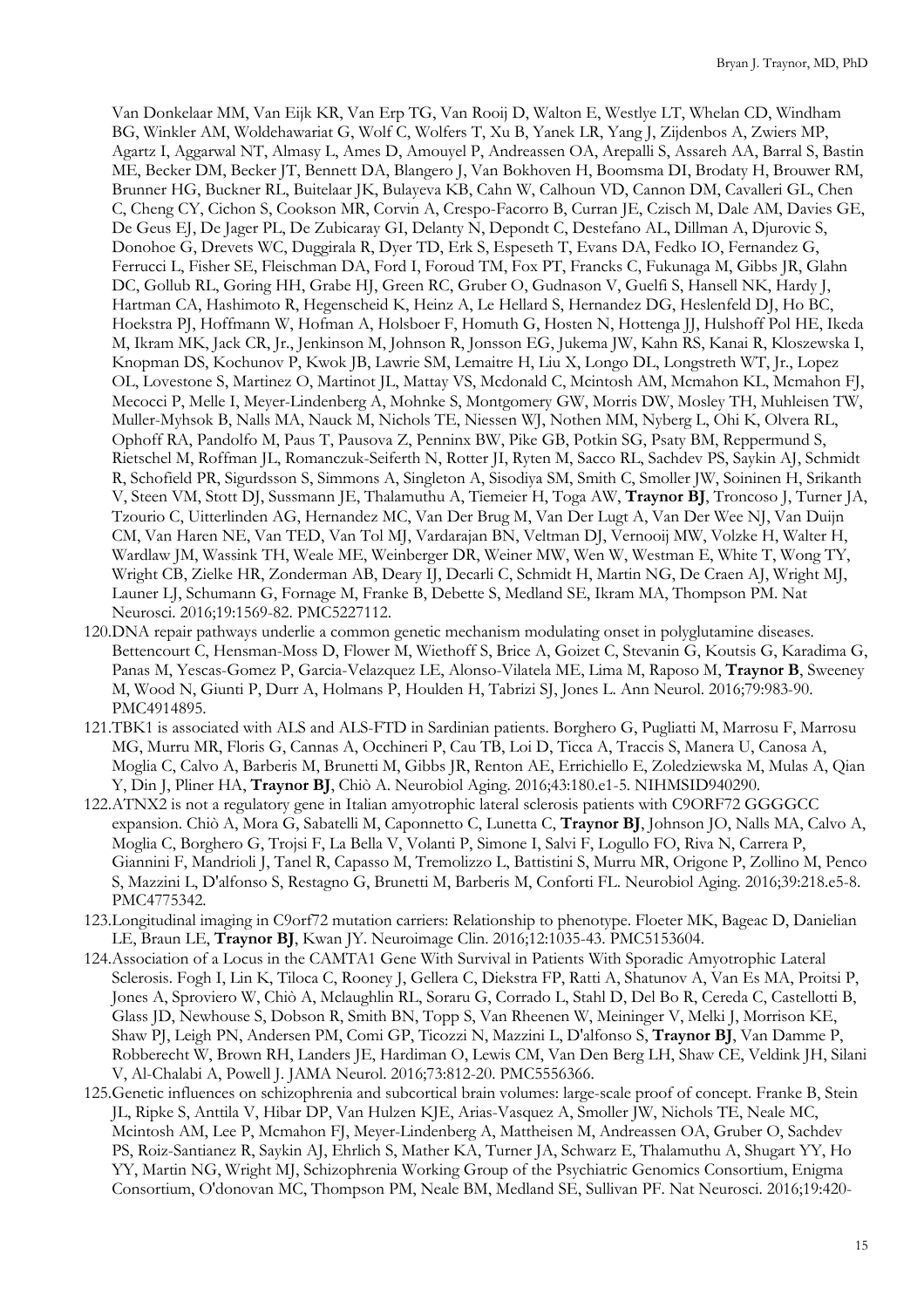31. PMC4852730.

- 126.Mutation analysis of the MS4A and TREM gene clusters in a case-control Alzheimer's disease data set. Ghani M, Sato C, Kakhki EG, Gibbs JR, **Traynor B**, St George-Hyslop P, Rogaeva E. Neurobiol Aging. 2016;42:217.e7- .e13. NIHMSID940294.
- 127.OPTN 691\_692insAG is a founder mutation causing recessive ALS and increased risk in heterozygotes. Goldstein O, Nayshool O, Nefussy B, **Traynor BJ**, Renton AE, Gana-Weisz M, Drory VE, Orr-Urtreger A. Neurology. 2016;86:446-53. PMC4773945.
- 128.Loss of VPS13C Function in Autosomal-Recessive Parkinsonism Causes Mitochondrial Dysfunction and Increases PINK1/Parkin-Dependent Mitophagy. Lesage S, Drouet V, Majounie E, Deramecourt V, Jacoupy M, Nicolas A, Cormier-Dequaire F, Hassoun SM, Pujol C, Ciura S, Erpapazoglou Z, Usenko T, Maurage CA, Sahbatou M, Liebau S, Ding J, Bilgic B, Emre M, Erginel-Unaltuna N, Guven G, Tison F, Tranchant C, Vidailhet M, Corvol JC, Krack P, Leutenegger AL, Nalls MA, Hernandez DG, Heutink P, Gibbs JR, Hardy J, Wood NW, Gasser T, Durr A, Deleuze JF, Tazir M, Destee A, Lohmann E, Kabashi E, Singleton A, Corti O, Brice A, French Parkinson's Disease Genetics Study (Pdg); **International Parkinson's Disease Genomics Consortium**\* (Ipdgc). Am J Hum Genet. 2016;98:500-13. PMC4800038.
- 129.A genome-wide association study in multiple system atrophy. Sailer A, Scholz SW, Nalls MA, Schulte C, Federoff M, Price TR, Lees A, Ross OA, Dickson DW, Mok K, Mencacci NE, Schottlaender L, Chelban V, Ling H, O'sullivan SS, Wood NW, **Traynor BJ**, Ferrucci L, Federoff HJ, Mhyre TR, Morris HR, Deuschl G, Quinn N, Widner H, Albanese A, Infante J, Bhatia KP, Poewe W, Oertel W, Hoglinger GU, Wullner U, Goldwurm S, Pellecchia MT, Ferreira J, Tolosa E, Bloem BR, Rascol O, Meissner WG, Hardy JA, Revesz T, Holton JL, Gasser T, Wenning GK, Singleton AB, Houlden H. Neurology. 2016;87:1591-8. PMC5067544.
- 130.Cortical hyperexcitability in patients with C9ORF72 mutations: Relationship to phenotype. Schanz O, Bageac D, Braun L, **Traynor BJ**, Lehky TJ, Floeter MK. Muscle Nerve. 2016;54:264-9. PMC4940214.
- 131.Use of Genetic Testing in Amyotrophic Lateral Sclerosis by Neurologists. Arthur KC, Doyle C, Chiò A, **Traynor BJ**. JAMA Neurol. 2017;74:125-6. NIHMSID940322.
- 132.C9orf72 hexanucleotide repeat expansions are not a common cause of obsessive-compulsive disorder. Arthur KC, Rivera AM, Samuels J, Wang Y, Grados M, Goes FS, Maher B, Nestadt G, **Traynor BJ**. J Neurol Sci. 2017;375:71-2. NIHMSID845348.
- 133.NeuroChip, an updated version of the NeuroX genotyping platform to rapidly screen for variants associated with neurological diseases. Blauwendraat C, Faghri F, Pihlstrom L, Geiger JT, Elbaz A, Lesage S, Corvol JC, May P, Nicolas A, Abramzon Y, Murphy NA, Gibbs JR, Ryten M, Ferrari R, Bras J, Guerreiro R, Williams J, Sims R, Lubbe S, Hernandez DG, Mok KY, Robak L, Campbell RH, Rogaeva E, **Traynor BJ**, Chia R, Chung SJ, Hardy JA, Brice A, Wood NW, Houlden H, Shulman JM, Morris HR, Gasser T, Kruger R, Heutink P, Sharma M, Simon-Sanchez J, Nalls MA, Singleton AB, Scholz SW. Neurobiol Aging. 2017;57:247.e9-.e13. PMC5534378.
- 134.Exome sequencing establishes a gelsolin mutation as the cause of inherited bulbar-onset neuropathy. Caress JB, Johnson JO, Abramzon YA, Hawkins GA, Gibbs JR, Sullivan EA, Chahal CS, **Traynor BJ**. Muscle Nerve. 2017;56:1001-5. PMC5494018.
- 135.A data-driven approach links microglia to pathology and prognosis in amyotrophic lateral sclerosis. Cooper-Knock J, Green C, Altschuler G, Wei W, Bury JJ, Heath PR, Wyles M, Gelsthorpe C, Highley JR, Lorente-Pons A, Beck T, Doyle K, Otero K, **Traynor B**, Kirby J, Shaw PJ, Hide W. Acta Neuropathol Commun. 2017;5:23. PMC5353945.
- 136.Transcriptomic profiling of the human brain reveals that altered synaptic gene expression is associated with chronological aging. Dillman AA, Majounie E, Ding J, Gibbs JR, Hernandez D, Arepalli S, **Traynor BJ**, Singleton AB, Galter D, Cookson MR. Sci Rep. 2017;7:16890. PMC5715102.
- 137.Disease progression in C9orf72 mutation carriers. Floeter MK, **Traynor BJ**, Farren J, Braun LE, Tierney M, Wiggs EA, Wu T. Neurology. 2017;89:234-41. PMC5513817.
- 138.No genetic association between attention-deficit/hyperactivity disorder (ADHD) and Parkinson's disease in nine ADHD candidate SNPs. Geissler JM, **International Parkinson Disease Genomics Consortium\*;** Romanos M, Gerlach M, Berg D, Schulte C. Atten Defic Hyperact Disord. 2017;9:121-7.
- 139.Poly(GP) proteins are a useful pharmacodynamic marker for C9ORF72-associated amyotrophic lateral sclerosis. Gendron TF, Chew J, Stankowski JN, Hayes LR, Zhang YJ, Prudencio M, Carlomagno Y, Daughrity LM, Jansen-West K, Perkerson EA, O'raw A, Cook C, Pregent L, Belzil V, Van Blitterswijk M, Tabassian LJ, Lee CW, Yue M, Tong J, Song Y, Castanedes-Casey M, Rousseau L, Phillips V, Dickson DW, Rademakers R, Fryer JD, Rush BK, Pedraza O, Caputo AM, Desaro P, Palmucci C, Robertson A, Heckman MG, Diehl NN, Wiggs E, Tierney M, Braun L, Farren J, Lacomis D, Ladha S, Fournier CN, Mccluskey LF, Elman LB, Toledo JB, Mcbride JD, Tiloca C, Morelli C, Poletti B, Solca F, Prelle A, Wuu J, Jockel-Balsarotti J, Rigo F, Ambrose C, Datta A, Yang W, Raitcheva D, Antognetti G, Mccampbell A, Van Swieten JC, Miller BL, Boxer AL, Brown RH, Bowser R, Miller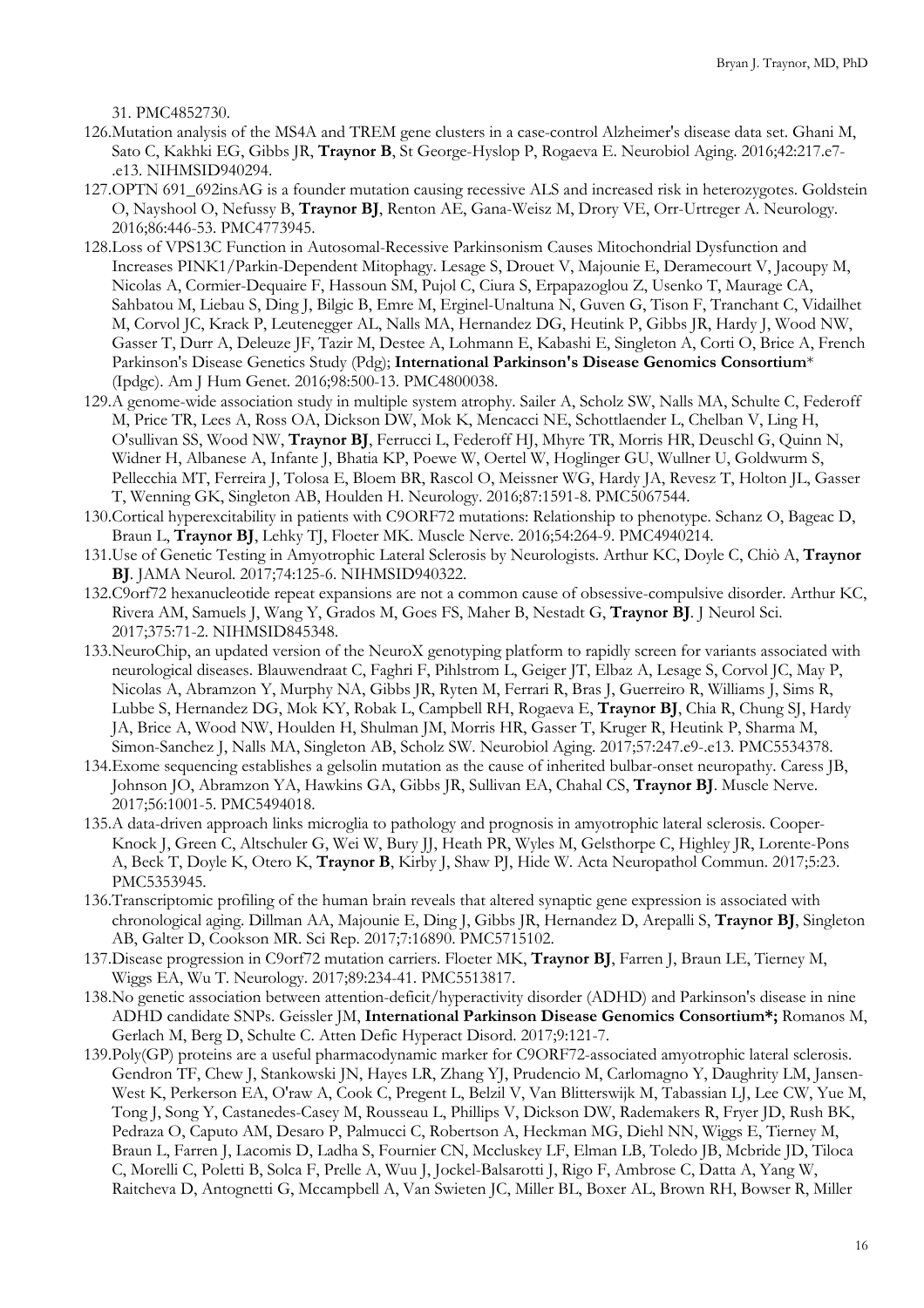TM, Trojanowski JQ, Grossman M, Berry JD, Hu WT, Ratti A, **Traynor BJ**, Disney MD, Benatar M, Silani V, Glass JD, Floeter MK, Rothstein JD, Boylan KB, Petrucelli L. Sci Transl Med. 2017;9:pii: eaai7866. PMC5576451.

- 140.High frequency of C9orf72 hexanucleotide repeat expansion in amyotrophic lateral sclerosis patients from two founder populations sharing the same risk haplotype. Goldstein O, Gana-Weisz M, Nefussy B, Vainer B, Nayshool O, Bar-Shira A, **Traynor BJ**, Drory VE, Orr-Urtreger A. Neurobiol Aging. 2017; [Epub ahead of print]. NIHMSID940312.
- 141.Genetic variants associated with physical performance and anthropometry in old age: a genome-wide association study in the ilSIRENTE cohort. Heckerman D, **Traynor BJ**, Picca A, Calvani R, Marzetti E, Hernandez D, Nalls M, Arepali S, Ferrucci L, Landi F. Sci Rep. 2017;7:15879. PMC5696534.
- 142.Novel genetic loci associated with hippocampal volume. Hibar DP, Adams HHH, Jahanshad N, Chauhan G, Stein JL, Hofer E, Renteria ME, Bis JC, Arias-Vasquez A, Ikram MK, Desrivieres S, Vernooij MW, Abramovic L, Alhusaini S, Amin N, Andersson M, Arfanakis K, Aribisala BS, Armstrong NJ, Athanasiu L, Axelsson T, Beecham AH, Beiser A, Bernard M, Blanton SH, Bohlken MM, Boks MP, Bralten J, Brickman AM, Carmichael O, Chakravarty MM, Chen Q, Ching CRK, Chouraki V, Cuellar-Partida G, Crivello F, Den Braber A, Doan NT, Ehrlich S, Giddaluru S, Goldman AL, Gottesman RF, Grimm O, Griswold ME, Guadalupe T, Gutman BA, Hass J, Haukvik UK, Hoehn D, Holmes AJ, Hoogman M, Janowitz D, Jia T, Jorgensen KN, Karbalai N, Kasperaviciute D, Kim S, Klein M, Kraemer B, Lee PH, Liewald DCM, Lopez LM, Luciano M, Macare C, Marquand AF, Matarin M, Mather KA, Mattheisen M, Mckay DR, Milaneschi Y, Munoz Maniega S, Nho K, Nugent AC, Nyquist P, Loohuis LMO, Oosterlaan J, Papmeyer M, Pirpamer L, Putz B, Ramasamy A, Richards JS, Risacher SL, Roiz-Santianez R, Rommelse N, Ropele S, Rose EJ, Royle NA, Rundek T, Samann PG, Saremi A, Satizabal CL, Schmaal L, Schork AJ, Shen L, Shin J, Shumskaya E, Smith AV, Sprooten E, Strike LT, Teumer A, Tordesillas-Gutierrez D, Toro R, Trabzuni D, Trompet S, Vaidya D, Van Der Grond J, Van Der Lee SJ, Van Der Meer D, Van Donkelaar MMJ, Van Eijk KR, Van Erp TGM, Van Rooij D, Walton E, Westlye LT, Whelan CD, Windham BG, Winkler AM, Wittfeld K, Woldehawariat G, Wolf C, Wolfers T, Yanek LR, Yang J, Zijdenbos A, Zwiers MP, Agartz I, Almasy L, Ames D, Amouyel P, Andreassen OA, Arepalli S, Assareh AA, Barral S, Bastin ME, Becker DM, Becker JT, Bennett DA, Blangero J, Van Bokhoven H, Boomsma DI, Brodaty H, Brouwer RM, Brunner HG, Buckner RL, Buitelaar JK, Bulayeva KB, Cahn W, Calhoun VD, Cannon DM, Cavalleri GL, Cheng CY, Cichon S, Cookson MR, Corvin A, Crespo-Facorro B, Curran JE, Czisch M, Dale AM, Davies GE, De Craen AJM, De Geus EJC, De Jager PL, De Zubicaray GI, Deary IJ, Debette S, Decarli C, Delanty N, Depondt C, Destefano A, Dillman A, Djurovic S, Donohoe G, Drevets WC, Duggirala R, Dyer TD, Enzinger C, Erk S, Espeseth T, Fedko IO, Fernandez G, Ferrucci L, Fisher SE, Fleischman DA, Ford I, Fornage M, Foroud TM, Fox PT, Francks C, Fukunaga M, Gibbs JR, Glahn DC, Gollub RL, Goring HHH, Green RC, Gruber O, Gudnason V, Guelfi S, Haberg AK, Hansell NK, Hardy J, Hartman CA, Hashimoto R, Hegenscheid K, Heinz A, Le Hellard S, Hernandez DG, Heslenfeld DJ, Ho BC, Hoekstra PJ, Hoffmann W, Hofman A, Holsboer F, Homuth G, Hosten N, Hottenga JJ, Huentelman M, Hulshoff Pol HE, Ikeda M, Jack CR, Jr., Jenkinson M, Johnson R, Jonsson EG, Jukema JW, Kahn RS, Kanai R, Kloszewska I, Knopman DS, Kochunov P, Kwok JB, Lawrie SM, Lemaitre H, Liu X, Longo DL, Lopez OL, Lovestone S, Martinez O, Martinot JL, Mattay VS, Mcdonald C, Mcintosh AM, Mcmahon FJ, Mcmahon KL, Mecocci P, Melle I, Meyer-Lindenberg A, Mohnke S, Montgomery GW, Morris DW, Mosley TH, Muhleisen TW, Muller-Myhsok B, Nalls MA, Nauck M, Nichols TE, Niessen WJ, Nothen MM, Nyberg L, Ohi K, Olvera RL, Ophoff RA, Pandolfo M, Paus T, Pausova Z, Penninx B, Pike GB, Potkin SG, Psaty BM, Reppermund S, Rietschel M, Roffman JL, Romanczuk-Seiferth N, Rotter JI, Ryten M, Sacco RL, Sachdev PS, Saykin AJ, Schmidt R, Schmidt H, Schofield PR, Sigursson S, Simmons A, Singleton A, Sisodiya SM, Smith C, Smoller JW, Soininen H, Steen VM, Stott DJ, Sussmann JE, Thalamuthu A, Toga AW, **Traynor BJ**, Troncoso J, Tsolaki M, Tzourio C, Uitterlinden AG, Hernandez MCV, Van Der Brug M, Van Der Lugt A, Van Der Wee NJA, Van Haren NEM, Van 'T Ent D, Van Tol MJ, Vardarajan BN, Vellas B, Veltman DJ, Volzke H, Walter H, Wardlaw JM, Wassink TH, Weale ME, Weinberger DR, Weiner MW, Wen W, Westman E, White T, Wong TY, Wright CB, Zielke RH, Zonderman AB, Martin NG, Van Duijn CM, Wright MJ, Longstreth WT, Schumann G, Grabe HJ, Franke B, Launer LJ, Medland SE, Seshadri S, Thompson PM, Ikram MA. Nat Commun. 2017;8:13624. PMC5253632.
- 143.Discovery and functional prioritization of Parkinson's disease candidate genes from large-scale whole exome sequencing. Jansen IE, Ye H, Heetveld S, Lechler MC, Michels H, Seinstra RI, Lubbe SJ, Drouet V, Lesage S, Majounie E, Gibbs JR, Nalls MA, Ryten M, Botia JA, Vandrovcova J, Simon-Sanchez J, Castillo-Lizardo M, Rizzu P, Blauwendraat C, Chouhan AK, Li Y, Yogi P, Amin N, Van Duijn CM, **International Parkinson's Disease Genetics Consortium**\*, Morris HR, Brice A, Singleton AB, David DC, Nollen EA, Jain S, Shulman JM, Heutink P. Genome Biol. 2017;18:22. PMC5282828.
- 144.Tdp-43 cryptic exons are highly variable between cell types. Jeong YH, Ling JP, Lin SZ, Donde AN, Braunstein KE, Majounie E, **Traynor BJ**, Laclair KD, Lloyd TE, Wong PC. Mol Neurodegener. 2017;12:13. PMC5289002.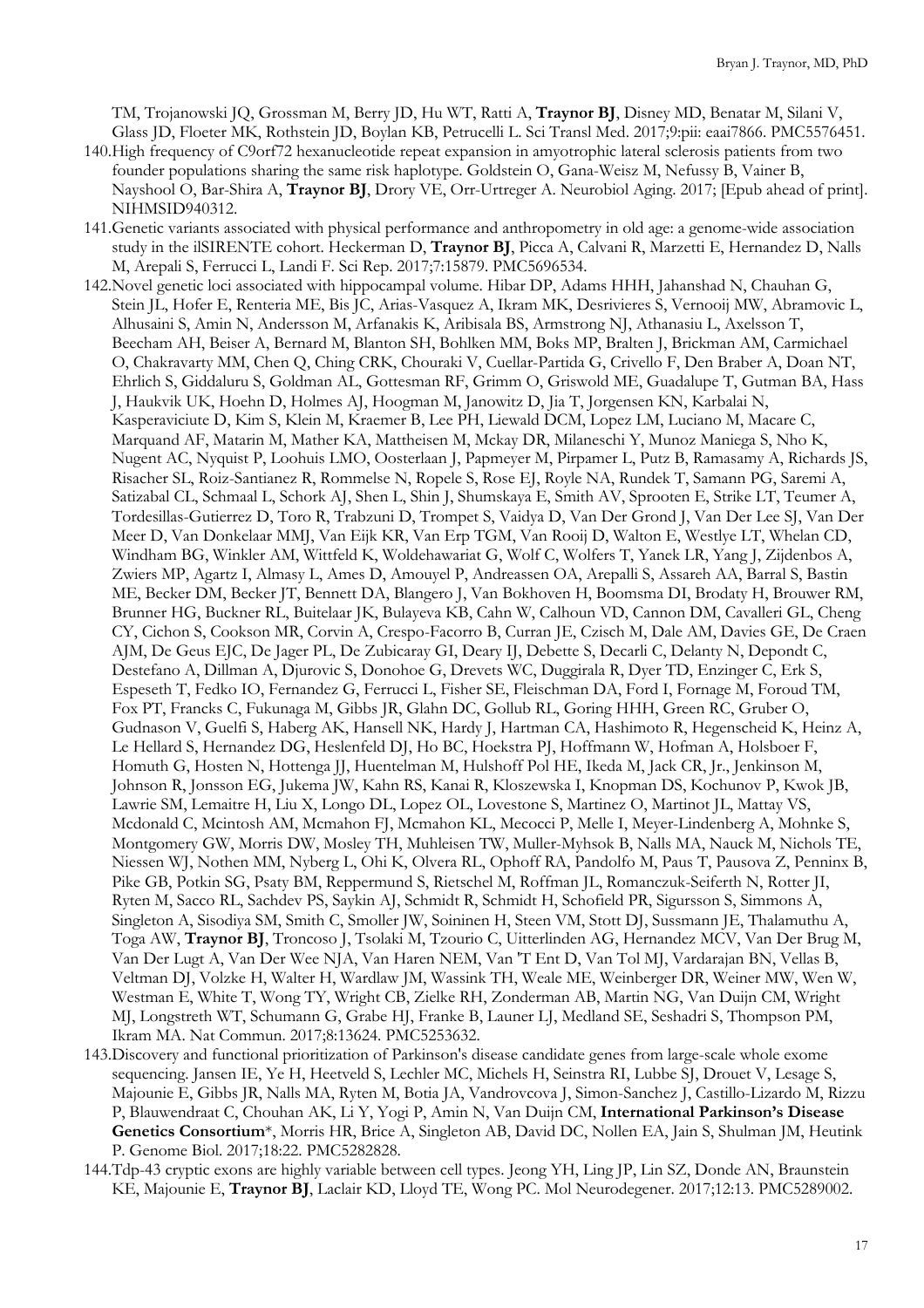- 145.Age-related penetrance of the C9orf72 repeat expansion. Murphy NA, Arthur KC, Tienari PJ, Houlden H, Chiò A, **Traynor BJ**. Sci Rep. 2017;7:2116. PMC5437033.
- 146.Excessive burden of lysosomal storage disorder gene variants in Parkinson's disease. Robak LA, Jansen IE, Van Rooij J, Uitterlinden AG, Kraaij R, Jankovic J, **International Parkinson's Disease Genomics Consortium**\*, Heutink P, Shulman JM. Brain. 2017;140:3191-203. NIHMSID940313.
- 147.C9ORF72 hexanucleotide repeat exerts toxicity in a stable, inducible motor neuronal cell model, which is rescued by partial depletion of Pten. Stopford MJ, Higginbottom A, Hautbergue GM, Cooper-Knock J, Mulcahy PJ, De Vos KJ, Renton AE, Pliner H, Calvo A, Chiò A, **Traynor BJ**, Azzouz M, Heath PR, Kirby J, Shaw PJ. Hum Mol Genet. 2017;26:1133-45. PMC5409131.
- 148.Common polymorphisms of chemokine (C-X3-C motif) receptor 1 gene modify amyotrophic lateral sclerosis outcome: A population-based study. Calvo A, Moglia C, Canosa A, Cammarosano S, Ilardi A, Bertuzzo D, **Traynor BJ**, Brunetti M, Barberis M, Mora G, Casale F, Chiò A. Muscle Nerve. 2018;57:212-6.
- 149.Alzheimer risk loci and associated neuropathology in a population-based study (Vantaa 85+). Makela M, Kaivola K, Valori M, Paetau A, Polvikoski T, Singleton AB, **Traynor BJ**, Stone DJ, Peuralinna T, Tienari PJ, Tanskanen M, Myllykangas L. Neurol Genet. 2018;4:e211. PMC5773846.
- 150.Melatonin receptor type 1A gene linked to Alzheimer's disease in old age. Sulkava S, Muggalla P, Sulkava R, Ollila HM, Peuralinna T, Myllykangas L, Kaivola K, Stone DJ, **Traynor BJ**, Renton AE, Rivera AM, Helisalmi S, Soininen H, Polvikoski T, Hiltunen M, Tienari PJ, Huttunen HJ, Paunio T. Sleep. 2018 Jul 1;41(7). PMC6047434
- 151.C9orf72 hexanucleotide repeat length in older population: normal variation and effects on cognition. Kaivola K, Kiviharju A, Jansson L, Rantalainen V, Eriksson JG, Strandberg TE, Laaksovirta H, Renton AE, **Traynor BJ**, Myllykangas L, Tienari PJ. Neurobiol Aging. 2019 Mar 11. pii: S0197-4580(19)30076-4.
- 152.Shared polygenic risk and causal inferences in amyotrophic lateral sclerosis. Bandres-Ciga S, Noyce AJ, Hemani G, Nicolas A, Calvo A, Mora G; ITALSGEN Consortium; International ALS Genomics Consortium, Tienari PJ, Stone DJ, Nalls MA, Singleton AB, Chiò A, **Traynor BJ**. Ann Neurol. 2019 Feb 5. [Epub ahead of print]
- 153.Oligogenic basis of sporadic ALS: The example of SOD1 p.Ala90Val mutation. Neurol Genet. Kuuluvainen L, Kaivola K, Mönkäre S, Laaksovirta H, Jokela M, Udd B, Valori M, Pasanen P, Paetau A, **Traynor BJ**, Stone DJ, Schleutker J, Pöyhönen M, Tienari PJ, Myllykangas L. 2019 Apr 23;5(3):e335.
- 154.Recurrent homozygous damaging mutation in TMX2 encoding a protein disulfide isomerase, in four families with microlissencephaly Ghosh SG, Wang L, Breuss MW, Green JD, Stanley V, Yang X, Ross D, **Traynor BJ**, Alhashem AM, Azam M, Selim L, Bastaki L, Elbastawisy HI, Temtamy S, Zaki M, Gleeson JG.. J Med Genet. 2019 Oct 5.
- 155.Dominant mutations of the Notch ligand Jagged1 cause peripheral neuropathy. Sullivan JM, Motley WW, Johnson JO, Aisenberg WH, Marshall KL, Barwick KE, Kong L, Huh JS, Saavedra-Rivera PC, McEntagart MM, Marion MH, Hicklin LA, Modarres H, Baple EL, Farah MH, Zuberi AR, Lutz CM, Gaudet R, **Traynor BJ**, Crosby AH, Sumner CJ. J Clin Invest. 2020 Mar 2;130(3):1506-1512. PMC7269582.
- 156.Epidemiological evidence for a hereditary contribution to myasthenia gravis: a retrospective cohort study of patients from North America. Green JD, Barohn RJ, Bartoccion E, Benatar M, Blackmore D, Chaudhry V, Chopra M, Corse A, Dimachkie MM, Evoli A, Florence J, Freimer M, Howard JF, Jiwa T, Kaminski HJ, Kissel JT, Koopman WJ, Lipscomb B, Maestri M, Marino M, Massey JM, McVey A, Mezei MM, Muppidi S, Nicolle MW, Oger J, Pascuzzi RM, Pasnoor M, Pestronk A, Provenzano C, Ricciardi R, Richman DP, Rowin J, Sanders DB, Siddiqi Z, Soloway A, Wolfe GI, Wulf C, Drachman DB, **Traynor BJ**. BMJ Open. 2020 Sep 18;10(9):e037909. PMC7511637.
- 157.Identification of a pathogenic intronic KIF5A mutation in an ALS-FTD kindred. Saez-Atienzar S, Dalgard CL, Ding J, Chio A, Alba C, Hupalo DN, Wilkerson MD, Bowser R, Pioro EP, Bedlack R, **Traynor BJ**. Neurology. 2020 Dec; 95(22):1015-1018.
- 158.Mutational analysis of known ALS genes in an Italian population-based cohort. Grassano M, Calvo A, Moglia C, Brunetti M, Barberis M, Sbaiz L, Canosa A, Manera U, Vasta R, Corrado L, D'Alfonso S, Mazzini L, Scholz SW, Dalgard C, Ding J, Gibbs RJ, Chia R, **Traynor BJ**, Chiò A; American Genomic Center. Neurology. 2021 Jan; 96(4):e600-e609.

\*member of the consortium

# Review Articles

- Hardiman O, **Traynor BJ**, Corr B, Frost E. Models of care for motor neuron disease: setting standards. Amyotroph Lateral Scler Other Motor Neuron Disord. 2002;3:182-5.
- 2. Nogueira RG, **Traynor BJ**. The neurology of varicella-zoster virus: a historical perspective. Arch Neurol. 2004;61:1974-7.
- 3. Beghi E, Logroscino G, Chiò A, Hardiman O, Mitchell D, Swingler R, **Traynor BJ**. The epidemiology of ALS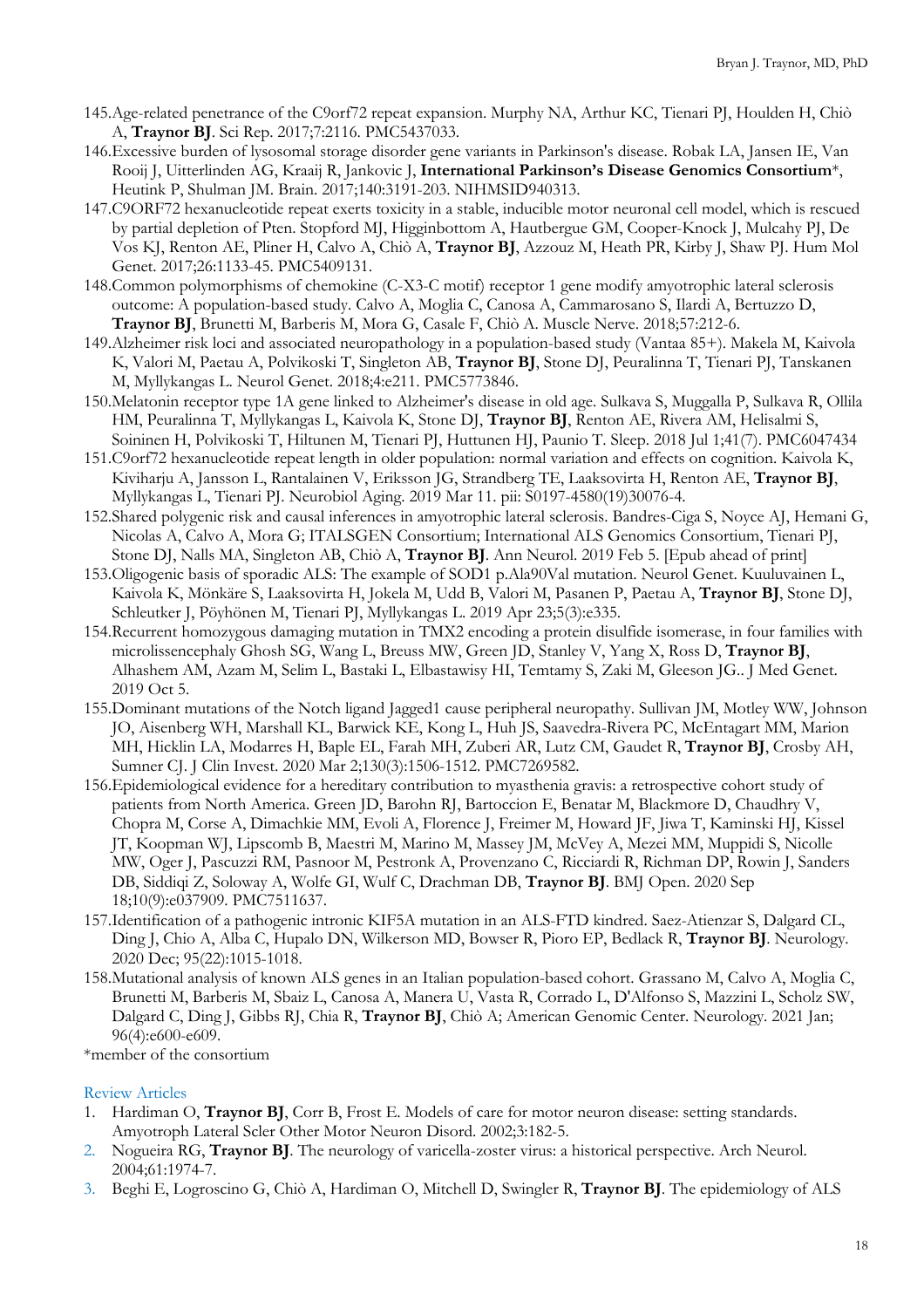and the role of population-based registries. Biochim Biophys Acta. 2006;1762:1150-7.

- 4. Hardy J, Momeni P, **Traynor BJ**. Frontal temporal dementia: dissecting the aetiology and pathogenesis. Brain. 2006;129:830-1.
- 5. Bedlack RS, **Traynor BJ**, Cudkowicz ME. Emerging disease-modifying therapies for the treatment of motor neuron disease/amyotropic lateral sclerosis. Expert Opin Emerg Drugs. 2007;12:229-52.
- 6. Beghi E, Mennini T, Bendotti C, Bigini P, Logroscino G, Chiò A, Hardiman O, Mitchell D, Swingler R, **Traynor BJ**, Al-Chalabi A. The heterogeneity of amyotrophic lateral sclerosis: a possible explanation of treatment failure. Curr Med Chem. 2007;14:3185-200.
- 7. Gwinn K, Corriveau RA, Mitsumoto H, Bednarz K, Brown RH, Jr., Cudkowicz M, Gordon PH, Hardy J, Kasarskis EJ, Kaufmann P, Miller R, Sorenson E, Tandan R, **Traynor BJ**, Nash J, Sherman A, Mailman MD, Ostell J, Bruijn L, Cwik V, Rich SS, Singleton A, Refolo L, Andrews J, Zhang R, Conwit R, Keller MA. Amyotrophic lateral sclerosis: an emerging era of collaborative gene discovery. PLoS One. 2007;2:e1254. PMC2100166.
- 8. Schymick JC, Talbot K, **Traynor BJ**. Genetics of sporadic amyotrophic lateral sclerosis. Hum Mol Genet. 2007;16 Spec No. 2:R233-42.
- 9. Logroscino G, **Traynor BJ**, Hardiman O, Chiò A, Couratier P, Mitchell JD, Swingler RJ, Beghi E. Descriptive epidemiology of amyotrophic lateral sclerosis: new evidence and unsolved issues. J Neurol Neurosurg Psychiatry. 2008;79:6-11.
- 10. Ravits J, **Traynor BJ**. Current and future directions in genomics of amyotrophic lateral sclerosis.. Phys Med Rehabil Clin N Am. 2008;19:461-77, viii. PMC3524513.
- 11. Chiò A, Logroscino G, Hardiman O, Swingler R, Mitchell D, Beghi E, **Traynor B**. Prognostic factors in ALS: A critical review. Amyotroph Lateral Scler. 2009;10:310-23. PMC3515205.
- 12. **Traynor BJ**. The era of genomic epidemiology. Neuroepidemiology. 2009;33:276-9. PMC2826447.
- 13. Singleton AB, Hardy J, **Traynor BJ**, Houlden H. Towards a complete resolution of the genetic architecture of disease. Trends Genet. 2010;26:438-42. PMC2943029.
- 14. **Traynor BJ**, Singleton AB. Nature versus nurture: death of a dogma, and the road ahead. Neuron. 2010;68:196- 200. PMC2974322.
- 15. Beghi E, Chiò A, Couratier P, Esteban J, Hardiman O, Logroscino G, Millul A, Mitchell D, Preux PM, Pupillo E, Stevic Z, Swingler R, **Traynor BJ**, Van Den Berg LH, Veldink JH, Zoccolella S. The epidemiology and treatment of ALS: focus on the heterogeneity of the disease and critical appraisal of therapeutic trials.. Amyotroph Lateral Scler. 2011;12:1-10. PMC3513399.
- 16. Schymick JC, **Traynor BJ**. Expanding the genetics of amyotrophic lateral sclerosis and frontotemporal dementia. Alzheimers Res Ther. 2012;4:30. PMC3506944.
- 17. Controversies and priorities in amyotrophic lateral sclerosis. Turner MR, Hardiman O, Benatar M, Brooks BR, Chiò A, De Carvalho M, Ince PG, Lin C, Miller RG, Mitsumoto H, Nicholson G, Ravits J, Shaw PJ, Swash M, Talbot K, **Traynor BJ**, Van Den Berg LH, Veldink JH, Vucic S, Kiernan MC. Lancet Neurol. 2013;12:310-22. PMC4565161.
- 18. Searching for Grendel: origin and global spread of the C9ORF72 repeat expansion. Pliner HA, Mann DM, **Traynor BJ**. Acta Neuropathol. 2014;127:391-6. PMC4545603.
- 19. Renton AE, Chiò A, **Traynor BJ**. State of play in amyotrophic lateral sclerosis genetics. Nat Neurosci. 2014;17:17-23. PMC4544832.
- 20. **Traynor BJ**. A roadmap for genetic testing in ALS. J Neurol Neurosurg Psychiatry. 2014;85:476. PMC4568817.
- 21. Chiò A, **Traynor BJ**. Motor neuron disease in 2014. Biomarkers for ALS--in search of the Promised Land. Nat Rev Neurol. 2015;11:72-4. PMC5185468.
- 22. Marangi G, **Traynor BJ**. Genetic causes of amyotrophic lateral sclerosis: new genetic analysis methodologies entailing new opportunities and challenges. Brain Res. 2015;1607:75-93. PMC5916786.
- 23. Singleton AB, **Traynor BJ**. Genetics. For complex disease genetics, collaboration drives progress. Science. 2015;347:1422-3. PMC5810558.
- 24. Bradley WG, Andrew AS, **Traynor BJ**, Chiò A, Butt TH, Stommel EW. Gene-Environment-Time Interactions in Neurodegenerative Diseases: Hypotheses and Research Approaches. Ann Neurosci. 2018 Dec;25(4):261-267. PMC6470336.
- 25. Chia R, Chiò A, **Traynor BJ**. Novel genes associated with amyotrophic lateral sclerosis: diagnostic and clinical implications. Lancet Neurol. 2018;17:94-102. PMC5901717.
- 26. The Overlapping Genetics of Amyotrophic Lateral Sclerosis and Frontotemporal Dementia. Abramzon YA, Fratta P, **Traynor BJ**, Chia R. Front Neurosci. 2020 Feb 5;14:42. PMC7012787.
- 27. The NGS technology for the identification of genes associated with the ALS. A systematic review. Pecoraro V, Mandrioli J, Carone C, Chiò A, Traynor BJ, Trenti T. Eur J Clin Invest. 2020 May;50(5):e13228.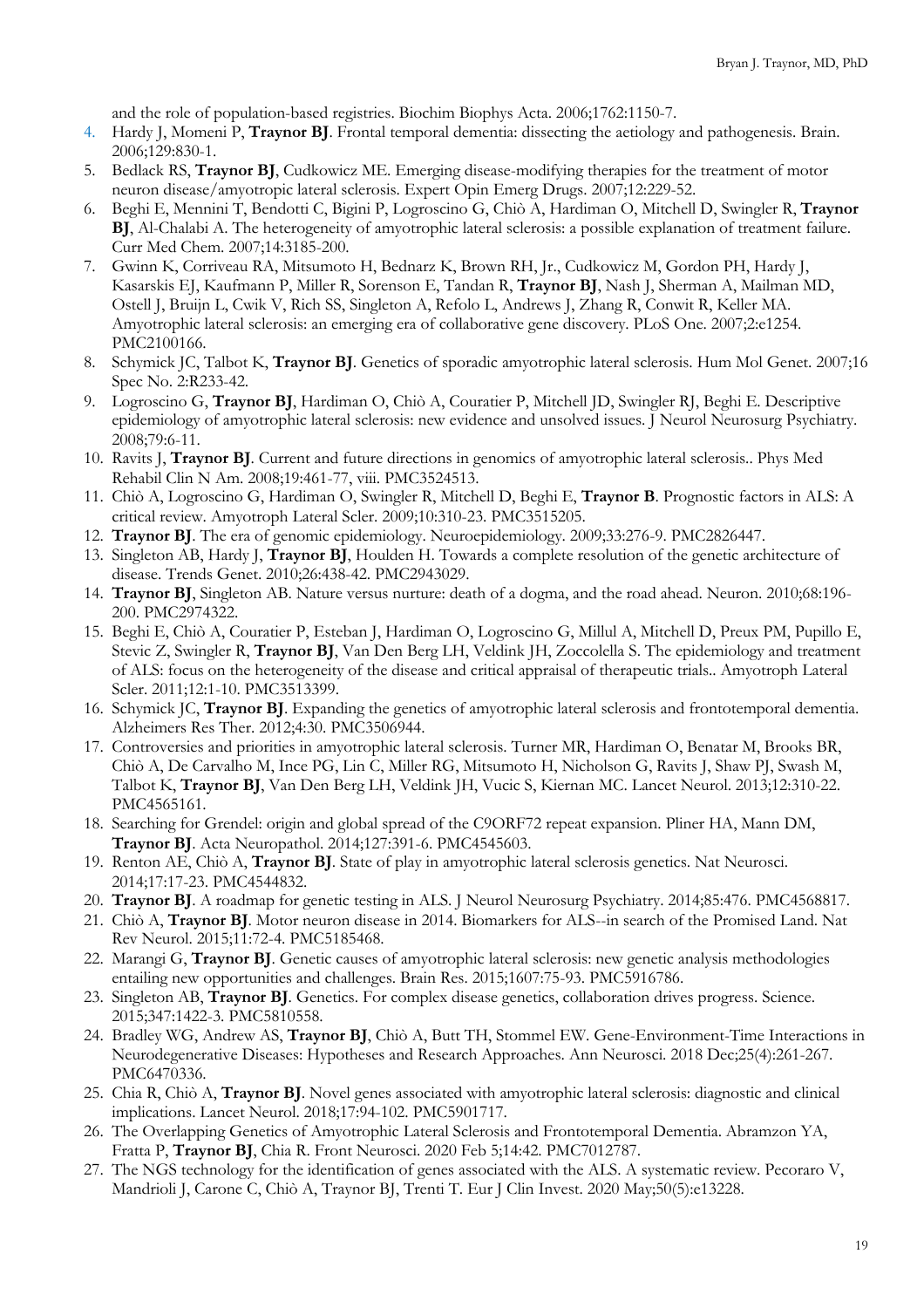28. C9orf72 Hexanucleotide Repeat in Huntington-Like Patients: Systematic Review and Meta-Analysis. Alva-Diaz C, Alarcon-Ruiz CA, Pacheco-Barrios K, Mori N, Pacheco-Mendoza J, **Traynor BJ**, Rivera-Valdivia A, Lertwilaiwittaya P, Bird TD, Cornejo-Olivas M. Front Genet. 2020 Nov 2;11:551780.

## **Editorials**

- 1. **Traynor BJ**, Singleton A. Genome-wide association studies and ALS: are we there yet? Lancet Neurol. 2007;6:841-3.
- 2. **Traynor BJ**, Singleton AB. What's the FUS! Lancet Neurol. 2009;8:418-9. NIHMSID431035.
- 3. **Traynor BJ**. Road to the chromosome 9p-linked ALS/FTD locus. J Neurol Neurosurg Psychiatry. 2012;83:356-7. PMC3513280.
- 4. Renton AE, **Traynor BJ**. CRESTing the ALS mountain. Nat Neurosci. 2013;16:774-5. PMC4565517.
- 5. **Traynor BJ**, Cleveland DW. Special Issue on amyotrophic lateral sclerosis. Exp Neurol. 2014;262 Pt B:73-4. PMC4559336.
- 6. **Traynor BJ**, Angelini C. [An] enumeration shall be made. Neurology. 2015;85:1191-2. NIHMSID940478.
- 7. **Traynor BJ**, Renton AE. Exploring the epigenetics of Alzheimer disease. JAMA Neurol. 2015;72:8-9. NIHMSID940621.
- 8. **Traynor BJ**, Abramzon YA. To Dement or Not to Dement, That Is the Question. JAMA Neurol. 2016;73:383-4. NIHMSID940630.
- 9. **Traynor BJ**, Rademakers R. Dementia Research-A Roadmap for the Next Decade. JAMA Neurol. 2017;74:141-2. NIHMSID940136.
- 10. Armon C and **Traynor BJ**. High BMI is associated with low ALS risk: What does it mean? Neurology. 2019 In Press.
- 11. Bandres-Ciga S, Noyce AJ, **Traynor BJ**. Mendelian Randomization A Journey From Obscurity to Center Stage With a Few Potholes Along the Way. JAMA Neurol. 2019 Oct 14. PMID: 31609383.
- 12. Dewan R, **Traynor BJ**. Plasma microRNA signature as biomarker for disease progression in frontotemporal dementia and amyotrophic lateral sclerosis. J Neurol Neurosurg Psychiatry. 2021 May;92(5):458. PMID: 33722821.
- 13. Chiò A, Calvo A, **Traynor BJ**. Nature meets nurture in amyotrophic lateral sclerosis. Lancet Neurol. 2021 May; 20(5):332-333. PMID: 33894186.
- 14. **Traynor BJ** and Gottesman RF. The value of studying rare genetic variants and other emerging themes in neurogenetics. Brain. 2021. In press.

# Book Chapters

- 1. Hardy J, Momeni P, Myers A, and **Traynor BJ** (2006). The Genetics of Frontotemporal Dementia, in Dementia and Motor Neuron Disease, Strong MJ, Editor. 2006, Boca Raton: CRC Press: 201–207
- 2. **Traynor BJ**, and Singleton A (2008). The HapMap Project. Encyclopedia of Life Sciences (www.els.net); and in Handbook of Human Molecular Evolution. New York: Wiley, John & Sons, Inc.
- 3. Huey ED, Hardy J, Scholz SW, **Traynor BJ**, Small SA. Neurobiology of Dementia and Other Neurodegenerative Disorders, in Tasman's Psychiatry, fifth edition, Tasman A, Riba MB, Alarcon RD, Alfonso CA, Kanba S, Ndetei DM, Ng CH, Schulze TG, Lecic-Tosevski D, Editors. 2023, Cham: Springer Nature Switzerland.

### Letters, Correspondence

- 1. **Traynor BJ**, Hardiman O. Status epilepticus. N Engl J Med. 1998;339:410.
- 2. Logroscino G, Beghi E, Hardiman O, Chiò A, Mitchell JD, Swingler RJ, **Traynor B**. Effect of referral bias on assessing survival in ALS. Neurology. 2007;69:939.

### Proceedings Reports

1. 148th ENMC international workshop on the scientific contributions of the EURALS consortium on amyotrophic lateral sclerosis. Beghi E, Pupillo E, Zoccolella S. Neuromuscul Disord. 2009;19:379-81. NIHMSID 940286.

### Media Releases or Interviews

1. Ruth Williams. Bryan Traynor: serious science from a funny fellow. Lancet Neurology. 2019; 18:720 (https://doi.org/10.1016/S1474-4422(18)30286-2)

| <b>Case Reports</b>     | None |
|-------------------------|------|
| <b>Books, Textbooks</b> | None |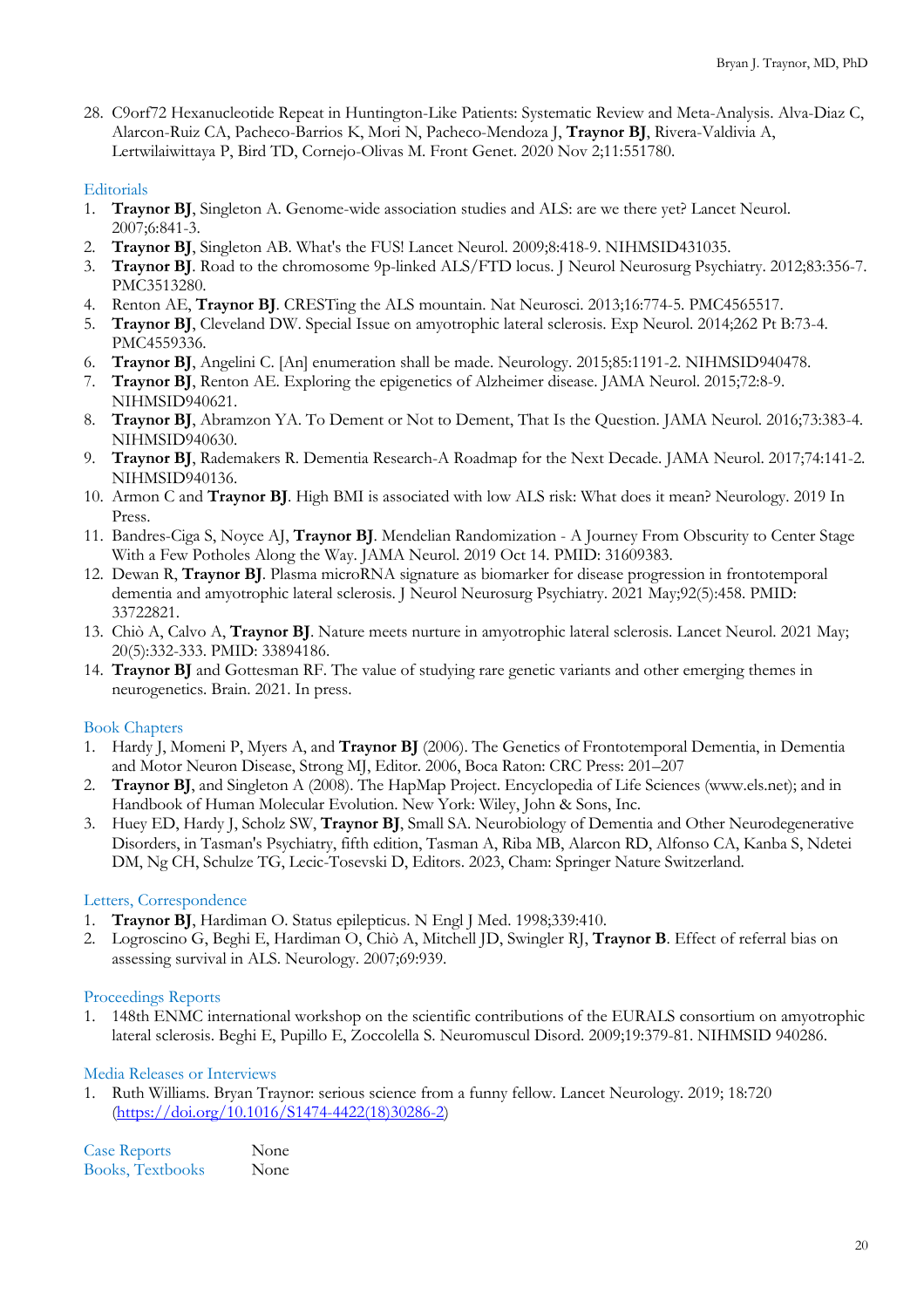# **FUNDING**

Summary: \$14.3M in Extramural and Intramural Principal Investigator funding since 2005

# **EXTRAMURAL FUNDING**

| Current       |                                                                                                                                                                                 |
|---------------|---------------------------------------------------------------------------------------------------------------------------------------------------------------------------------|
| $2019 - 2022$ | Establishing a Central Repository for Whole Genome Sequencing of ALS Patients<br>Funded by the ALS Association<br>\$3,327,053                                                   |
|               | Principal investigator: John Landers, Ph.D.<br>Role: Co-investigator                                                                                                            |
| Previous      |                                                                                                                                                                                 |
| $2002 - 2004$ | Role of start codon mutations in the pathogenesis of ALS<br>Funded by the Clinical Investigator Training program.<br>\$114,000                                                  |
| $2004 - 2005$ | Role: Co-investigator<br>Role of start codon mutations in the pathogenesis of ALS<br>Funded by the Muscular Dystrophy Association.<br>\$90,000                                  |
| $2004 - 2005$ | Role: Co-investigator<br>Genetic epidemiology of ALS in Ireland<br>Funded by the ALS Association.                                                                               |
| $2006 - 2007$ | \$160,000<br>Role: Co-investigator<br>Genome wide association study of sporadic ALS<br>Funded by the ALS Association                                                            |
| $2006 - 2007$ | \$450,000<br>Role: Principal Investigator<br>Genome wide association study of sporadic ALS<br>Funded by the Robert Packard Center for ALS Research                              |
| $2007 - 2008$ | \$200,000<br>Role: Principal Investigator<br>Follow-up genetic association study of sporadic ALS using the Illumina iSelect custom SNP<br>chip                                  |
|               | Funded by the ALS Association.<br>\$136,375<br>Role: Principal Investigator                                                                                                     |
| $2007 - 2008$ | Follow-up genetic association study of sporadic ALS using the Illumina iSelect custom SNP<br>chip<br>Funded by the Robert Packard Center for ALS Research.<br>\$142,481         |
| $2007 - 2009$ | Role: Principal Investigator<br>A population-based survey of cognitive decline in ALS<br>Funded by the ALS Association. \$184,000<br>Role: Co-principal investigator            |
| $2008 - 2011$ | An International Case-Control Study on Genetic and Environmental Risk Factors<br>Funded by the ALS Association<br>\$240,000                                                     |
| $2008 - 2009$ | Role: Co-investigator (EURALS)<br>A genome wide association study of ALS in the Finnish population<br>Funded by Microsoft Research<br>\$250,000<br>Role: Principal Investigator |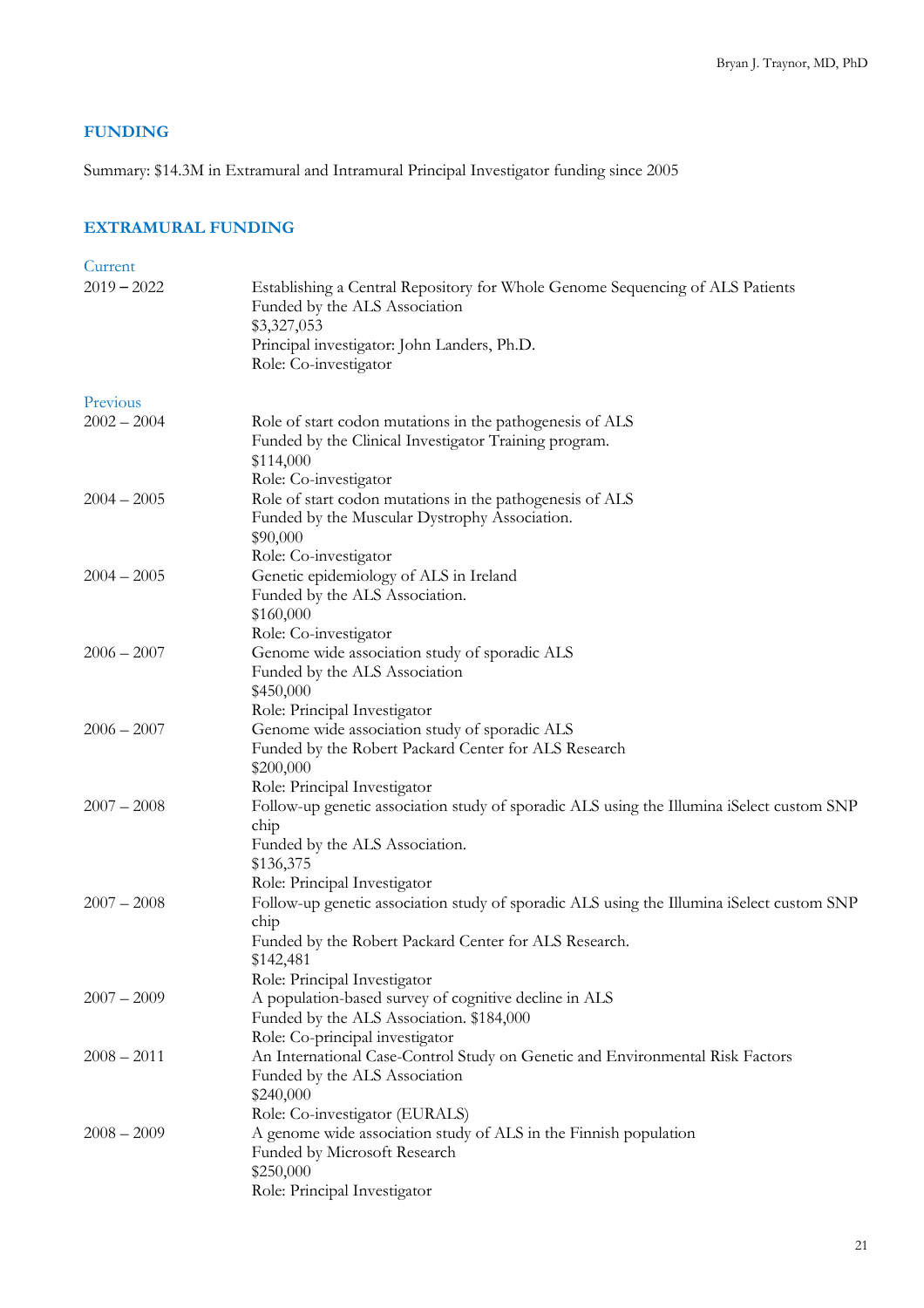| $2008 - 2009$ | A genome wide association study of ALS in the Finnish population<br>Funded by the ALS Association<br>\$85,000 |
|---------------|---------------------------------------------------------------------------------------------------------------|
|               | Role: Principal Investigator                                                                                  |
| $2008 - 2009$ | A map of the epigenome in human spinal cord                                                                   |
|               | Funded by the Robert Packard Center for ALS Research                                                          |
|               | \$160,000                                                                                                     |
|               | Role: Principal Investigator                                                                                  |
| $2008 - 2009$ | Whole genome association study: ilSirente cohort of persons aged 80 years and older                           |
|               | Funded by Microsoft Research                                                                                  |
|               | \$216,000                                                                                                     |
|               | Role: Principal Investigator                                                                                  |
| $2009 - 2011$ | Whole genome association study of myasthenia gravis                                                           |
|               | Funded by The Myasthenia Gravis Foundation                                                                    |
|               | \$362,000                                                                                                     |
|               | Role: Principal Investigator                                                                                  |
| $2010 - 2011$ | ALS gene discovery using exome sequencing                                                                     |
|               | Funded by the Robert Packard Center for ALS Research                                                          |
|               | \$50,000                                                                                                      |
|               | Role: Principal Investigator                                                                                  |
| $2011 - 2012$ | Identification of familial ALS genes by exome sequencing                                                      |
|               | Funded by the ALS Association                                                                                 |
|               | \$100,000                                                                                                     |
|               | Role: Principal Investigator                                                                                  |
| $2009 - 2011$ | Whole genome association study of myasthenia gravis                                                           |
|               | Funded by The Myasthenia Gravis Foundation                                                                    |
|               | \$243,000                                                                                                     |
|               | Role: Principal Investigator                                                                                  |
| $2011 - 2012$ | Genetic studies of ALS                                                                                        |
|               | Funded by the Italian Football Federation (FIGC), €300,000                                                    |
|               | Role: Principal Investigator                                                                                  |
| $2012 - 2013$ | Large scale genome-wide association study of amyotrophic lateral sclerosis                                    |
|               | Funded by the Center for Disease Control and Prevention                                                       |
|               | \$500,000                                                                                                     |
|               | Role: Principal Investigator                                                                                  |
| $2013 - 2014$ | Exome sequencing of 1000 sporadic ALS patients                                                                |
|               | Funded by the Muscular Dystrophy Association                                                                  |
|               | \$400,000                                                                                                     |
|               | Role: Principal Investigator                                                                                  |
| 2014          | Whole genome sequencing of Finnish ALS cases and controls                                                     |
|               | Funded by Merck Inc.                                                                                          |
|               | \$1,300,000                                                                                                   |
|               | Role: Principal Investigator                                                                                  |
| 2015          | Cloud-based analysis of exome sequencing data                                                                 |
|               | Funded by Microsoft Research                                                                                  |
|               | \$20,000                                                                                                      |
|               | Role: Principal Investigator                                                                                  |
| 2015          | Replication of genome-wide association hits                                                                   |
|               | Funded by Merck Inc.                                                                                          |
|               | \$750,000                                                                                                     |
|               | Role: Principal Investigator                                                                                  |
| $2016 - 2020$ | Genome-wide association study of myasthenia gravis                                                            |
|               | Funded by The Myasthenia Gravis Foundation                                                                    |
|               | \$110,000                                                                                                     |
|               | Role: Principal Investigator                                                                                  |
| $2019 - 2020$ | Replication of genome-wide association hits                                                                   |
|               | Funded by Merck Inc.                                                                                          |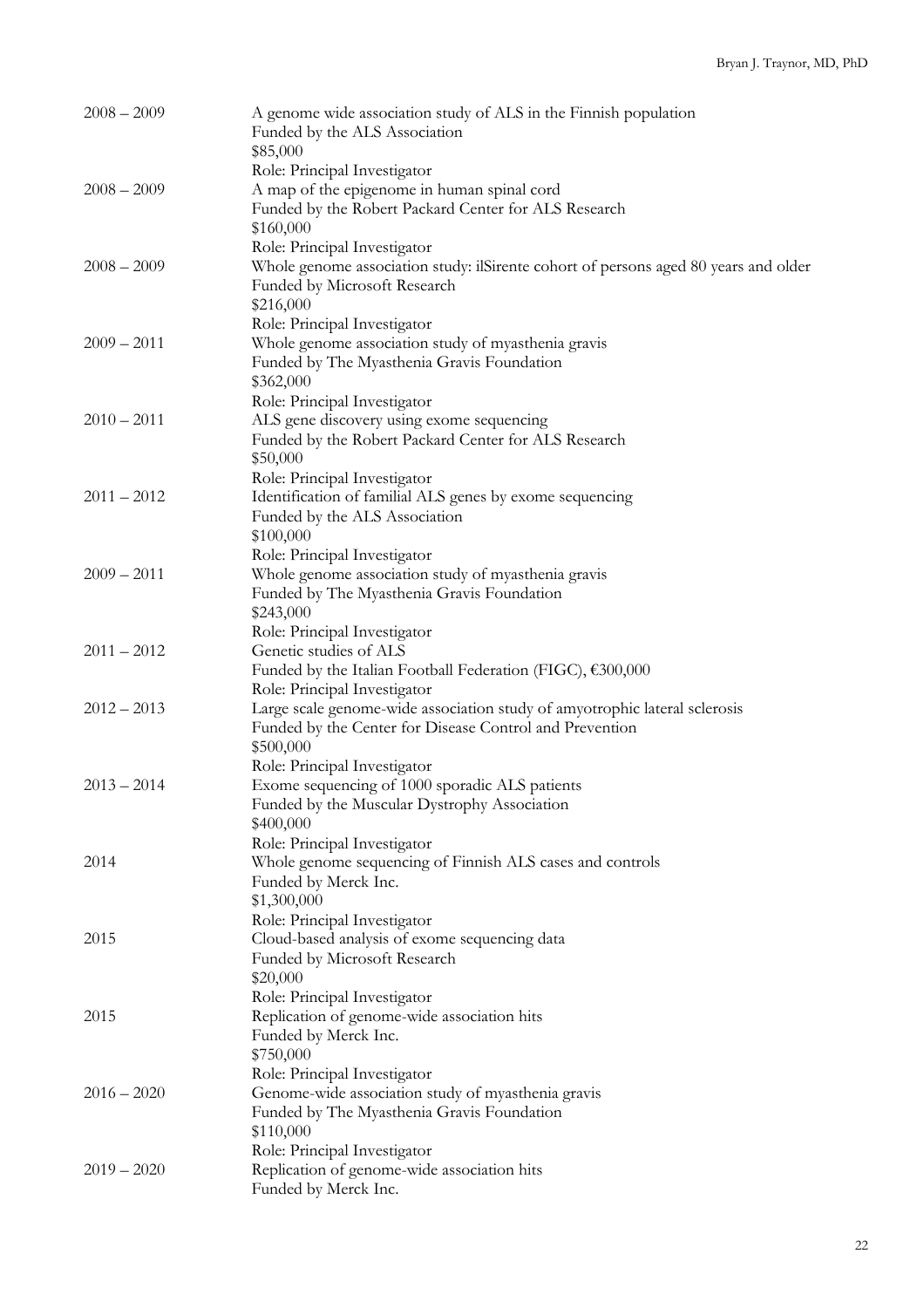\$250,000 Role: Principal Investigator

### **INTRAMURAL FUNDING**

| Previous      |                                                                     |
|---------------|---------------------------------------------------------------------|
| $2002 - 2004$ | Role of start codon mutations in the pathogenesis of ALS            |
|               | Funded by the Clinical Investigator Training program.               |
|               | \$114,000                                                           |
|               | Role: Co-investigator                                               |
| $2006 - 2007$ | Genome wide association study of sporadic ALS                       |
|               | Funded by NINDS intramural funds                                    |
|               | \$343,920                                                           |
|               | Role: Principal Investigator                                        |
|               | Role: Principal Investigator                                        |
| $2017 - 2020$ | Genome sequencing of Lewy body dementia and frontotemporal dementia |
|               | Funded by US Congressional funds/National Institute on Aging        |
|               | \$8,021,290                                                         |
|               | Role: Principal Investigator                                        |

### **CLINICAL ACTIVITIES**

#### **Clinical Focus**

I am extensively involved in the management of amyotrophic lateral sclerosis and frontotemporal dementia. ……. I am the PI of the Genetic Characterization of Movement Disorders and Dementias (03-AG-N329) protocol and the lead investigator of the Natural history and biomarkers of C9ORF72 amyotrophic lateral sclerosis and frontotemporal dementia (13-N-0188) protocol.

### **Certification**

Medical, other state/government licensure 2005 – present Medical license, Maryland Board of Physicians (#D0063874); renewed 2019

#### Clinical (Service) Responsibilities

| $2005$ – present | Neurologist, NIH Clinical Center, Bethesda, MD, 10%                  |
|------------------|----------------------------------------------------------------------|
| $2009$ – present | Neurologist, La Clinica del Pueblo, Washington DC, official duty, 5% |

# **EDUCATIONAL ACTIVITIES**

#### **Educational Focus**

My educational focus is on amyotrophic lateral sclerosis and frontotemporal dementia and the genetic causes and clinical aspects of these fatal neurodegenerative diseases.

| <b>Teaching</b>              |                                                                                          |
|------------------------------|------------------------------------------------------------------------------------------|
| <b>Classroom</b> instruction |                                                                                          |
| JHMI/Regional                |                                                                                          |
| $2002 - 2003$                | Laboratory instructor, Human Nervous System and Behavior Course, Harvard Medical         |
|                              | School, Boston, MA, USA.                                                                 |
| 2003                         | Invited lecturer, Neuroepidemiology Course, Harvard School of Public Health, Boston, MA, |
|                              | USA.                                                                                     |
| 2007                         | Invited lecturer, Neuroscience Graduate Program Lecture Series, National Naval Medical   |
|                              | Center, Bethesda, MD.                                                                    |
| $2008 - 2014$                | Invited lecturer, Hopkins Aging, Cognition and Neurodegenerative Disorders Training      |
|                              | Grant Graduate Course, Baltimore, MD.                                                    |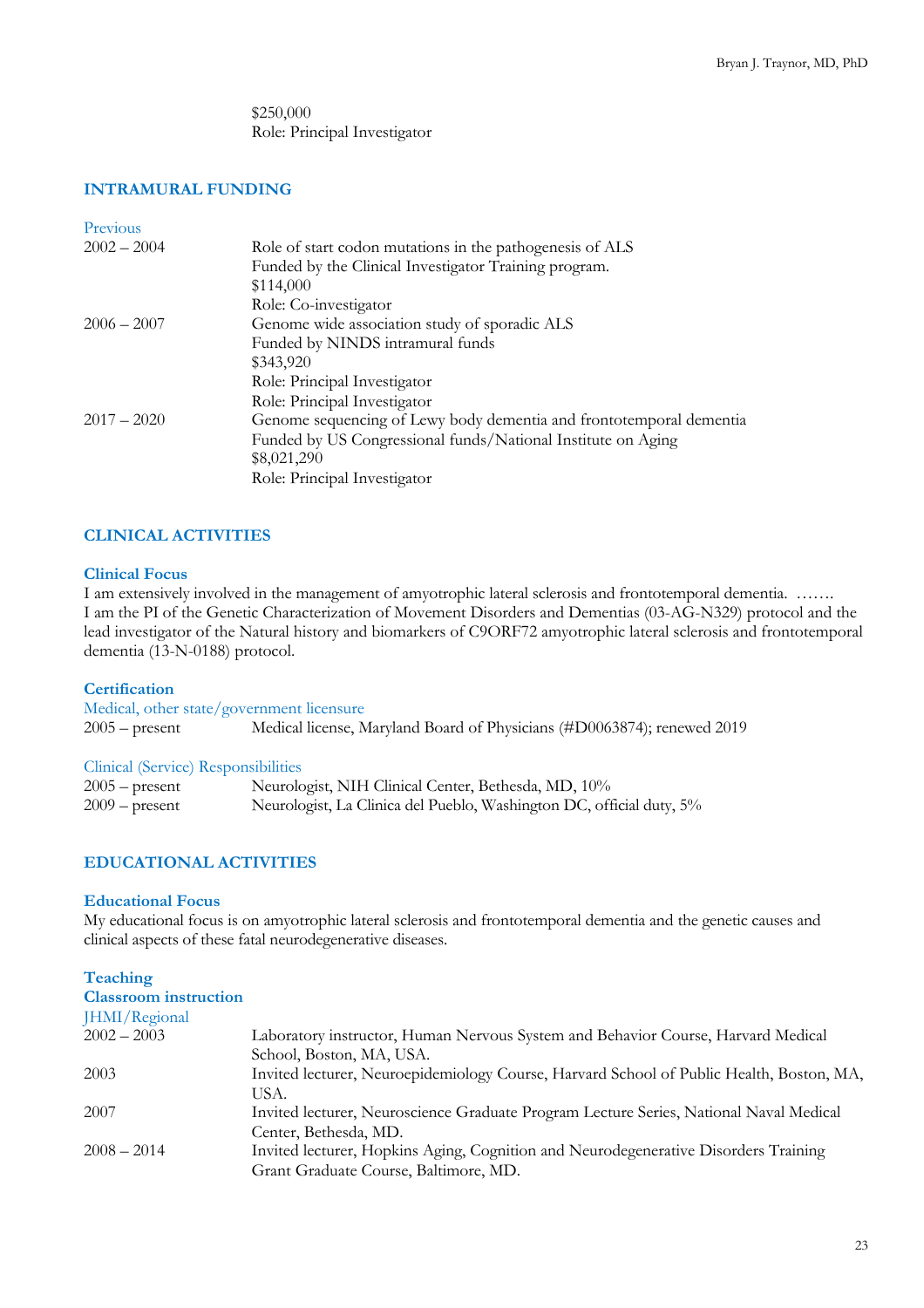| $2012$ – present<br>2020                            | Invited lecturer, Hopkins Diseases and Disorders of the Nervous System Graduate Course,<br>Baltimore, MD.<br>Invited lecturer, Hopkins Course on Circuits and Brain Disorders, Baltimore, MD.                                                                              |
|-----------------------------------------------------|----------------------------------------------------------------------------------------------------------------------------------------------------------------------------------------------------------------------------------------------------------------------------|
| National<br>2013                                    | Invited lecturer, Genetics Training Annual Retreat, University of Michigan, MI.                                                                                                                                                                                            |
| International<br>$2012 - 2014$<br>2020              | Lecturer, Molecular Neurology and Therapeutics course, Wellcome Trust Scientific<br>Conference, Cambridge UK.<br>Co-chair and organizer, "Genomics of Personalized Medicine" plenary session, 145 <sup>th</sup> annual<br>meeting of the American Neurological Association |
| <b>Mentoring</b><br>Pre-doctoral Advisees / Mentees |                                                                                                                                                                                                                                                                            |
| $2005 - 2009$                                       | Jennifer Schymick, M.D., Ph.D.; Graduate Student, Laboratory of Neurogenetics, NIA;<br>Current location: Fellow, Genetics, Stanford University, CA, USA                                                                                                                    |
| 2007                                                | Stephen Berger; Summer Post-Bac IRTA, Laboratory of Neurogenetics, NIA;<br>Current location: Graduate student, Johns Hopkins University, Baltimore, MD, USA                                                                                                                |
| $2008 - 2009$                                       | Terhi Peuralinna, PhD; Visiting Scientist, Laboratory of Neurogenetics, NIA<br>Current location: Fellow, University of Helsinki, Finland                                                                                                                                   |
| $2016$ – present                                    | Yevgeniya Abramzon, B.S.; Graduate student at UCL, Laboratory of Neurogenetics, NIA                                                                                                                                                                                        |
| $2012 - 2014$                                       | Hannah Pliner, M.A.; Post-Bac IRTA, Laboratory of Neurogenetics, NIA;                                                                                                                                                                                                      |
|                                                     | Current location: Graduate student, University of Washington, Seattle, WA.                                                                                                                                                                                                 |
| $2015 - 2016$                                       | Karissa Arthur, M.D., Medical Research Scholars Program, Laboratory of Neurogenetics,<br><b>NIA</b>                                                                                                                                                                        |
|                                                     | Current location: Neurology Resident, Johns Hopkins Hospital, Baltimore, MD                                                                                                                                                                                                |
| $2014 - 2016$                                       | Alberto Rivera, B.S.; Post-Bac IRTA, Laboratory of Neurogenetics, NIA                                                                                                                                                                                                      |
|                                                     | Current location: Graduate student, University of Washington, Seattle, WA                                                                                                                                                                                                  |

# Post-doctoral Advisees / Mentees

| $2011 - 2015$     | Alan Renton, Ph.D.; Post-Doctoral fellow, Laboratory of Neurogenetics, NIA                                                                                              |
|-------------------|-------------------------------------------------------------------------------------------------------------------------------------------------------------------------|
| $2012 - 2013$     | Current location: Instructor, Mount Sinai Medical Center, New York, NY<br>Giuseppe Marangi, M.D.; Research Fellow, Laboratory of Neurogenetics, NIA                     |
|                   | Current location: Faculty position, Catholic University, Rome, Italy                                                                                                    |
| $2015 - 2016$     | Karissa Arthur, M.D., Medical Research Scholars Program, Laboratory of Neurogenetics,                                                                                   |
|                   | NIA                                                                                                                                                                     |
|                   | Current location: Neurology Resident, Johns Hopkins Hospital, Baltimore, MD                                                                                             |
| Thesis committees |                                                                                                                                                                         |
| 2017              | Lanier Heyburn, Ph.D., "TDP-43 pathology: Elucidation of mechanisms and treatment with<br>tyrosine kinase inhibition", committee member, Georgetown University, DC, USA |
| 2020              | Maurizio Grassano, Ph.D., "Implementation of an integrate framework to interpret genetic                                                                                |

Current location: graduate student, Johns Hopkins University, Baltimore, MD

variants in Amyotrophic Lateral Sclerosis", committee member, University of Turin, Italy.

2016 – 2018 Natalie Murphy, B.S.; Post-Bac IRTA, Laboratory of Neurogenetics, NIA

# **RESEARCH ACTIVITIES**

# Research Focus

Amyotrophic lateral sclerosis Frontotemporal dementia Myasthenia gravis Neurogenetics Epidemiology Gene therapy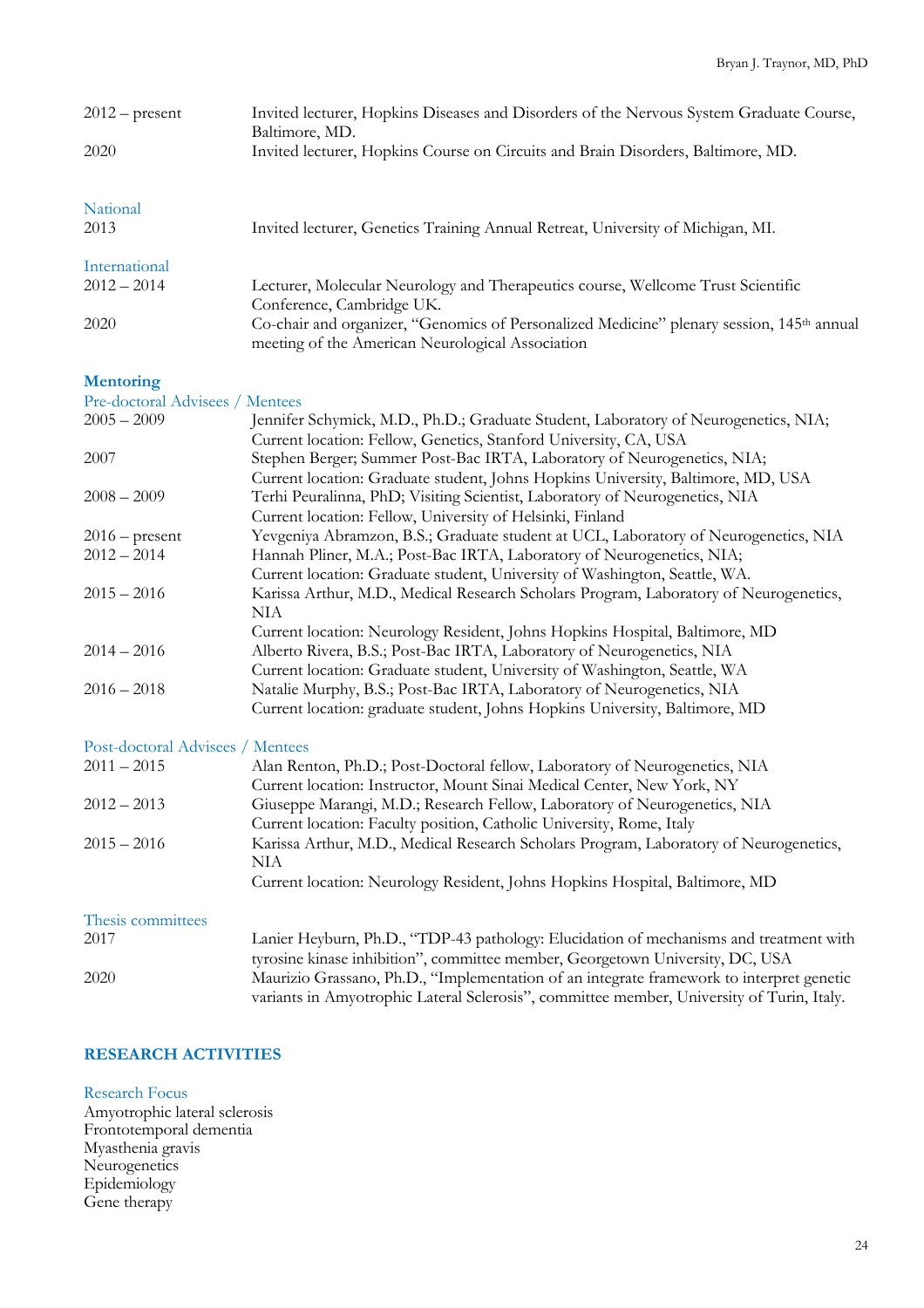#### Inventions, Patents, Copyrights

2011 US, Canadian, and European patent on the clinical testing for the hexanucleotide repeat expansion of C9orf72

#### **ORGANIZATIONAL ACTIVITIES**

#### Institutional Administrative Appointments

| $2010 - 2012$    | Member, Skin, Bone, Muscle, and Joint Working Group, PhenX Project, NHGRI           |
|------------------|-------------------------------------------------------------------------------------|
| 2010             | Chairman, Genetics Subgroup Committee for the NINDS Common Data Elements Initiative |
| 2010             | Clinical advisor to the Genetic Testing Registry, NIH                               |
| $2012 - 2015$    | Member, Earl Stadtman Tenure Track Search Committee, NIH                            |
| 2013             | ad hoc reviewer, NIA Promotion and Tenure Committee                                 |
| 2013             | Panel member, NINDS Repository Scientific Liaison meeting                           |
| 2016             | Chair, Earl Stadtman Tenure Track Search Committee for Bioinformatics, NIH          |
| $2016 - 2020$    | Member, NIA Promotion and Tenure Committee                                          |
| $2017$ – present | Member, Medical Research Scholars Program Advisors Committee                        |
| $2020$ – present | Member, NIH Gene Therapy Taskforce                                                  |
|                  |                                                                                     |

### **Editorial Activities**

Editorial Board appointments

| $2013$ – present | Editorial board, Journal of Neurology, Neurosurgery & Psychiatry                              |
|------------------|-----------------------------------------------------------------------------------------------|
| $2013 - 2014$    | Guest editor, special issue of <i>Experimental Neurology</i> on ALS genetics and pathogenesis |
| $2015$ – present | Editorial board, Neurobiology of Aging                                                        |
| $2017 - 2021$    | Editorial board, <i>JAMA Neurology</i>                                                        |
| $2021 -$         | Editorial board, <i>eClinical Medicine</i>                                                    |
| $2021 -$         | Associate editor, Brain                                                                       |

#### Journal Peer review activities

Acta Neuropathologica American Journal of Human Genetics American Journal of Psychiatry Annals of Neurology Annals of Human Genetics BMC Neurology Brain Brain Research Cell Chest Cochrane Library eLife European Journal of Epidemiology European Journal of Neurology European Journal of Neuroscience Expert opinion on Investigational Drugs Experimental Neurology Genome Research Glia Human Genetics Human Molecular Genetics Human Mutation JAMA JAMA Neurology Journal of Clinical Investigation Journal of Neurochemistry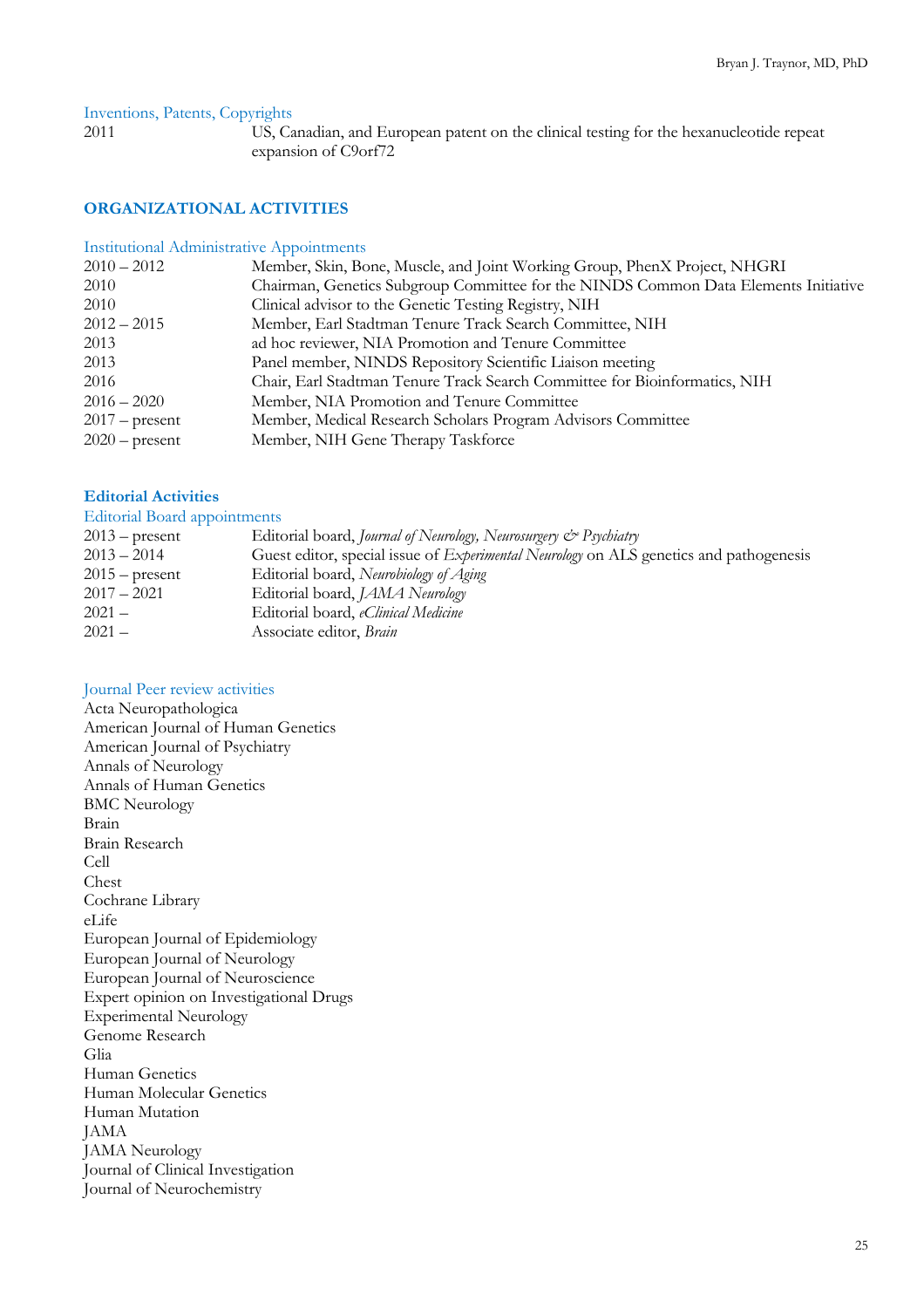Journal of Neurology Journal of Neurology, Neurosurgery and Psychiatry **Lancet** Lancet Neurology Medical Journal of Australia Molecular Basis of Disease Muscle and Nerve Nature Communications Nature Genetics Nature Medicine Nature Reviews Genetics Nature Neuroscience Nature Scientific Reports Neurobiology of Aging Neuroepidemiology NeuroMolecular Medicine Neurology Neuron New England Journal of Medicine PLoS Genetics PLoS ONE PNAS Science

### Advisory Committees, Review Groups / Study Sections

|               | $\ldots$                                                                               |
|---------------|----------------------------------------------------------------------------------------|
| $2004 - 2010$ | Steering committee member, the European ALS Epidemiological Consortium (EURALS)        |
| $2009 - 2010$ | Panel member, Annual Meeting on the National ALS Registry, Agency for Toxic Substances |
|               | and Disease Registry, Center for Disease Control and Prevention                        |
| $2010 - 2020$ | Member, Integration Panel for the Congressionally Mandated Department of Defense       |
|               | Amyotrophic Lateral Sclerosis Research Program                                         |
| $2015 - 2019$ | Chair, Integration Panel for the Congressionally Mandated Department of Defense        |
|               | Amyotrophic Lateral Sclerosis Research Program                                         |
| $2012 - 2015$ | Member, Integration Panel for the Congressionally Mandated Department of Defense       |
|               | Alzheimer's Disease Research Program                                                   |
| $2015 - 2021$ | Member, Genetics of Health and Disease NIH Study Section                               |
| $2020 - 2023$ | Member, Scientific Program Advisory Committee, American Neurological Association       |
|               |                                                                                        |

# **RECOGNITION**

| <b>Awards, Honors, and Accomplishments</b> |                                                                                           |
|--------------------------------------------|-------------------------------------------------------------------------------------------|
| 1993                                       | Graduated from medical school ranked second in class, University College Dublin           |
| 1993                                       | Sean Malone Medal and Francis McLaughlin Prize in Psychiatry, presented by the University |
|                                            | College Dublin                                                                            |
| 2001                                       | Medal for best published journal article in Neurology, presented by the Royal Academy of  |
|                                            | Medicine of Ireland                                                                       |
| $2002 - 2004$                              | Full scholarship for the Clinical Investigator Training Program, Harvard University and   |
|                                            | Massachusetts Institute of Technology                                                     |
| $2004$ – present                           | Member, Harvard Alumni Association                                                        |
| $2004$ – present                           | Member, Massachusetts Institute of Technology Alumni Association                          |
| 2007                                       | Donald M. Palatucci Advocacy Leadership Forum, presented by the American Academy of       |
|                                            | Neurology                                                                                 |
| 2011                                       | NIA Director's Award, presented by the National Institute on Aging                        |
| 2012                                       | John W. Griffin Innovator Award, presented by the Packard Center for ALS at Hopkins       |
| 2012                                       | Elected Fellow of the American Neurological Association                                   |
| 2012                                       | Derek Denny-Brown Neurological Scholar Award, presented by the American                   |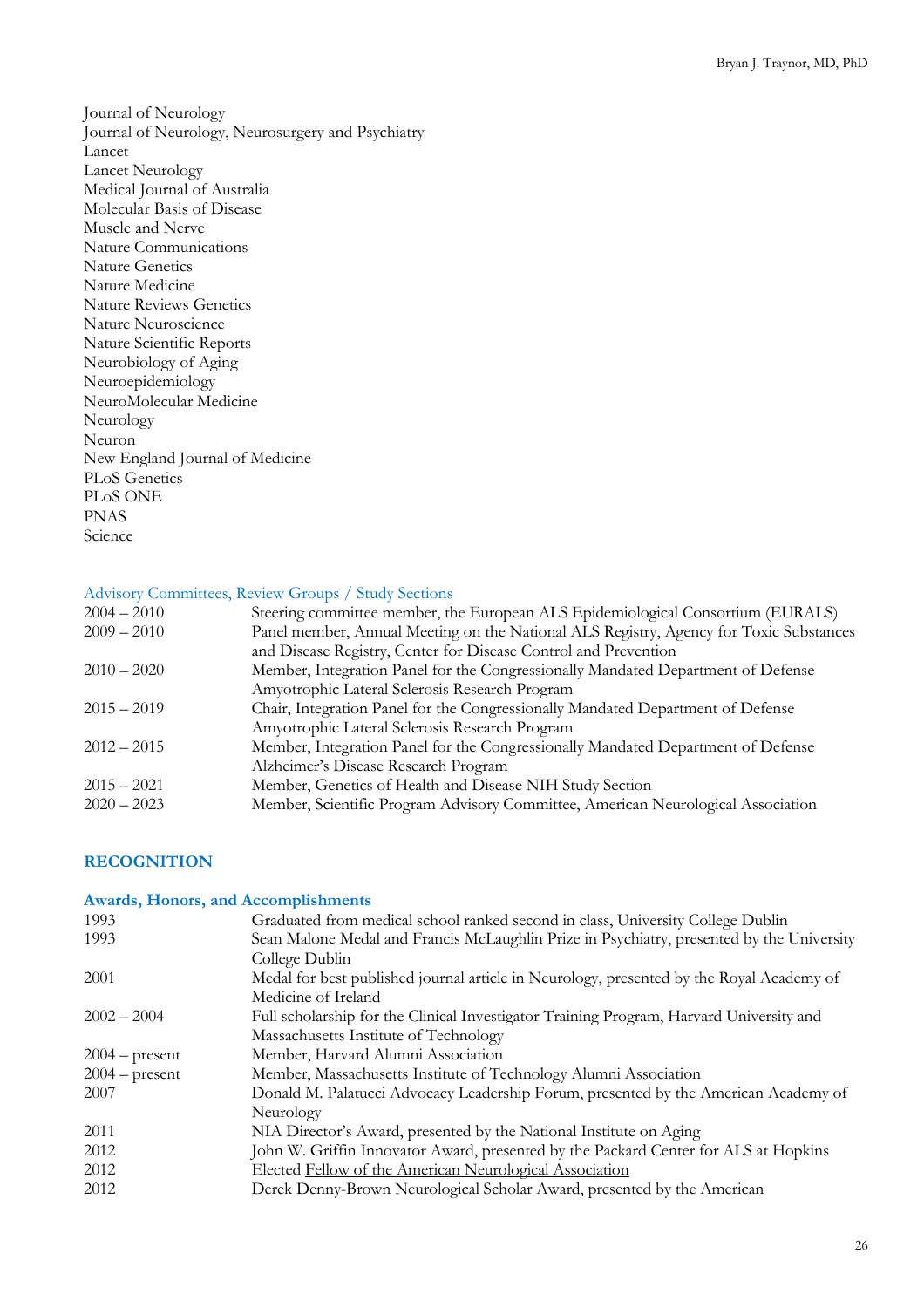| Neurological Association                                                                  |
|-------------------------------------------------------------------------------------------|
| NIH Director's Award, presented by the National Institutes of Health                      |
| Sheila Essey Award for ALS Research, presented by the American Academy of Neurology       |
| Diamond Award for ALS Research, presented by the Muscular Dystrophy Association           |
| Potamkin Prize for Dementia, presented by the American Academy of Neurology               |
| Highly Cited Researcher, presented by Thomson Reuters/Clarivates                          |
| Healthcare and Life Sciences 50 Honoree, Presented by Irish America                       |
| Profiled by <i>The Lancet Neurology</i>                                                   |
| Nominated for membership of Sigma Xi                                                      |
| Certification, Leadership principles for Scientists, Engineers, and Researchers, MIT xPRO |
| Elected Fellow of the Royal College of Physicians of Ireland (FRCPI)                      |
| Elected Fellow of the Royal College of Physicians (FRCP)                                  |
|                                                                                           |

**Invited Talks**

| JHMI/Regional |                                                                                                                                                                                                                              |
|---------------|------------------------------------------------------------------------------------------------------------------------------------------------------------------------------------------------------------------------------|
| 1999          | Invited lecture, National Center for Medical Genetics of Ireland, Crumlin Hospital, Dublin,<br>"Role of mutations in the Cu/Zn superoxide dismutase gene in the pathogenesis of<br>amyotrophic lateral sclerosis in Ireland" |
| 2003          | Grand Rounds, Neurology Department, Boston University Medical Center, Boston, MA,<br>"Epidemiology and clinical features of amyotrophic lateral sclerosis"                                                                   |
| 2004          | Invited lecture, Harvard School of Public Health, Boston, MA, "Epidemiology of<br>amyotrophic lateral sclerosis"                                                                                                             |
| 2005          | Invited lecture, ALS Association National Advocacy Day, Washington DC, "Genetics of<br>amyotrophic lateral sclerosis"                                                                                                        |
| 2005          | Invited lecture, National Institutes of Health, Bethesda, MD, "Genetics and epidemiology of<br>amyotrophic lateral sclerosis"                                                                                                |
| 2005          | Invited lecture, Robert Packard Center for ALS Research at Johns Hopkins, Baltimore, MD,<br>"Genome wide association study of sporadic amyotrophic lateral sclerosis"                                                        |
| 2006          | Invited lecture, ALS Association Regional meeting, Fairfax, VA, "Advances in the genetics of<br>amyotrophic lateral sclerosis"                                                                                               |
| 2006          | Invited lecture, ALS Association Regional meeting, Virginia Beach, VA, "Genetics of<br>amyotrophic lateral sclerosis"                                                                                                        |
| 2006          | Invited lecture, National Naval Medical Center, Bethesda, MD, "Genetics of amyotrophic<br>lateral sclerosis"                                                                                                                 |
| 2006          | Invited lecture, Robert Packard Center for ALS Research at Johns Hopkins, Baltimore, MD,<br>"Genome wide association of sporadic amyotrophic lateral sclerosis: an update"                                                   |
| 2007          | Invited lecture, ALS Association National Advocacy Day, Washington DC, "Advances in<br>the genetics of amyotrophic lateral sclerosis"                                                                                        |
| 2009          | Grand Rounds, George Washington University Medical Center, Washington DC, "Genetics<br>of amyotrophic lateral sclerosis"                                                                                                     |
| 2009          | Invited lecture, Packard Center Annual Meeting, Baltimore, MD, "Genetic control of DNA<br>methylation and expression in human brain"                                                                                         |
| 2010          | Invited lecture, National Institute on Neurological Disorders and Stroke, Bethesda, MD,<br>"Advances in our understanding of the genetics of amyotrophic lateral sclerosis"                                                  |
| 2010          | Invited lecture, Packard Center Annual Meeting, Baltimore, MD, "Exome sequencing of<br>familial ALS cases"                                                                                                                   |
| 2010          | Invited lecture, Thomas Jefferson University, Philadelphia, PA, "Genomics of amyotrophic<br>lateral sclerosis"                                                                                                               |
| 2011          | Invited lecture, Genetics of Neurodegenerative Disease - Neurochip and Beyond Workshop,<br>"Genome wide association studies of ALS"                                                                                          |
| 2011          | Grand Rounds, George Washington University Medical Center, Washington DC, "Genomics<br>of amyotrophic lateral sclerosis"                                                                                                     |
| 2012          | Grand Rounds, National Institute on Neurological Disorders and Stroke, Bethesda, MD,<br>"Genomics of ALS"                                                                                                                    |
| 2012          | Invited lecture, The Fifth Donald L Price Symposium, Baltimore, MD, "Hexanucleotide<br>expansion repeat of C9ORF72 in ALS/FTD"                                                                                               |
|               |                                                                                                                                                                                                                              |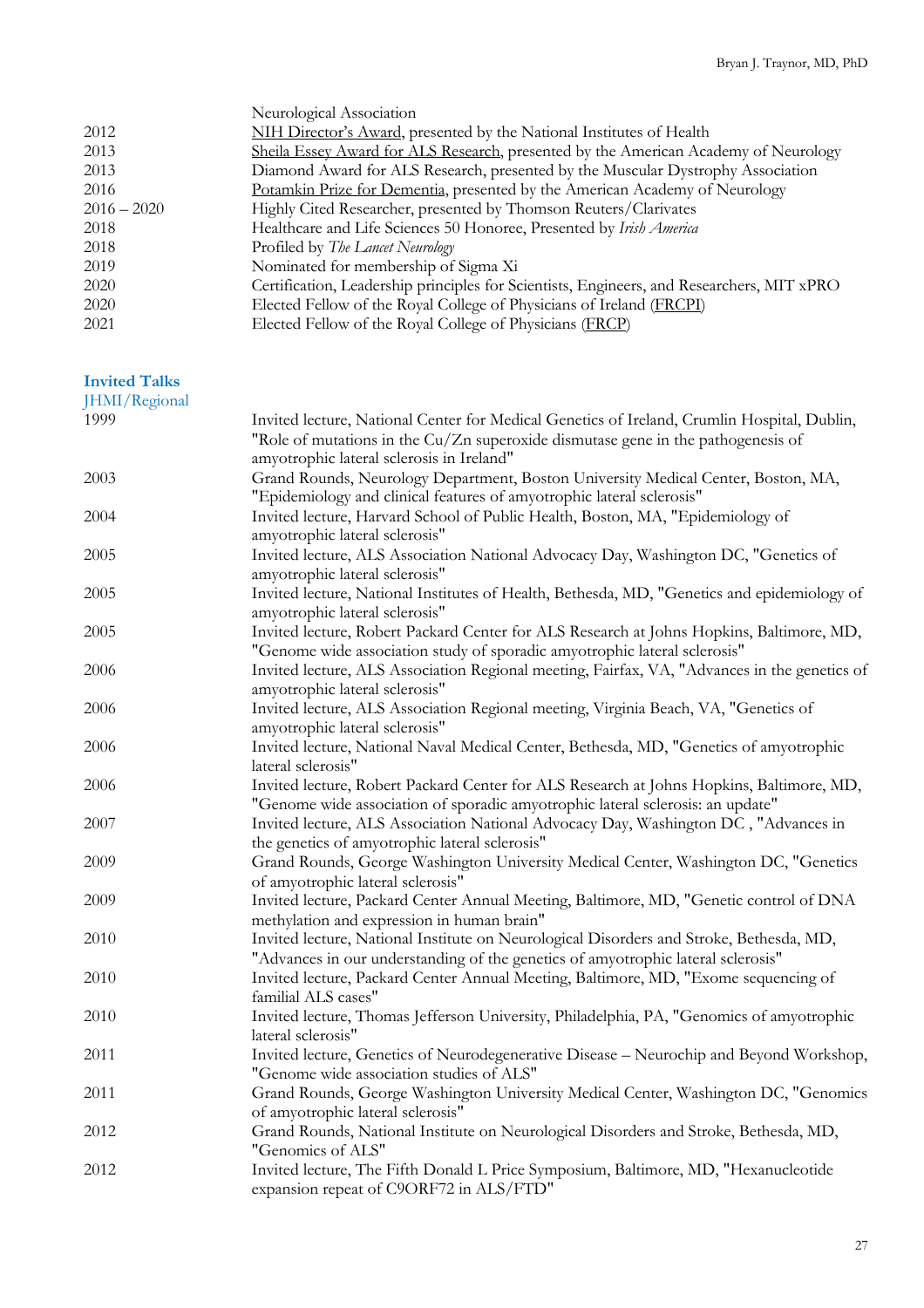| 2013     | Invited lecture, Alzheimer Disease Research Center (ADRC) Annual Conference on Aging<br>and Dementia, Johns Hopkins, Baltimore, MD, "Unraveling neuronal selectivity (or lack |
|----------|-------------------------------------------------------------------------------------------------------------------------------------------------------------------------------|
|          | thereof) in ALS & FTD using genomics"                                                                                                                                         |
| 2013     | Invited lecture, Alzheimer Disease-Related Dementias Workshop: Research Challenges and                                                                                        |
|          | Opportunities, Bethesda, MD, "Genetics of TDP43 and FUS biology"                                                                                                              |
| 2013     | Invited lecture, Annual meeting of the Packard Center for ALS Research, Baltimore, MD,<br>"Genetics of ALS. Quo vadis?"                                                       |
| 2014     | Invited lecture, American Neurological Association Annual Conference, Baltimore, MD,                                                                                          |
|          | "C9ORF72: A tale of two neurodegenerative diseases"                                                                                                                           |
| 2014     | Invited lecture, Clinical Center Bethesda, MD, "ALS in the genomics age: Facts,                                                                                               |
|          | uncertainties and the way forward"                                                                                                                                            |
| 2014     | Invited lecture, Johns Hopkins Neurology, Baltimore, MD, "Genomics of ALS"                                                                                                    |
| 2014     | Invited lecture, Research In Progress, NIA, Baltimore, MD, "Genomics of ALS"                                                                                                  |
| 2014     | Invited lecture, Society for Neuroscience Annual Conference, Washington DC, "Genetics of                                                                                      |
|          | C9orf72-related ALS and FTD"                                                                                                                                                  |
| 2015     | Invited lecture, Muscular Dystrophy Association Annual Conference, Washington DC,                                                                                             |
|          | "Genetics of amyotrophic lateral sclerosis"                                                                                                                                   |
| 2016     | Invited lecture, Uniformed Services University of the Health Sciences, Bethesda, MD,                                                                                          |
|          | "Genomics of ALS"                                                                                                                                                             |
|          |                                                                                                                                                                               |
| 2017     | Grand Rounds, Georgetown University, Washington DC, "Expanding the genetics of                                                                                                |
|          | amyotrophic lateral sclerosis"                                                                                                                                                |
| 2017     | Invited lecture, NIH Research Festival, Bethesda, MD, "What genomics is telling us about                                                                                      |
| the      |                                                                                                                                                                               |
|          | clinical phenotype of neurodegenerative diseases"                                                                                                                             |
| 2018     | Invited lecture, Demystifying medicine lecture series, NIH, Bethesda, MD, "Genomics of<br>ALS"                                                                                |
| 2019     | Invited lecture, Demystifying medicine lecture series, NIH, Bethesda, MD, "Dementia in the                                                                                    |
|          | Genomic Era: Current Understanding of Frontotemporal Dementia"                                                                                                                |
| 2019     | Invited lecture, Neurosurgery NIH, Bethesda, MD, "Genomics of ALS"                                                                                                            |
| 2019     | Invited lecture, Packard Center for ALS Research, Baltimore, MD, "Using genomic data to                                                                                       |
|          | define lifestyle factors for ALS"                                                                                                                                             |
| 2021     | NIH Clinical Center Grand Rounds, "Using genetics to unravel the mysteries of ALS"                                                                                            |
|          |                                                                                                                                                                               |
| National |                                                                                                                                                                               |
| 2005     | Invited lecture, Drug company workgroup, ALS Association, Miami, FL, "Drug therapies in                                                                                       |
|          | amyotrophic lateral sclerosis"                                                                                                                                                |
| 2005     | Invited lecture, North East ALS Consortium, Miami, FL, "Systematic evaluation of potential                                                                                    |
|          | therapeutic agents for clinical trials in amyotrophic lateral sclerosis"                                                                                                      |
| 2006     | Invited lecture, 5th International conference on Frontotemporal Dementia, San Francisco,                                                                                      |
|          | CA, "Genetics of frontotemporal dementia and amyotrophic lateral sclerosis"                                                                                                   |
| 2006     | Invited lecture, ALS Association Regional meeting, NJ, "Advances in the genetics of                                                                                           |
|          | amyotrophic lateral sclerosis"                                                                                                                                                |
| 2007     | Grand Rounds, Baylor College of Medicine, Houston, TX, "Genetics of frontotemporal                                                                                            |
|          | dementia and amyotrophic lateral sclerosis"                                                                                                                                   |
| 2007     | Invited lecture, Workshop in Genetics, Microsoft Research, Bellevue, WA, "Whole genome                                                                                        |
|          | association studies: methodology and pitfalls"                                                                                                                                |
| 2008     | Invited lecture, Neurodegenerative Diseases: Biology and Therapeutics Meeting, Cold Spring                                                                                    |
|          | Harbor, NY, "Genetics of sporadic amyotrophic lateral sclerosis"                                                                                                              |
| 2008     | Invited lecture, Microsoft eScience Workshop, Indianapolis, IN, "What do scientists really                                                                                    |
|          | need to facilitate time to discovery?"                                                                                                                                        |
|          |                                                                                                                                                                               |
| 2009     | Invited lecture, Microsoft eScience Workshop, Redmond, WA, "Advances in Genomics"                                                                                             |
| 2010     | Invited lecture, Neurodegenerative Diseases: Biology and Therapeutics Meeting, Cold Spring                                                                                    |
|          | Harbor, NY, "Genome-wide association studies and beyond"                                                                                                                      |
| 2010     | Invited lecture, American Neurological Association 135th Annual Meeting, Neuromuscular                                                                                        |
|          | Special Interest Group, San Francisco, CA, "Exome sequencing identifies VCP as a cause of                                                                                     |
|          | familial ALS"                                                                                                                                                                 |
| 2010     | Invited lecture, International ALS Symposium, Orlando, FL, "Exome sequencing reveals                                                                                          |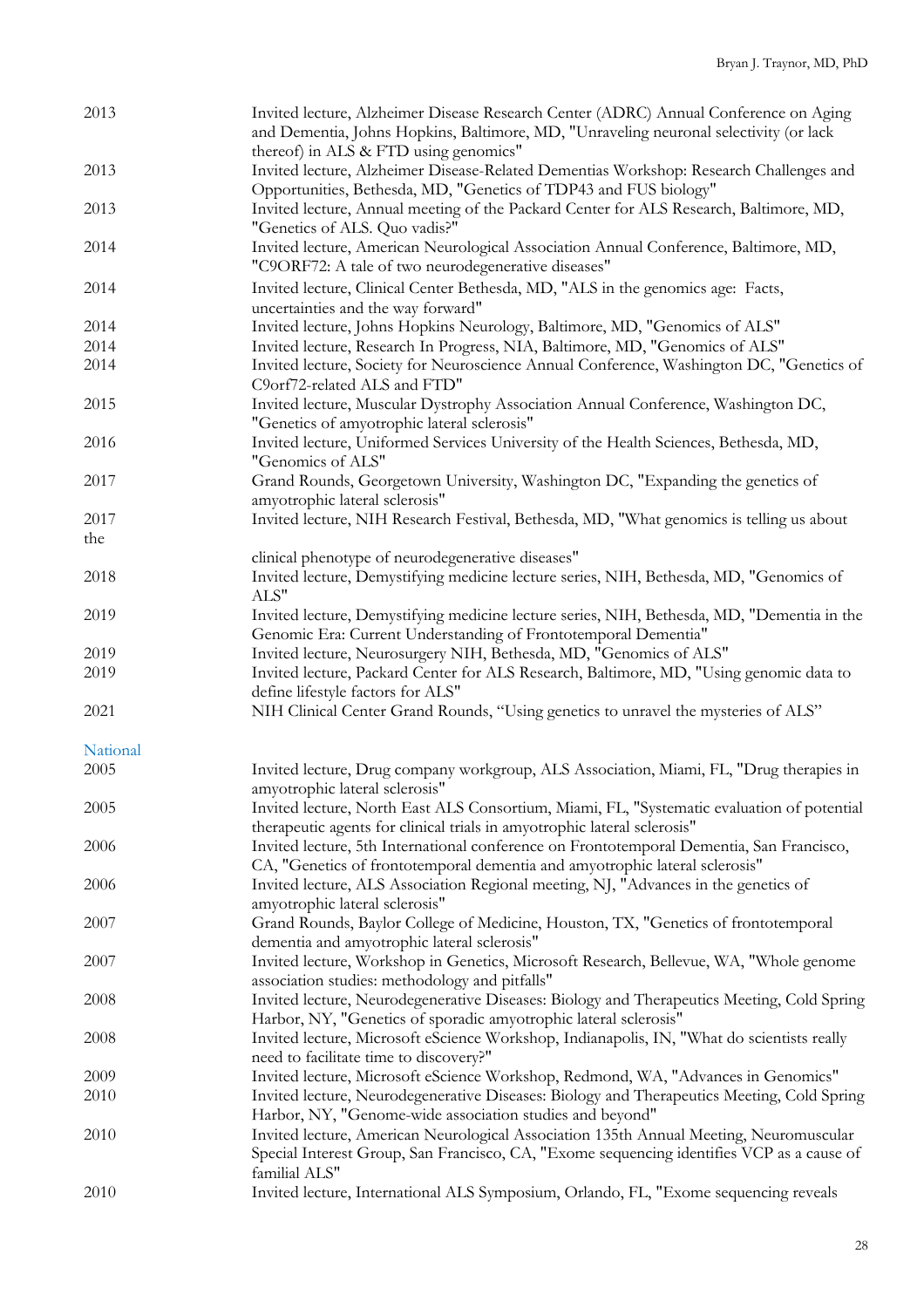|               | VCP as a cause of familial ALS"                                                                                                                                                                 |
|---------------|-------------------------------------------------------------------------------------------------------------------------------------------------------------------------------------------------|
| 2010          | Invited lecture, Microsoft External Research Symposium, Redmond, WA, "Genome-wide<br>association study of ALS in Finland"                                                                       |
| 2010          | Invited lecture, Microsoft Research eScience Workshop, Berkeley, CA, "Genetics of<br>amyotrophic lateral sclerosis"                                                                             |
| 2012          | The Derek Denny-Brown Lecture, Annual meeting of the American Neurological<br>Association, Boston, MA, "A Large Repeat Expansion in the C9ORF72 Gene is a Common<br>Cause of ALS and FTD"       |
| 2012          | Invited lecture, Center for Disease Control and Prevention, Atlanta, GA, "Large scale<br>genome-wide association study of ALS"                                                                  |
| 2012          | Invited lecture, The 2012 California ALS pac10 and research network meeting, Los Angeles,<br>CA, "Expanding the genetics of ALS and FTD"                                                        |
| 2013          | The Sheila Essey Lecture, Annual meeting of the American Academy of Neurology, San<br>Diego, CA, "Escapades in ALS and FTD genetics"                                                            |
| 2014          | The Edward H. Lambert Plenary Lecture, 39th Annual Edward H Lambert Plenary Lecture,<br>AANEM Annual Conference, Savannah, GA, "Personalized genomics in neuromuscular<br>medicine"             |
| 2016          | Invited lecture, Cold Spring Harbor meeting on Neurodegenerative Diseases: Biology &<br>Therapeutics, Cold Spring Harbor, NY, "Genomics of ALS"                                                 |
| 2016<br>2017  | Grand Rounds, University of Tennessee, Memphis, TN, "Genomics of ALS"<br>Grand Rounds, Mount Sinai New York, New York, NY, "Expanding the genetics of ALS<br>and FTD"                           |
| 2017          | Grand Rounds, University of North Carolina, Durham, NC, "Expanding the genomics of<br>ALS"                                                                                                      |
| 2019          | Invited lecture, University at Albany, State University of New York, NY, "Genomics of ALS<br>and FTD"                                                                                           |
| International |                                                                                                                                                                                                 |
| 2000          | Grand Rounds, National Neuroscience Center of Ireland, Beaumont Hospital, Dublin,<br>Ireland, "Epidemiology of amyotrophic lateral sclerosis"                                                   |
| 2004          | Invited lecture, 127th ENMC International Workshop, Amsterdam, Netherlands, "Twin<br>studies in amyotrophic lateral sclerosis"                                                                  |
| 2004          | Invited lecture, Irish Diaspora Scientific Meeting, Dublin, Ireland, "Amyotrophic lateral<br>sclerosis"                                                                                         |
| 2006          | Invited lecture, 17th International ALS/MND Symposium, Yokohama, Japan, "A genome<br>wide association study of sporadic ALS"                                                                    |
| 2007          | Invited lecture, 2nd International conference on ALS-FTD, London, Ontario, Canada,<br>"Genetics of frontotemporal dementia and amyotrophic lateral sclerosis"                                   |
| 2007          | Plenary lecture, Annual National Workshop, The Italian ALS Association, Turin, Italy,<br>"Genome wide association study of amyotrophic lateral sclerosis"                                       |
| 2007          | Invited lecture, Institute of Neurology, Queen Square Hospital, London, UK, "Genome<br>wide association study of amyotrophic lateral sclerosis"                                                 |
| 2007          | Invited lecture, International collaboration on ALS Genetics, World Federation of<br>Neurology, Toronto, ON, Canada, "Genetics of frontotemporal dementia and amyotrophic<br>lateral sclerosis" |
| 2008          | Grand Rounds, University of Helsinki, Finland, "Genetics of sporadic amyotrophic lateral<br>sclerosis"                                                                                          |
| 2009          | Plenary lecture, Annual National Workshop, The Italian ALS Association, Genoa, Italy,<br>"Genetics of amyotrophic lateral sclerosis"                                                            |
| 2010          | Invited lecture, 62nd AAN Annual Meeting, Toronto, ON, Canada, "Emerging Concepts in<br>Genetics Integrated Neuroscience Session"                                                               |
| 2011          | Invited lecture, 22nd International ALS/MND Symposium, Sydney, Australia, "A<br>hexanucleotide repeat expansion in C9ORF72 is the cause of chromosome 9-linked ALS and<br>FTD"                  |
| 2011          | Invited lecture, American Society of Human Genetics Annual Meeting, Montreal, Canada,<br>"A hexanucleotide repeat expansion in C9ORF72 is the cause of chromosome 9-linked ALS<br>and FTD"      |